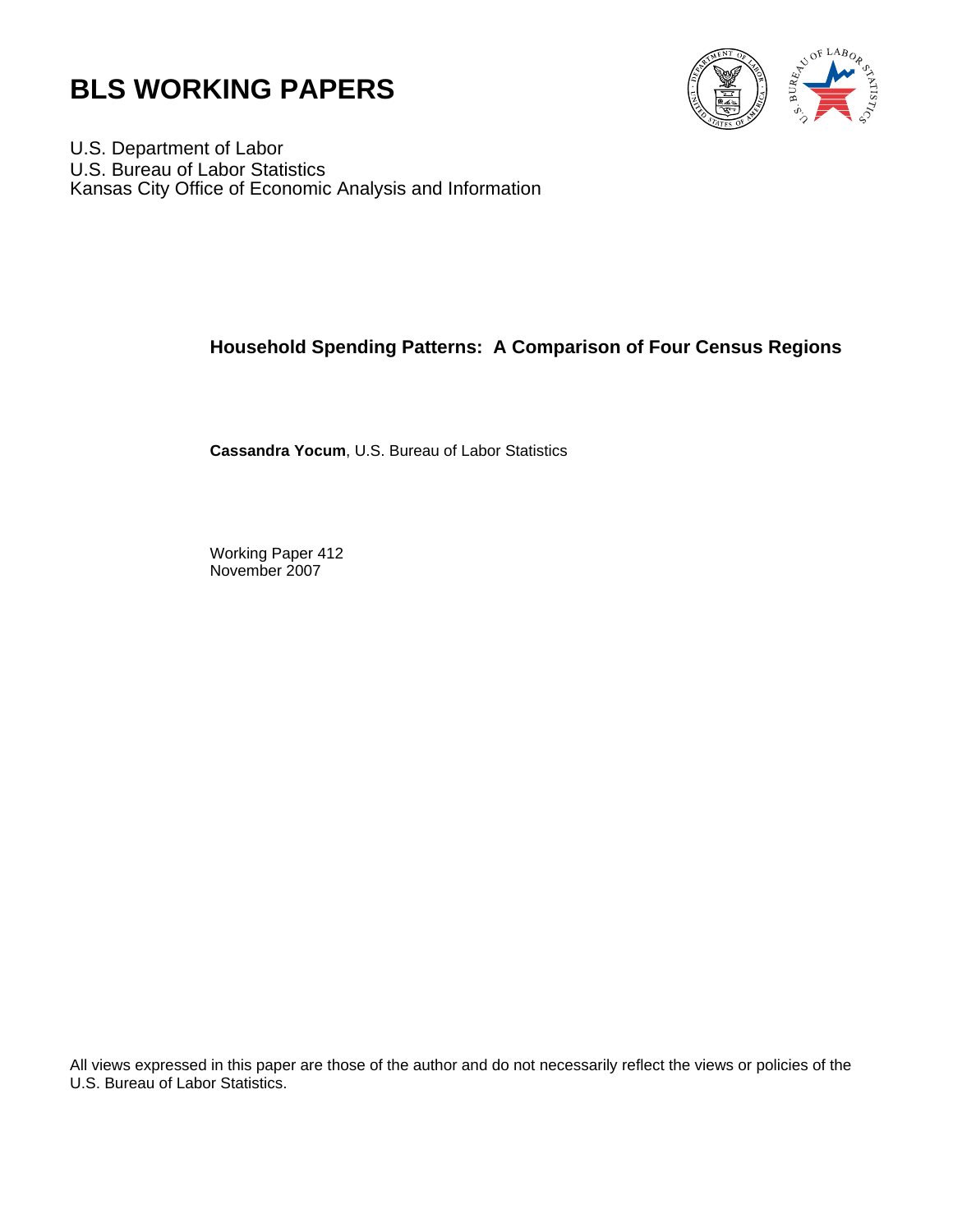# **Household Spending Patterns: A Comparison of Four Census Regions**

Cassandra Yocum Kansas City Office of Economic Analysis and Information Bureau of Labor Statistics yocum.cassandra@bls.gov

JEL Classification Codes: D12; J11; R11

Keywords: relative importance, CPI, expenditures, regional comparisons.

Acknowledgements: *The author thanks Jeff Wilson, Joshua Klick, Rob Cage, Abby Duly, Dr. Peter Orazem, Dr. William Edwards, Dr. Wallace Huffman, and Dr. Mack Shelley. The author extends special thanks to Christopher Cope for his help in understanding and implementing the Mason and Butler methodology and for access to and explanation of his previous research on the subject. All errors, misinterpretations and omissions are ours. All the analysis, views, and conclusions expressed in this paper are those of the authors; they do not reflect the views or policies of the Bureau of Labor Statistics or the views of other BLS staff members.*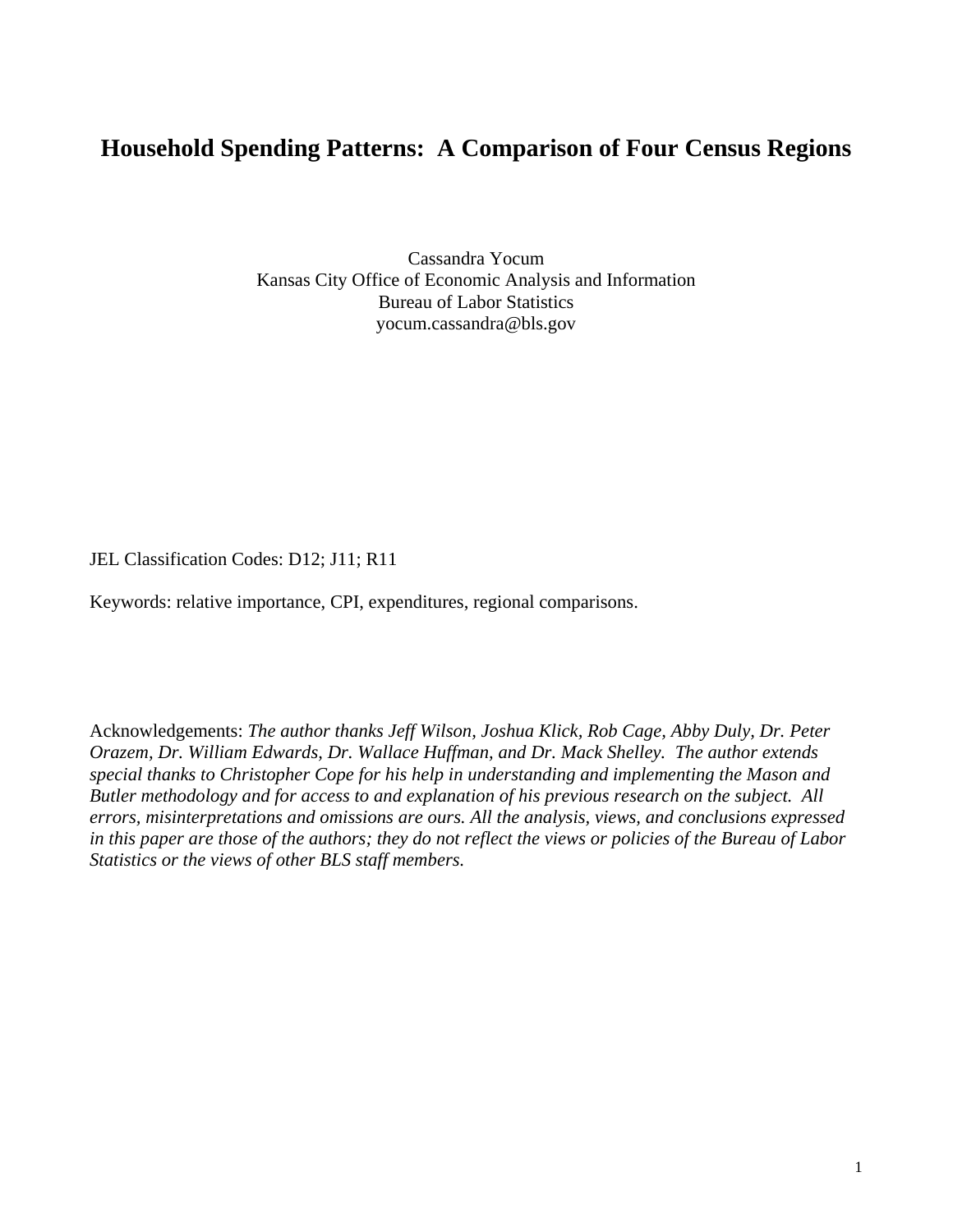#### INTRODUCTION

Household purchasing patterns may change over time. The Consumer Expenditure Survey (CE) collects information on how households allocate money across a selection of goods and services. Since the January 2002 release of the Consumer Price Index (CPI), expenditure weight data from the CE have been updated in the index every two years in an effort to make the CPI more accurate and current compared to the roughly 10-year update intervals previously used. The combination of these two datasets permits some examination of spending patterns between corresponding biennial timeframes, along with enough information to look at some components which influence aggregate expenditures. This paper attempts to discover, relative to the two time periods covered, which goods and services consumers buy, where are these consumers located, whether prices and consumption have changed, and where the largest changes were.

Expenditure data provided by the Consumer Expenditure Survey permit examination of spending patterns by households, both at fixed points in time and over time. Comparisons between time periods within the same region give knowledge on trends in consumer purchases. Additionally, insight on how geographic location affects purchasing patterns can be gained by comparing data across regions. With the hypothesis that expenditure decisions are different in part as result of where consumers live, examination of expenditures at the region level, as opposed to the national level, can perhaps give more detailed evidence of such differences between regions.

One of the arguments for increasing the frequency of expenditure weight updates in the CPI is to address the accuracy of the index. Prices which change significantly for items that account for a large portion of household budgets have more impact on the index than price changes for items not purchased in large amounts by households. If the weights given to the collected prices remain fixed over time, but households change the importance of an item in their market basket, the index misrepresents the level of inflation experienced by the average consumer. So the question is: do consumer expenditure patterns change every two years? And are regional experiences different from each other?

The primary basis of this work comes from the article published in the January 1987 *Monthly Labor*  Review by Charles Mason and Clifford Butler.<sup>1</sup> This article meticulously summarized the definition and construction of the Consumer Price Index. The research compared two expenditure periods coinciding with revisions to the CPI. The authors examined consumption changes between the 1972- 73 biennial period and the 1982-84 period. Mason and Butler formulated a relationship between several variables which may be used to categorize changes in the observed market baskets of goods and services purchased by consumers. This formula incorporated elements of price, population change, geographic location of consumers, definitional changes of items priced and collected in the CPI, and quantity of an item purchased. The causes of market basket change are not part of the calculation of where change occurred, which are merely observations that something did change with respect to one of the elements covered. Rather, issues of supply and demand, which play a major role in establishing household consumption patterns, are occasionally investigated in order to put the equations' results into perspective. Results are generally presented in terms of aggregate changes in consumption, which don't necessarily reflect the individual consumer's experience. Supply side

<sup>&</sup>lt;sup>1</sup> "New basket of goods and services being priced in revised CPI" Mason, Charles and Butler, Clifford. Monthly Labor Review, January 1987 vol. 110 No. 1. pp. 3-22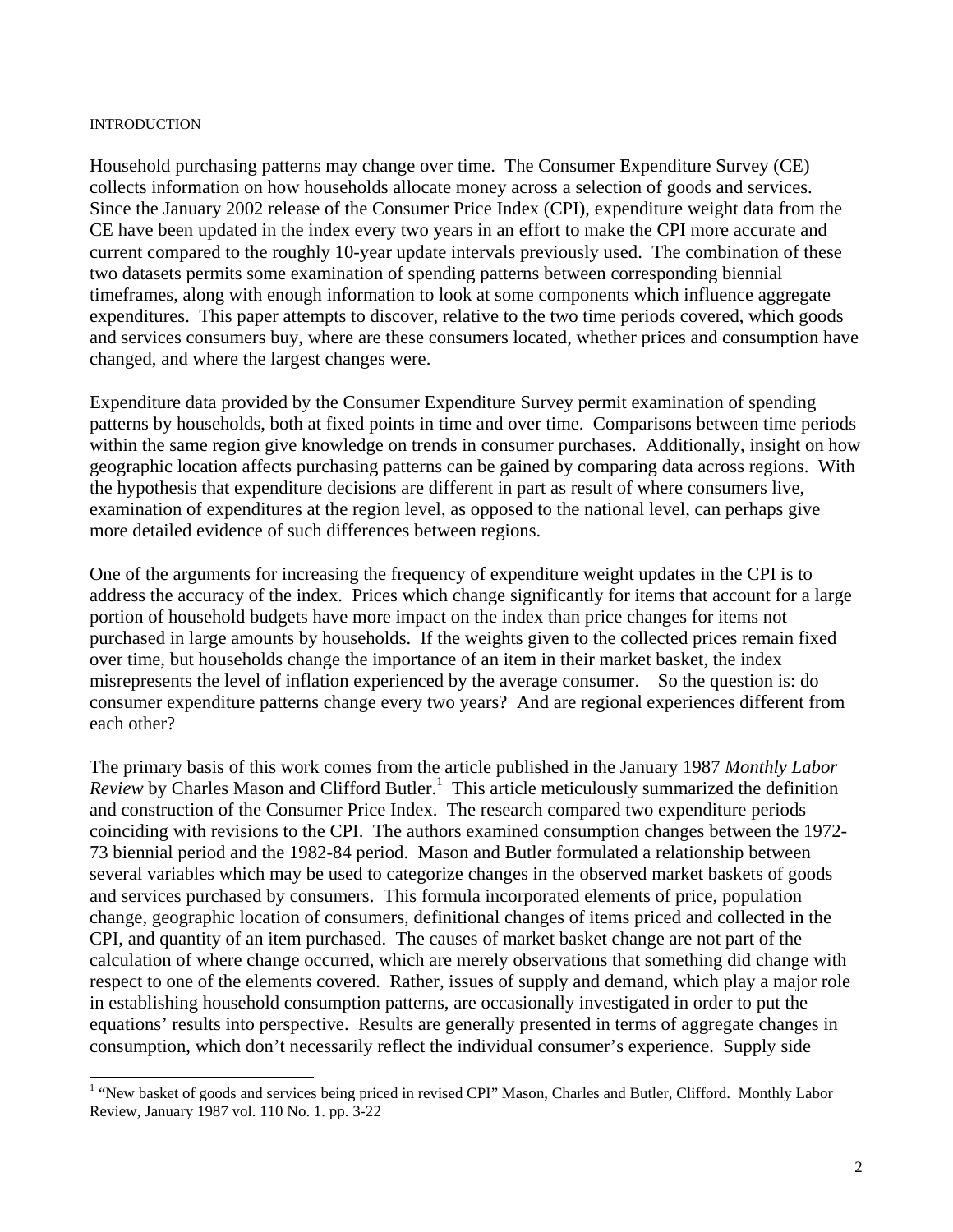factors which may have influenced the consumption decision, such as weather and labor costs are occasionally included to give background to the information on consumption changes, as are demand side concerns like substitute goods and consumer income.

A research summary written by Mary Lynn Schmidt<sup>2</sup> supports the concept that aggregate expenditure behavior is fluid and not fixed over time. She examines the effect on the consumer price index value and 12-month percent changes when more recent expenditure weights are used in the calculations. Since the expenditures are used in terms of an item's relative share of total expenditures, and not the level of expenditures as a whole, differences in results are attributable to allocation decisions made by households. Her research shows that changing the expenditure survey base period by even one year can affect the 12 month percent change in the index by a tenth of a percent or more.

**SCOPE** 

Definition of Research Population:

The Consumer Price Index (CPI) is a measure of the average change over time in the prices paid by urban consumers for a market basket of consumer goods and services. The CPI publishes indexes using two different population definitions: all urban consumers and urban wage earners and clerical workers.

The all urban consumers group of the Consumer Price Index (CPI-U) represents about 87 percent of the total U.S. population. It is based on the expenditures of almost all residents of urban or metropolitan areas, including professionals, the self-employed, the poor, the unemployed and retired persons as well as urban wage earners and clerical workers.

This paper is concerned exclusively with the CPI-U population. All data, calculations, and inferences are done using this assumption of population composition.

Geography of Research Population:

The Census Bureau has divided the United States into four regional areas, referred to as the Northeast, Midwest, South, and West.<sup>3</sup> The CPI then divides the regions into primary sampling units (PSUs). The CPI collects data from 87 PSUs and calculates indexes for 38 areas: 31 major metropolitan areas of which 27 are published, four regional aggregations of large cities (more than 1,500,000 residents), four regional aggregations of mid-size cities (between 50,000 and 1,500,000 residents), and three regional aggregations (two published) for the smallest urban areas (less than 50,000 residents). Within each PSU, the population is classified in terms of consumer units. A consumer unit is defined as one or more people related by blood or marriage, or two or more people sharing major living

l <sup>2</sup> "Effects of updating the CPI market basket" Schmidt, Mary Lynn. Monthly Labor Review December 1993 vol. 116 no. 12. pp. 59-62.

 $3$  The Census regions divide the states into the following regions: Northeast (Connecticut, Maine, Massachusetts, New Hampshire, New Jersey, New York, Pennsylvania, Rhode Island, and Vermont); Midwest (Illinois, Indiana, Iowa, Kansas, Michigan, Minnesota, Missouri, Nebraska, North Dakota, Ohio, South Dakota, and Wisconsin); South (Alabama, Arkansas, Delaware, District of Columbia, Florida, Georgia, Kentucky, Louisiana, Maryland, Mississippi, North Carolina, Oklahoma, South Carolina, Tennessee, Texas, Virginia, and West Virginia); and West (Alaska, Arizona, California, Colorado, Hawaii, Idaho, Montana, Nevada, New Mexico, Oregon, Utah, Washington, and Wyoming).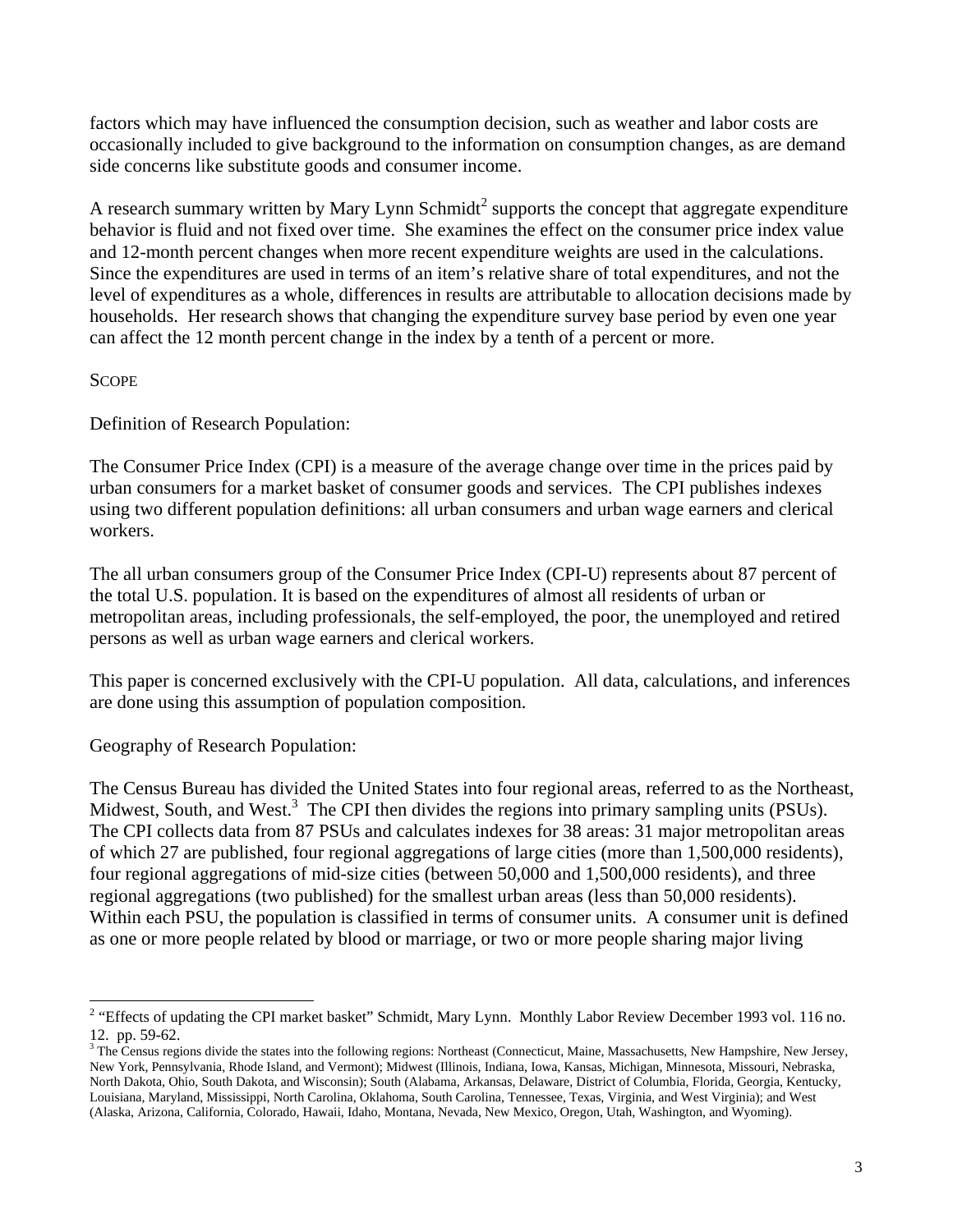expenses. For the purposes of this paper, consumer units and households may be used interchangeably.

Data:

The Consumer Expenditure Survey program (CE) collects household expenditure data through computer-assisted personal interviews with a representative sample of the population. These data are used by the CPI program in updating the expenditure weights used in the calculation of the index by establishing the importance of particular item groups in the overall consumer market basket of items purchased by the population at a particular time.

Household consumption is governed by forces of supply and demand. Logistical details like the cost of getting items to the consumer, or how much a company must pay for labor, materials, and technology to produce goods and services determine supply decisions. Consumer choices, in turn, are affected by factors such as household composition, preferences and income, region of residence, culture, age, and the propensity to choose substitutes. Below are illustrations of how supply and demand interact to affect the market basket decisions made by households.



Total expenditures are affected by the combination of price and quantity where supply and demand meet. Expenditure movements are dominated by demand side or supply side shifts depending on whether price and quantity are moving in the same direction or in opposite directions, respectively; however, insufficient information is available to determine whether both supply and demand shifts are present or just one. It is also possible for the same expenditure level to be reached with various magnitudes and directions of supply and demand shifts.

By using more recent expenditure reports from consumers, the CPI can do a better job of accounting for shifts in supply and demand, and the resulting changes in consumption choices. This reduces the amount of substitution bias introduced into its fixed market basket structure. To this end, since January 2002, the CPI has been updating these weights every two years instead of the roughly 10 year cycle used previously, using two years of expenditure data to provide reliable estimates of expenditure weights.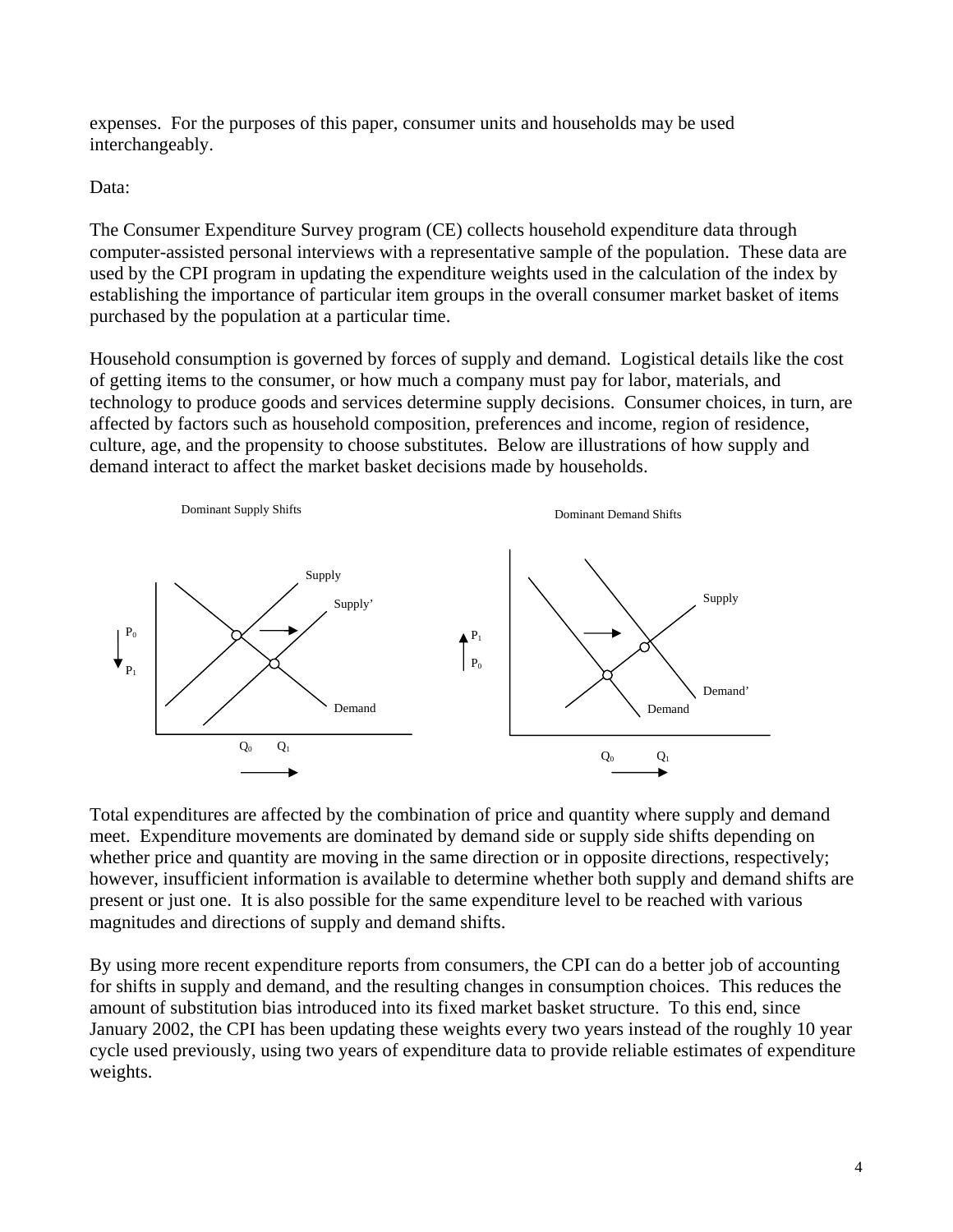The consumer expenditures provide a mechanism for evaluating household spending patterns, including spending level changes over time<sup>4</sup>. The CPI allows the examination of price changes over time, a component of total expenditures discussed briefly above. The data collected for this research were limited to the two most recently available biennial expenditure weight periods used to update the CPI, 2001-2002 and 2003-2004.

## **OVERVIEW**

### Population:

Population estimates for each metropolitan area used in analyzing regional expenditure changes originated from the Consumer Expenditure Survey program. These data include population estimates based on the Census, including the average number of consumer units and average consumer unit size per geographic area. Biennial population data allow the computation of average population change in each area for the periods studied.

### Relative Importance:

Relative importances are budget shares that indicate how important a particular item purchase is to a household's overall purchasing behavior. The relative importance of an item is its expenditure or value weight expressed as a percentage of total expenditures on all items within an area. When the value weights are collected—most recently during the 2003-2004 Consumer Expenditure Survey they represent average annual expenditures, and their relative importance ratios show approximately how the index population distributes expenditures among the CPI market basket of goods and services. Relative importance ratios represent an estimate of how consumers would distribute their expenditures as prices change over time.

BLS publishes the expenditure weight, or "relative importance," of each item in the CPI once a year, using December data. In fact, relative importances change every month, reflecting the change in relative prices. This is done by taking the price change (in ratio format) over the month for a given item, as represented by the CPI, and applying the ratio to the earlier relative importance. Once the index change for all items is calculated, that item relative importance can then be rebased to the new all items level. Since this study is concerned with expenditures and prices in concurrent time periods, unlike the CPI calculations, there is no need to update the relative importances for the purposes of this paper.

#### Price:

l

Price change in this paper is captured by utilizing price indexes for each available area and item. Monthly indexes are averaged across the 24 months of a biennial period to define an average price level. This is then compared to the likewise calculated average of the subsequent biennial period to approximate the change in prices for goods and services between 2001-2002 and 2003-2004.

<sup>&</sup>lt;sup>4</sup> The paper was unable to perform analysis on standard errors with the expenditure data results due to the difficulty of getting usable error data at the regional level.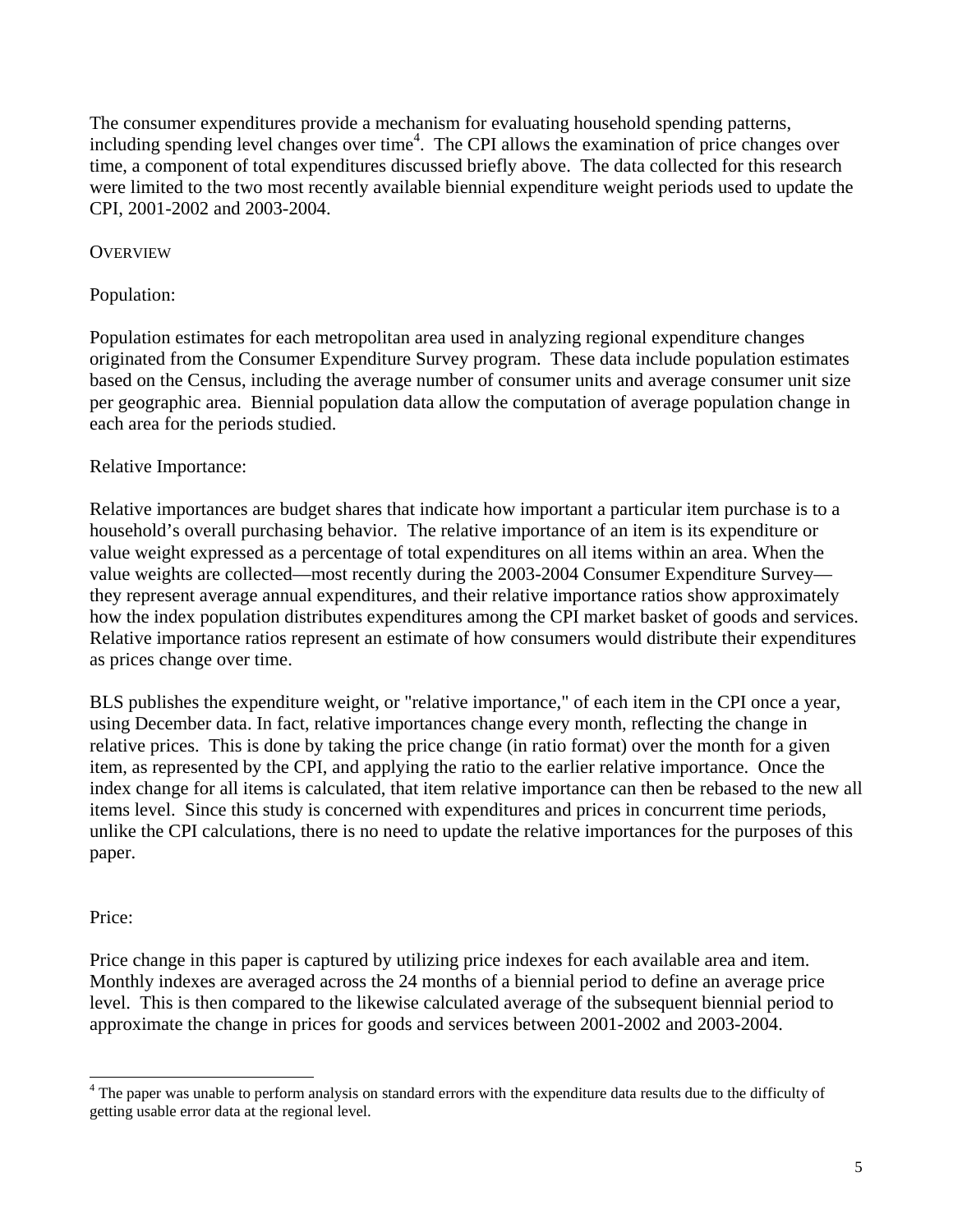#### Quantity:

An expenditure is defined as the product of the cost of an item and of the number of items purchased. Therefore, if the expenditure and price are both known, quantity is a variable which can be defined in absolute numbers. By taking into account price changes over a specified time period one may be able to make a simplistic generalization on aggregate consumption of a specified item given corresponding expenditure change information. Following the example put forth by Mason and Butler, this property can be used, in conjunction with consideration for other contributing factors, to derive implicit quantity change over time. The remainder of this paper will be concerned with a more rigorous examination of the detailed factors that go into explaining the expenditure changes.

#### RELATIVE IMPORTANCE

The relative importances discussed in this paper are strict budget shares for the relevant time period. The share of each item is calculated by dividing the total expenditures on that specific item in the target area by the total expenditures for all items in the target area. This represents what share of their budgets households are spending on any given item or service. These data can be suggestive of an item's importance to the household by comparing the share spent in the first time period to the share spent in the second time period for fluctuations in "importance" to the budget. This importance is represented by the following equation:

$$
RI_{\scriptscriptstyle iAt} = \frac{E_{\scriptscriptstyle iAt}}{\sum_{\scriptscriptstyle i} E_{\scriptscriptstyle iAt}}
$$

where *RIiAt* represents the relative importance of item *i* in the CPI market basket for aggregate area *A* in time period *t*.  $E_{iAt}$  refers to the aggregate expenditures for item *i* in area *A* in time *t*.

The portion of household budgets spent on food and beverages increased between 2001-2002 and 2003-2004 for the Northeast, Midwest, and West regions. (See Table 1.) In the Northeast, this increase was due primarily to increased expenditures on food away from home and alcoholic beverages. The Midwest increased relative budget shares pretty much across the major food categories, including alcoholic beverages. The increased proportion of the budget in the West was fueled mainly by spending in meats, poultry, fish, and eggs, and alcoholic beverages. Conversely, the South dedicated less of their budgets to food and beverages overall, decreasing budget shares on all major food categories except alcoholic beverages.

Housing expenditures increased in all four regions, but housing expenditures as a share of total spending increased in the Midwest and South only. This increase in budget share reflected increased spending on shelter, a subcomponent of housing. Shelter consists of rent of primary residence, owners' equivalent rent of primary residence, lodging away from home and tenants' and household insurance. The bulk of expenditures in this category go to owners' equivalent rent, with rent of primary residence and lodging away from home distant second and third players. Both the Midwest and the South showed the largest increases in expenditures on owners' equivalent rent. The Northeast showed nearly unchanged total expenditures on shelter, reducing the relative importance of that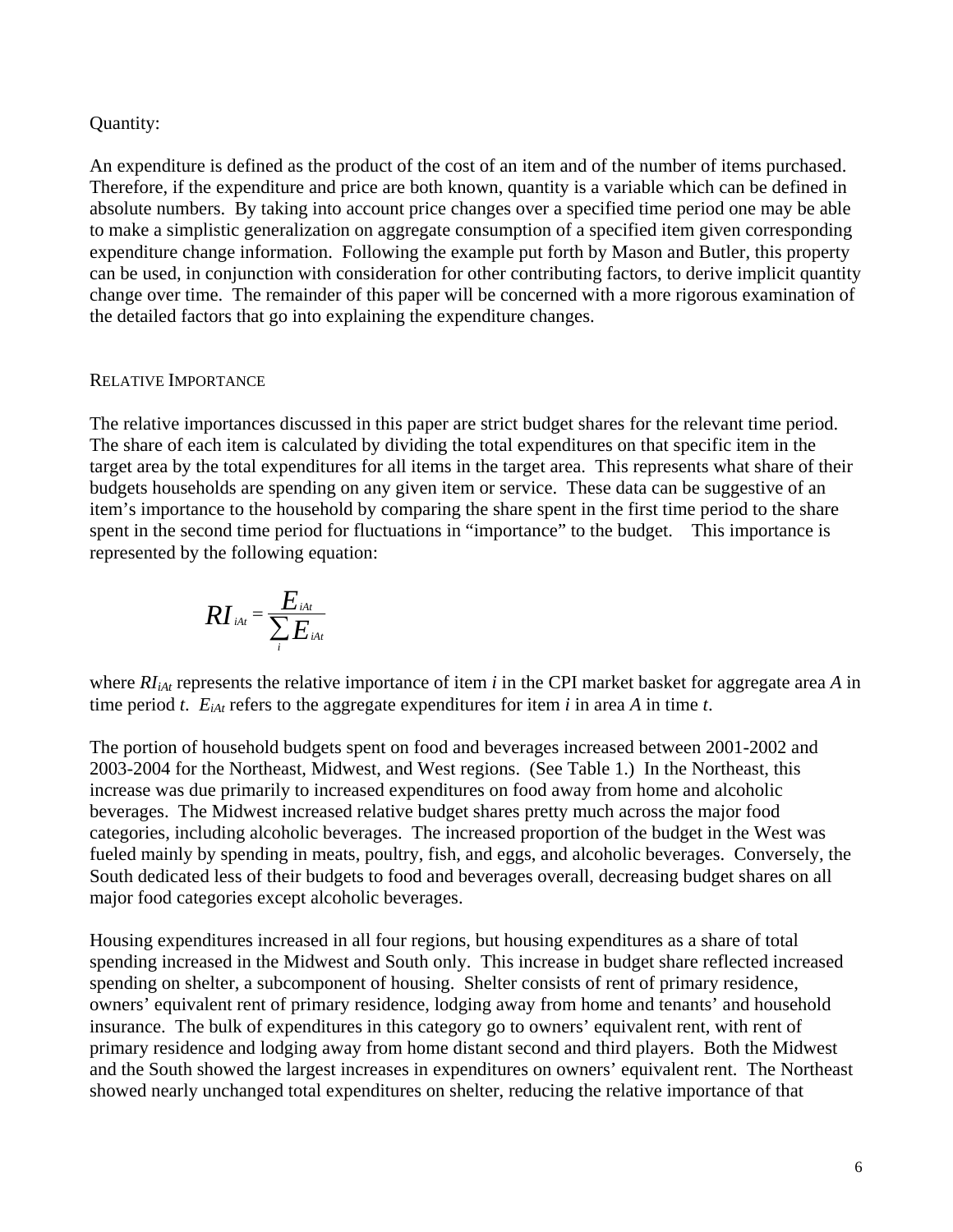category compared to increased expenditures overall. Shelter in the West was pulled down in budgetary importance by a decrease in the dollars spent on rent of primary residence, combined with a small enough increase in expenditures on owners' equivalent rent that the proportion of the budget spent on this fell between the two time periods.

In the West, expenditures on apparel increased 7.4 percent, enough to increase the budget share allocated to apparel by nearly one percent from 2001-2002 to 2003-2004. This was due in large part to increases in expenditures on women's apparel. The relative importance of apparel for the other regions declined as a direct result of decreased dollars spent for the Midwest and South, and sluggish growth in expenditures in the Northeast.

In the Midwest, expenditures on transportation fell with purchases for used cars and trucks being the largest single contributor to the decline. While the South did not reduce total expenditures in transportation, the increase experienced was not enough to prevent a slight reduction in the budget share going to transportation expenses. The Northeast and the West both increased the share of their budgets spent on transportation, primarily through increases in motor fuel expenditures and motor vehicle insurance.

Medical care expenses increased in all four regions, but in the Northeast, the 2.9 percent increase was less than the rate of increase in overall spending, reducing its importance in the household budget. While expenditures on medical care services increased in the four regions--primarily due to hospital services increases--spending on medical care commodities increased in the Midwest, South, and West only, and declined in the Northeast.

The budgetary importance of recreation for households in the South increased, having the largest increase in video and audio expenditures among the four regions. Large declines in spending on recreation services, recreational reading materials, photography, and toys and games pulled down the importance of recreation in the other regions. Decreased spending on sporting goods additionally affected the Northeast and West.

In all four regions, education and communication expenses rose as a percent of all expenses for the average household. This increase was due in large part to increases in the share of household expenditures on education, especially tuition, other school fees, and childcare. While dollars spent on delivery services and cellular telephone services increased tremendously over this period, both categories are such small components of the budget (especially delivery services) that these changes had less effect on the importance of the education and communication major group in household budgets than tuition did.

The remaining categories of purchases are grouped in the other goods and services major group. This group includes items such as tobacco products, personal care products and services, and miscellaneous personal goods and services such as legal services. The percent of the household budget devoted to this major group fell for all four regions. The single item with the largest relative importance in this category, cigarettes, exhibited double digit percent change declines for three out of four regions.

#### RESEARCH METHODOLOGY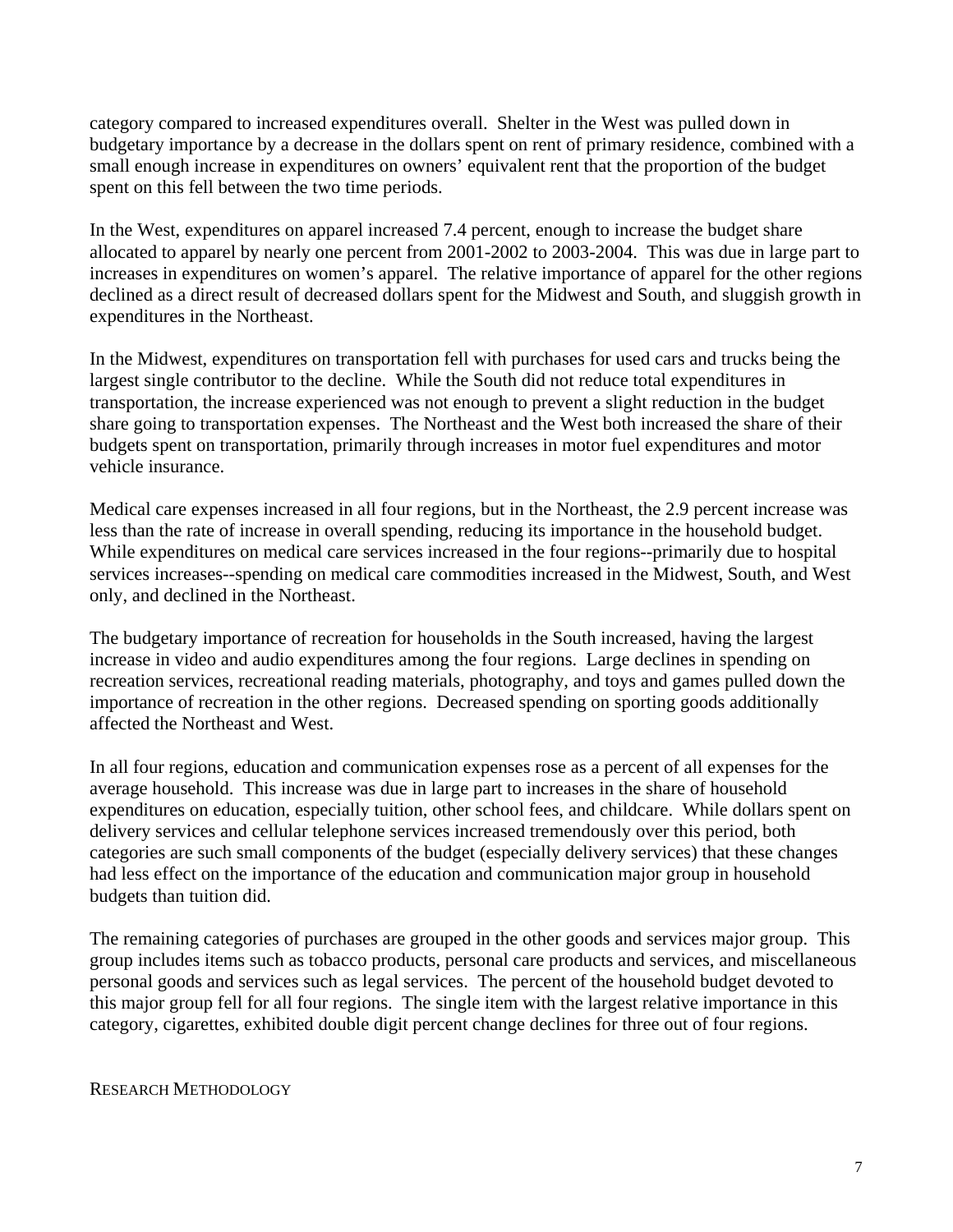Research by Mason and Butler produced the following equation to represent various components of expenditure weight changes in the CPI:

$$
E_{\scriptscriptstyle\it iAt}{}^ = E_{\scriptscriptstyle\it iA0}{}^\times C_{\scriptscriptstyle\it A}{}^\times G_{\scriptscriptstyle\it iA}{}^\times P_{\scriptscriptstyle\it iA}{}^\times D_{\scriptscriptstyle\it iA}{}^\times R_{\scriptscriptstyle\it iA}
$$

 $E_{iA0}$  refers to the aggregate expenditures for item *i* in aggregate area *A* in time *0* (the initial period in this study); *CA* refers to the portion of the time *t* expenditures attributable to the population growth in area *A*; *GiA* is the expenditure relative for item *i* attributable to population movements between smaller areas *a* within aggregate area *A*;  $P_{iA}$  shows the expenditure relative as a result of price changes for item *i* in area *A*;  $D_{iA}$  represents the change in expenditures allocated to item *i* due to a change in the CPI definition of the item between the two time periods; and *RiA* depicts the effect of quantity change on expenditures for item *i*. This last approximation of quantity change is the residual change in expenditures after other factors are accounted for. Caution must be used in interpreting this value, as some things are not easily quantifiable in absolute and homogeneous units, and other items may have embedded quality changes estimated by the CPI that are not accounted for in this calculation.<sup>5</sup>

This model is used as the foundation of analysis in this paper. However, because the CPI market basket was basically unchanged with respect to item definitions between the time periods being examined here, the factor for definitional change, *DiA*, has been set to 1 and the functional equation has become:

$$
E_{\scriptscriptstyle\it iAt}{}^ = E_{\scriptscriptstyle\it iA0}{}^\times C_{\scriptscriptstyle\it A}{}^\times G_{\scriptscriptstyle\it iA}{}^\times P_{\scriptscriptstyle\it iA}{}^\times R_{\scriptscriptstyle\it iA}
$$

TOTAL POPULATION

#### Methodology:

The change in total population for the aggregate area represents a portion of the explanation behind changes in aggregate expenditures. The change in the population was calculated by dividing the average population in the later biennial period by the average population in the earlier biennial period. This is a constant for all item categories. For this analysis, each Census region was designated as an aggregate area comprised of the collection of CPI areas originating in the specified region. *Nat* represents the population in a given area *a*, defined as a component of aggregate area *A*, at time *t* and *Na0* is the population in area *a* at time *0*.

$$
C_A = \frac{\sum_{a \in A} N_{at}}{\sum_{a \in A} N_{a0}}
$$

The dollar effect on expenditures from the population change is calculated by multiplying the earlier period expenditures by the population change.

l

<sup>5</sup> Mason and Butler 1987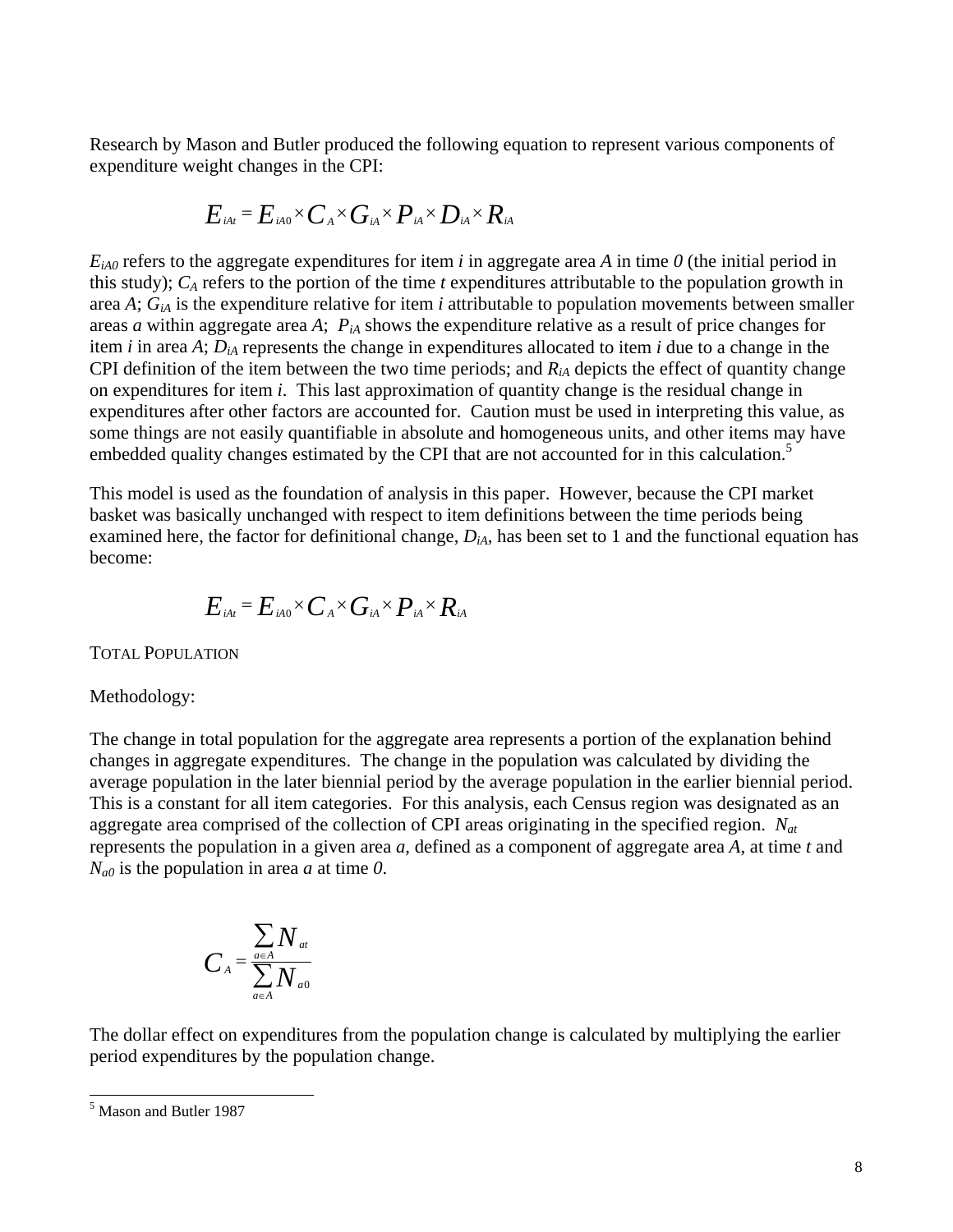$$
\boldsymbol{C}_{\scriptscriptstyle i\!A\!t}^{\scriptscriptstyle{\mathsf{S}}}=\boldsymbol{E}_{\scriptscriptstyle i\!A\!0}^{\boldsymbol{\times}}(\boldsymbol{C}_{\scriptscriptstyle{A}}^{\boldsymbol{-1}})
$$

Highlights:

The average population growth from 2001-2002 to 2003-2004 was highest in the South, at 3.7 percent. The West followed with a 2.1 percent increase. The Midwest and Northeast experienced little change, at 1.2 and 1.1 percent, respectively. The population growth can be broken down into change in household size and change in the number of households in the region. Of 101 areas where data were collected in the Consumer Expenditure Survey, 41 showed an increase in reported household size, while 60 showed a decrease. Household size increased the most frequently in the South, with forty-six percent of areas in the South reporting an increase. (See Table 2.) The South was third among the four regions in the percent of local areas which experienced growth in the number of households. However, since the size of the local area greatly determines the level of impact the area has on the region, qualitative comparisons of population change show trends in the prevalence of larger household sizes or growing cities, but don't necessarily convey information on the region's experience as a whole.

More interestingly, the size of the urban area appears to be more closely related to the number of areas reporting increased family size or an increased number of households, rather than regional location. (See Table 3.) Large cities have the smallest number of areas reporting larger family sizes, while among the smallest urban areas, half the local areas reported increased family size. Between the four regions, the South had the largest number of medium and small urban areas, benefiting the most from increased family size.

GEOGRAPHIC CONCENTRATIONS OF PEOPLE

#### Methodology:

The movement of people from one area of the country to another can have an effect on total expenditures. This is due in part to regional differences in price levels, consumption patterns, and rates of price change. Assuming a household will purchase the same market basket of goods and services in the same location over time, this model takes the actual first period household level expenditures and updates them for prices and population changes in the second period, to account for population geographically moving itself around and changing in size, both locally and regionally. This is compared to expenditures updated for prices alone, which assumes everyone stays in the same spot over time. The result points to the effect the geographic location itself has on consumption, allowing for geographic variation in pricing, supply and demand, and preferences. This is represented by the equation: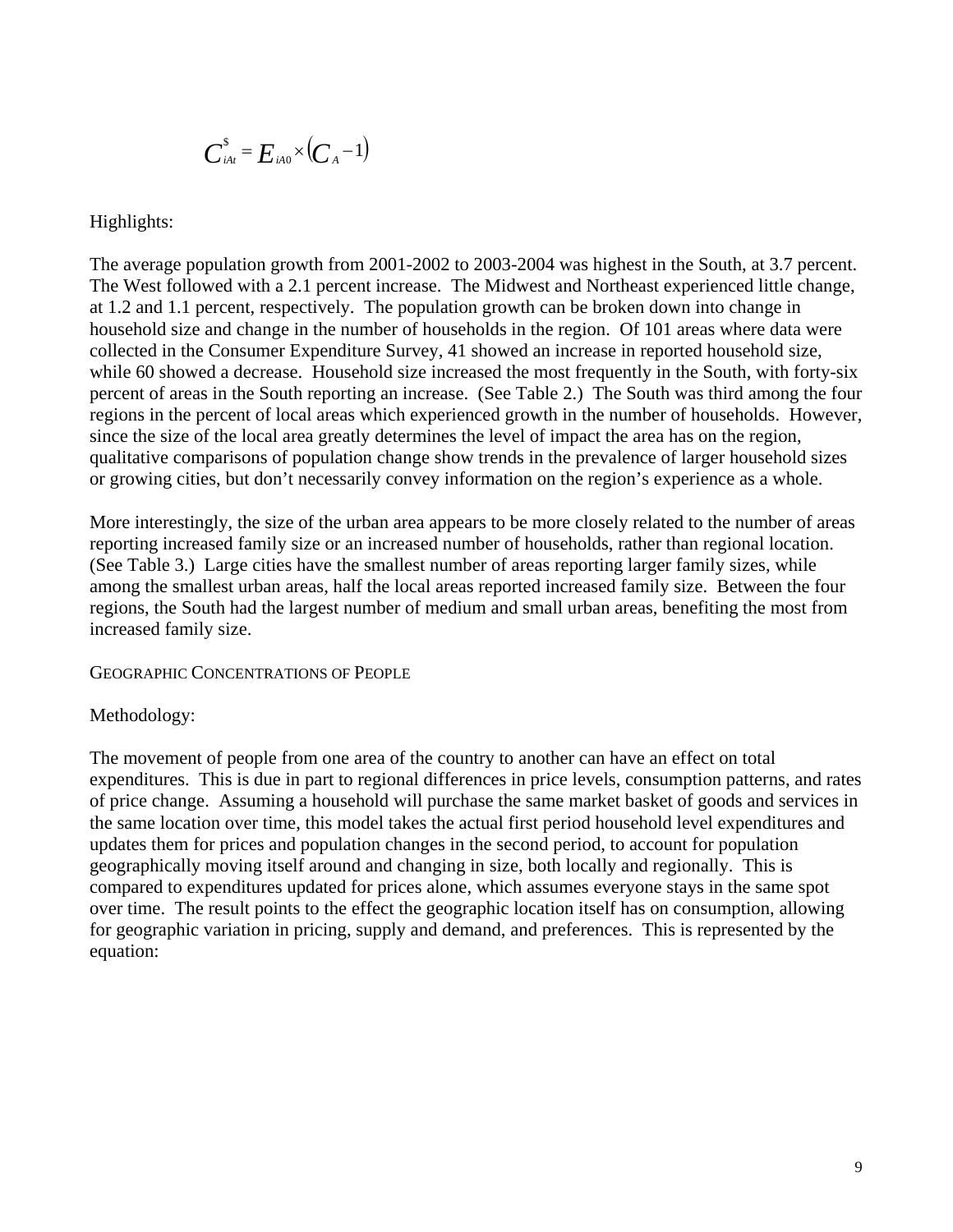$$
G_{iA} = \frac{\sum_{a \in A} \left[ e_{ia0} \times \left( \frac{p_{ia0}}{p_{ia0}} \right) \times N_{ai} \right] + N_{At}}{\sum_{a \in A} \left[ e_{ia0} \times \left( \frac{p_{ia0}}{p_{ia0}} \right) \times N_{ao} \right] + N_{A0}}
$$

The average expenditure per person for item *i* in area *a* is represented by *eia*; the price for an item in an area is shown by  $p_{ia}$ . The numerator is calculated by taking the product of the average annual expenditure per person for item *i* in area *a* in time *0*, the ratio of current price to previous price (updating time *0* expenditures to time *t*), and the total population in time *t* within the designated area. This is calculated for each area in the aggregate area *A* and summed. This value for total expenditure is then divided by the aggregate population in area *A* in time *t*. The denominator is calculated by taking the product of the average annual expenditure per person for item *i* in area *a* in time *0*, the ratio of current price to previous price, and the total population in time  $\theta$  within the designated area. This is calculated for each area in the aggregate area *A* and summed. This value for total expenditure is then divided by the aggregate population in area *A* in time *0*.

The dollar effect on expenditures from the population movement is calculated by multiplying the initial period expenditures plus the additional expenditures due to population growth by the movement factor.

$$
\boldsymbol{G}_{\scriptscriptstyle i\!A\!t}^{\scriptscriptstyle {\rm S}}\! =\! \big(\!\boldsymbol{E}_{\scriptscriptstyle i\!A\!0}\!+\!\boldsymbol{C}_{\scriptscriptstyle i\!A\!t}^{\scriptscriptstyle {\rm S}}\big) \!\!\times\! \big(\!\boldsymbol{G}_{\scriptscriptstyle i\!A}\!-\!1\big)
$$

Highlights:

Overall expenditures were little affected by changing concentrations of the population within regions. The Midwest showed no effect at all, while the South population redistribution shows a slight 0.4 percent increase on expenditure outlays. In the Northeast and the West, declines in expenditures of 0.2 percent and 0.3 percent, respectively, were attributable to population redistribution.

At the major group expenditure level, the Midwest did not have any change greater than 0.1 percent, indicating that any geographic shifts in the population had no significant effect on the regional aggregate experience. (See Table 4.)

Housing expenditures in the South increased 0.7 percent as a result of regional population redistribution, followed by 0.6 percent increases in spending on apparel and recreation. Medical care and transportation expenditures declined 0.2 percent, while the remaining major groups each showed a 0.4 percent increase in expenditures.

In the Northeast, food and beverages and transportation major groups were unaffected. Housing showed the largest impact with a decrease of 0.4 percent, followed by a 0.3 percent decline in apparel, indicating household moves to less expensive housing and apparel markets. The remaining major groups declined by smaller amounts or were virtually unchanged, with the exception of medical care, which showed a small increase in the second period.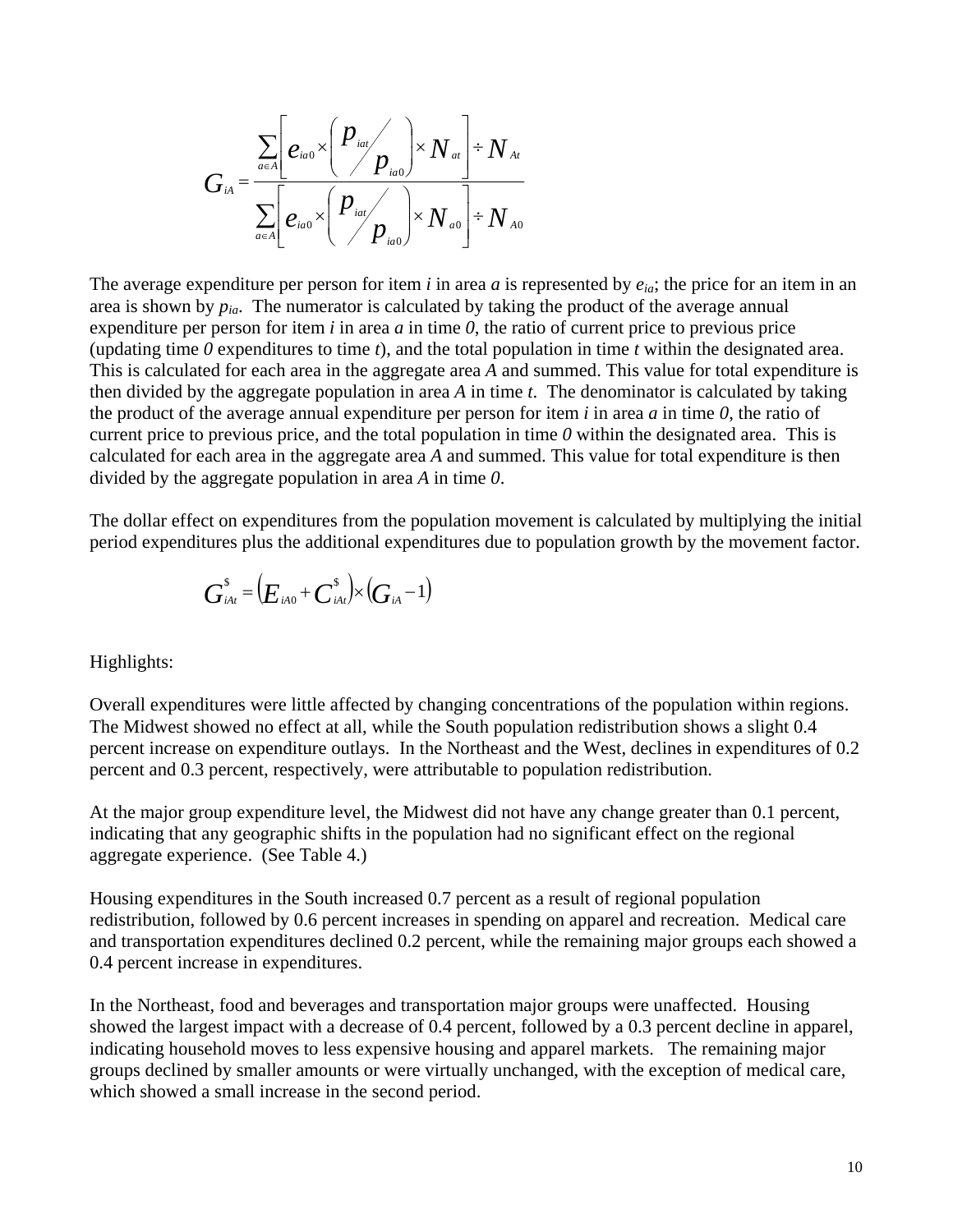In the West, medical care was the only major group to show an increase in expenditures as a result of population distribution, at 0.2 percent, while transportation was unaffected. Recreation, housing and apparel each showed a 0.3 percent decline in expenditures, and food and beverages, a 0.4 percent decrease. Education and communication experienced the largest decline in expenditures attributable to geographic factors at 0.6 percent.

As previously described, geographic distribution of the population generally had little impact on expenditure levels for the major groups in aggregate. (See Table 5.) However, some minor effects can be seen in the more detailed item categories. The largest declines in household expenditures attributable to changes in regional population distribution were in elementary and high school tuition and fees, with a 2.2 percent reduction in spending in the West. This was followed closely by a 2.1 percent decrease in intracity transportation in the West and 2.0 percent losses in both audio equipment in the Northeast and legal services in the West. The largest increases in spending were found in the South, with fuel oil and intracity transportation spending growing 6.6 and 4.7 percent, respectively. Expenditures for motor fuels other than gasoline went up 2.3 percent in the Northeast and 2.1 percent in the Midwest. Potential influences on this change include possible existing differences in the concentration of diesel or alternative-fuel vehicle ownership between local areas which experienced an influx of residents between 2001-2002 and 2003-2004 or a change in the concentration of these vehicles, and that prices for these alternative fuels increased disproportionately in particular local areas and not others within the two regions.

### PRICE

#### Methodology:

The CPI is an economic indicator of price changes over time for a given market basket of goods and services. These data are collected and calculated for 38 metropolitan areas, the four Census regions urban areas, including the metropolitan areas, and the U.S. city average. A total of 87 urban areas are used to make these approximations. This allows for the computation of the price change effect in a given period of time, with minimal confounding of substitution effects on price.

The factor of price change in this study is computed by averaging the price indexes in each of the two biennial periods, and dividing the later price index average by the older price index average for each area and item using the following formula:

$$
P_{\scriptscriptstyle i\scriptscriptstyle A}=\frac{\frac{1}{T_{\scriptscriptstyle t}}\sum\limits_{\scriptscriptstyle m\in t}I X_{\scriptscriptstyle i\scriptscriptstyle A\scriptscriptstyle m}}{\frac{1}{T_{\scriptscriptstyle 0}}\sum\limits_{\scriptscriptstyle m\in 0}I X_{\scriptscriptstyle i\scriptscriptstyle A\scriptscriptstyle m}}
$$

The CPI index values for item *i* in area *A* in month *m* are represented by  $IX_{iAm}$ ;  $T_t$  refers to the total number of time periods *m* within the reference period *t*; and  $T_0$  is the total number of periods *m* within reference period 0. The numerator for the price ratio is calculated by summing the price indexes  $IX_{iAm}$ for a given area and item for each month in time  $t$  and dividing by  $T_t$  (the total number of months in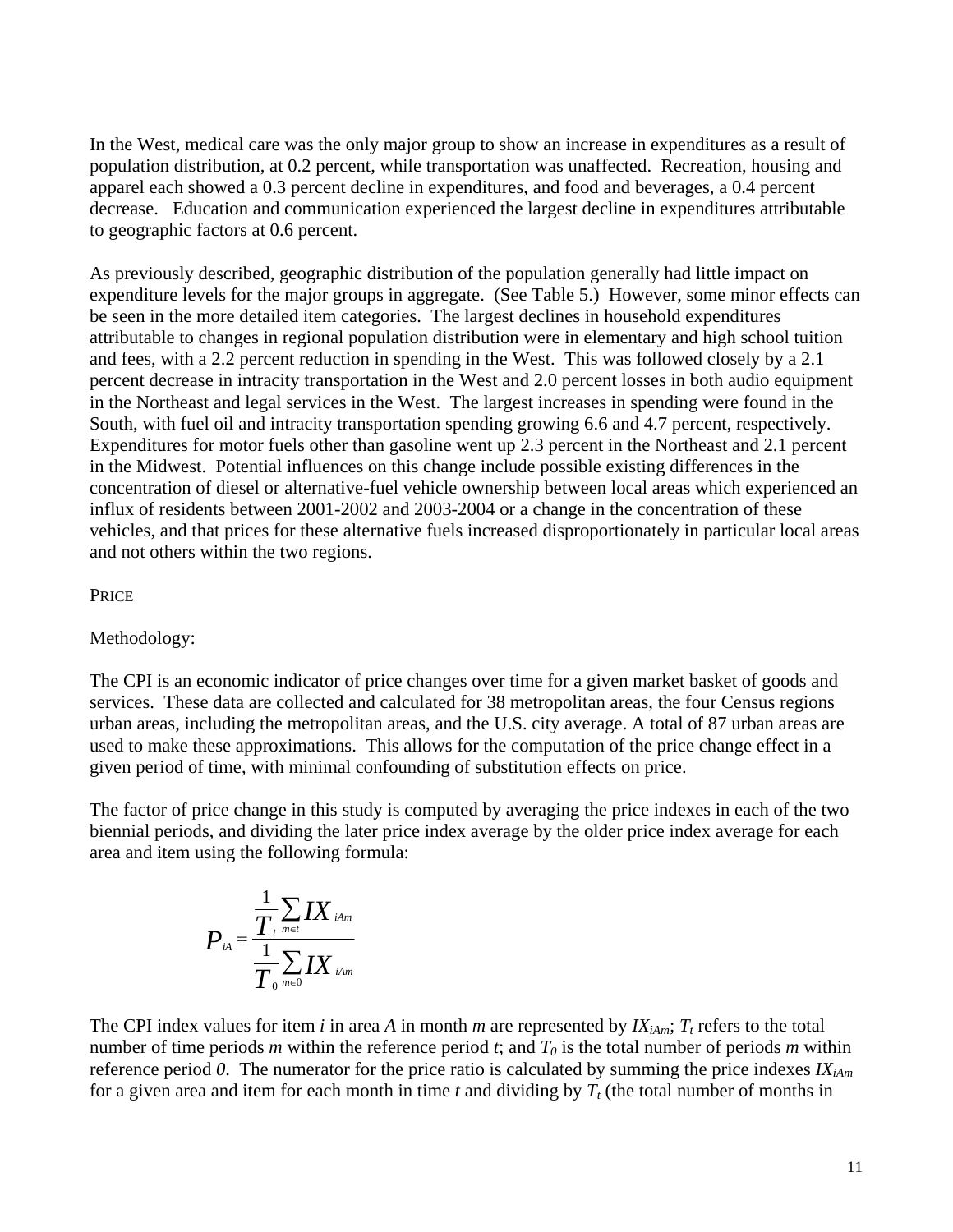time t). The denominator is calculated by summing the price indexes for a given area and item for each month in time  $\theta$  and dividing by  $T_0$  (the total number of months in time 0).

The dollar effect of the price change on aggregate expenditures is represented by multiplying the sum of the original expenditure and the previously calculated dollar factors by the price change.

$$
\boldsymbol{P}_{\scriptscriptstyle i\mathcal{A}^{\scriptscriptstyle j}}^{\scriptscriptstyle S} \!=\! \big(\!\boldsymbol{E}_{\scriptscriptstyle i\mathcal{A}0}\!+\!\boldsymbol{C}_{\scriptscriptstyle i\mathcal{A}t}^{\scriptscriptstyle S}\!+\!\boldsymbol{G}_{\scriptscriptstyle i\mathcal{A}t}^{\scriptscriptstyle S}\big)\!\!\times\!\big(\!\boldsymbol{P}_{\scriptscriptstyle i\mathcal{A}}\!-\!1\!\big)
$$

Highlights:

Overall prices increased by a high of 5.7 percent in the Northeast to a low of 3.8 percent in the Midwest. Increases in food and beverages prices ranged from 3.9 percent in the Midwest to a high of 5.4 percent in the West. Housing prices in the Northeast jumped 7.1 percent, 2.5 percent more than the next highest increase. Apparel prices declined by around 3 to 4 percent in all four regions. Regional price increases for transportation, medical care, and recreation were all within 1 percentage point of each other. Education and communication prices increased 2.5 percent in the South compared to 5.0 percent in the West. Price changes for other goods and services varied between the regions with prices in the South and the Midwest increasing 3.0 and 3.8 percent respectively, while prices increased 5.1 percent in the West and 8.1 percent in the Northeast. (See Table 6.)

At the detailed item level, the largest changes were seen in personal computers and peripheral equipment prices, which were down in all four regions, dropping an average of 37 percent from 2001- 2002 to 2003-2004. (See Table 7.) Televisions prices declined between 25.8 and 22.3 percent, while prices for other video equipment, not including televisions and cable television, also fell by 28 percent to 22.3 percent in all four regions. Information and information processing other than telephone services prices fell by roughly 20 percent in every region.

Fuel oil prices jumped more than 25 percent over this period in the Northeast, South and West, with prices in the Midwest increasing 20.2 percent. Gasoline prices increased in all four regions, from 20.9 percent in the Midwest to 25.0 percent in the West. Prices for motor fuels other than gasoline also rose, from 10.5 percent in the South to 19.9 percent in the Northeast.

The West experienced a 19 percent increase in prices for college tuition and fees, and in state and local registration, license, and motor vehicle property tax. College tuition increases in the other regions were slightly behind the West, running between 15 and 18 percent. The Midwest increase for state and local registration, license, and motor vehicle property tax nearly matched the West's at 18.7 percent, while the Northeast and South were much further behind with increases of 10.6 and 6.7 percent, respectively.

## IMPLICIT QUANTITY

# Methodology:

The residual effects capture, in part, some measure of quantity change. Since we have expenditures from both periods and have calculated the other factors of the expenditure change, we can solve for the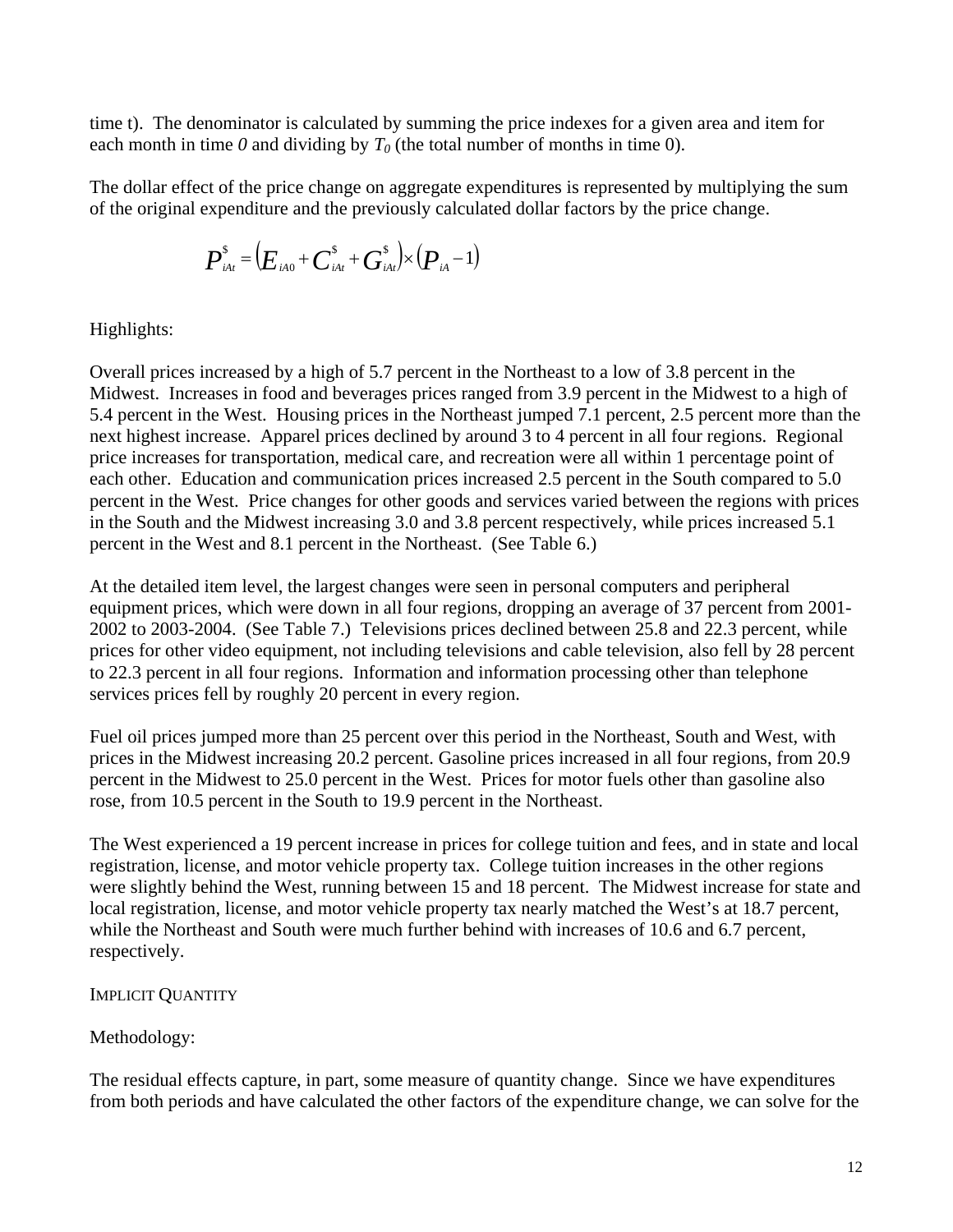remaining component. This is done by rearranging the equation which relates the factors to expenditures:

$$
E_{\scriptscriptstyle\it iAt}{}^=E_{\scriptscriptstyle\it iA0}{}^\times C_{\scriptscriptstyle\it A}{}^\times P_{\scriptscriptstyle\it iA}{}^\times G_{\scriptscriptstyle\it iA}{}^\times R_{\scriptscriptstyle\it iA}
$$

Solving for R gives the following equation:

$$
R_{\scriptscriptstyle iA} = \frac{E_{\scriptscriptstyle iA}E_{\scriptscriptstyle iA} \times E_{\scriptscriptstyle iA} \times G_{\scriptscriptstyle iA} \times G_{\scriptscriptstyle iA} \times G_{\scriptscriptstyle iA} \times G_{\scriptscriptstyle iA}}
$$

This value  $R_{iA}$  represents what's left over to explain a change in expenditure, after accounting for population and price changes. While this value is a measure of implicit quantity, the nature of the data must be considered. The CPI merges goods and services into discreet groups. For theoretical and logistical reasons, individual items priced do not stand alone in the index structure, but rather a category of several goods or services is the primary unit of measure, and a specific item within that category is chosen for recurrent pricing. While this item is usually picked with a method using probability proportional to sales volume to best reflect actual consumer behavior, it is then generally priced for four years until a new sample is rotated in. In practice, this means that while the index category may be girls' apparel, for example, there are many clothing choices for a consumer to purchase within that category and changes in this choice may not be fully reflected in the index. Rather, the change in total expenditure not explained by price may be a reflection of substitution within the item category. This substitution can be a replacement of one product for another that may cost more or less than the previously priced item, or reflect a change in the quality of an item.

Television purchases are one example of this. A 32 inch tube TV commonly purchased may see its price unchanged over a period of time. A 27 inch plasma TV may then arrive in stores at a significantly higher price than the old tube TVs. Total expenditures increase, but it's the 32 inch tube TV being priced. This implies a quantity increase, since the price was unchanged (and let's assume population is likewise unchanged). However, it could be that the new expenditures are reflecting not an increase in the number of TVs purchased, but rather the type or quality of the TV has changed as households move toward plasma TVs rather than tube TVs. In this case, it may be that fewer overall TVs are purchased, but they're better or more expensive ones than before. While new purchasing behaviors are collected in surveys for the CPI to update the market basket, processing time means that this movement is captured over time but may not coincide with the initial expenditure reports. There is no definitive way to tell with publicly available data whether pure quantity increase or this substitution example is the correct explanation. Item categories that are fairly homogenous are better for drawing conclusions based on simple quantity change, such as bananas or electricity. In all cases, this measure indicates the change in the level of investment households are willing to finance for item categories.

The dollar effect of the residual on aggregate expenditures is represented by multiplying the sum of the original expenditure and the previously calculated dollar factors by the residual factor.

$$
\bm{R}_{\scriptscriptstyle {iA t}}^{\scriptscriptstyle {\rm S}} = \left( \bm{E}_{\scriptscriptstyle {iA0}} + \bm{C}_{\scriptscriptstyle {iA t}}^{\scriptscriptstyle {\rm S}} + \bm{G}_{\scriptscriptstyle {iA t}}^{\scriptscriptstyle {\rm S}} + \bm{P}_{\scriptscriptstyle {iA t}}^{\scriptscriptstyle {\rm S}} \right) \!\!\times\! \left( \bm{R}_{\scriptscriptstyle {iA}} \!-\! 1 \right)
$$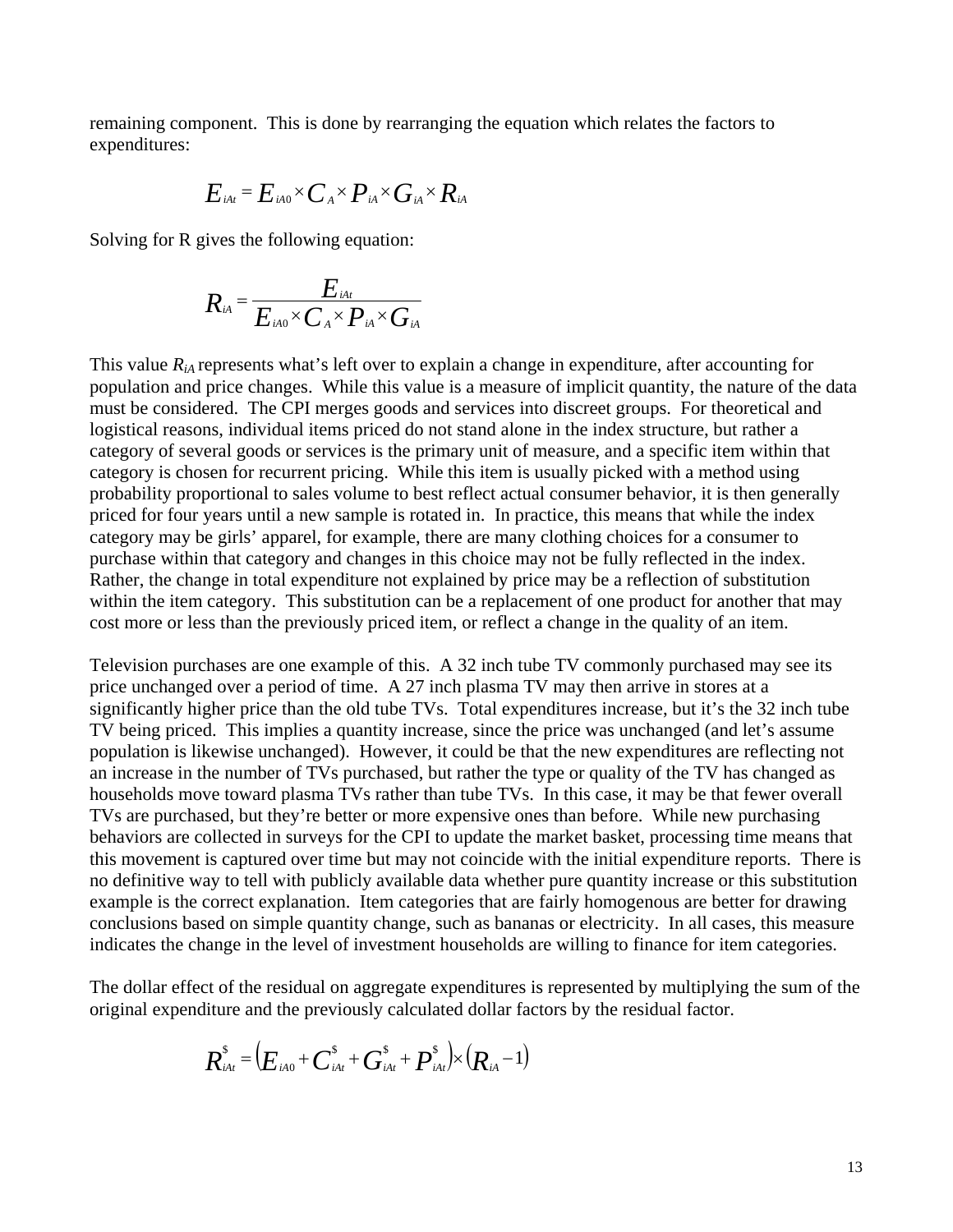The components' dollar effects can be combined to calculate an estimate of total expenditure in the second period by using the following equation:

$$
\boldsymbol{E}_{\scriptscriptstyle{iAt}}^{\scriptscriptstyle{estimated}} = \boldsymbol{E}_{\scriptscriptstyle{iA0}} + \boldsymbol{C}_{\scriptscriptstyle{iAt}}^{\scriptscriptstyle{S}} + \boldsymbol{G}_{\scriptscriptstyle{iAt}}^{\scriptscriptstyle{S}} + \boldsymbol{P}_{\scriptscriptstyle{iAt}}^{\scriptscriptstyle{S}} + \boldsymbol{R}_{\scriptscriptstyle{iAt}}^{\scriptscriptstyle{S}}
$$

Charts 1-4 show the dollar amounts each described component contributed to the change in total average annual expenditures in the four Census regions.

Highlights:

Generally, households in the regions consumed more in 2003-2004 than they did in 2001-2002. (See Table 8.) The West had the largest increase, at 3.2 percent, in overall consumption. The South showed the least overall change, inching up a slight 0.7 percent. The Northeast, Midwest, and West increased purchases of food and beverages by more than 4 percent, while the South decreased purchases by 4.6 percent. The Northeast was the only region to experience a decline in housing consumption, led primarily by drastic decreases in lodging away from home. The Midwest experienced the largest increase in housing-related consumption, with home purchases, household fuels, and home furnishings contributing most of the increase.

The Midwest was the only region to experience a decline in apparel purchases, and the South was nearly unchanged. The Northeast and the West posted large increases of 8.4 and 12.6 percent, respectively. Women's dresses and women's underwear, nightwear, sportswear, and accessories had a large positive influence on the apparel indicator for both regions, as did men's pants and shorts. Transportation is another major group where the South was only slightly changed and the Midwest was the only region to have a decline in purchases, led by a large decrease in purchases of used cars and trucks. The Northeast and the South showed decreases in the consumption of medical care, while the Midwest and West showed increases in excess of 6 percent. Education and communication expenditures increased with regard to quantity for all regions, while consumption of other goods and services decreased.

At a more detailed level, purchases for services for care of invalids and elderly at home fell 76.5 percent in the Midwest and 60.3 percent in the South, the largest declines in quantity measure along with nursing homes and adult daycare in the Northeast, at 64.7 percent. (See Table 9.) Sports vehicles including bicycles purchases declined 60 percent in the Northeast, while overall sporting goods purchases decreased 32.4 percent from 2001-2002 to 2003-2004. Quantities of frozen noncarbonated juices and drinks purchased fell 42.1 percent in the South, 38.5 percent in the Midwest, and 38.1 percent in the Northeast. Investments in funeral expenses declined in both the South and the Northeast, at 38.9 and 41.8 percent respectively. Expenditure levels, accounting for price changes, declined 37.7 percent for music instruments and accessories in the West and 33.7 percent in the South, implying a reduction in the number of musical instruments purchased, or a substitutionary movement towards less expensive instruments. Similarly, purchase levels of audio equipment in the West fell 34.1 percent.

In contrast, purchases on care of invalids and elderly at home skyrocketed 287 percent in the Northeast, while nursing homes and adult daycare increased 158.6 percent in the West and 69.4 percent in the Midwest. Delivery services purchases increased 142.9 percent in the South, 108.9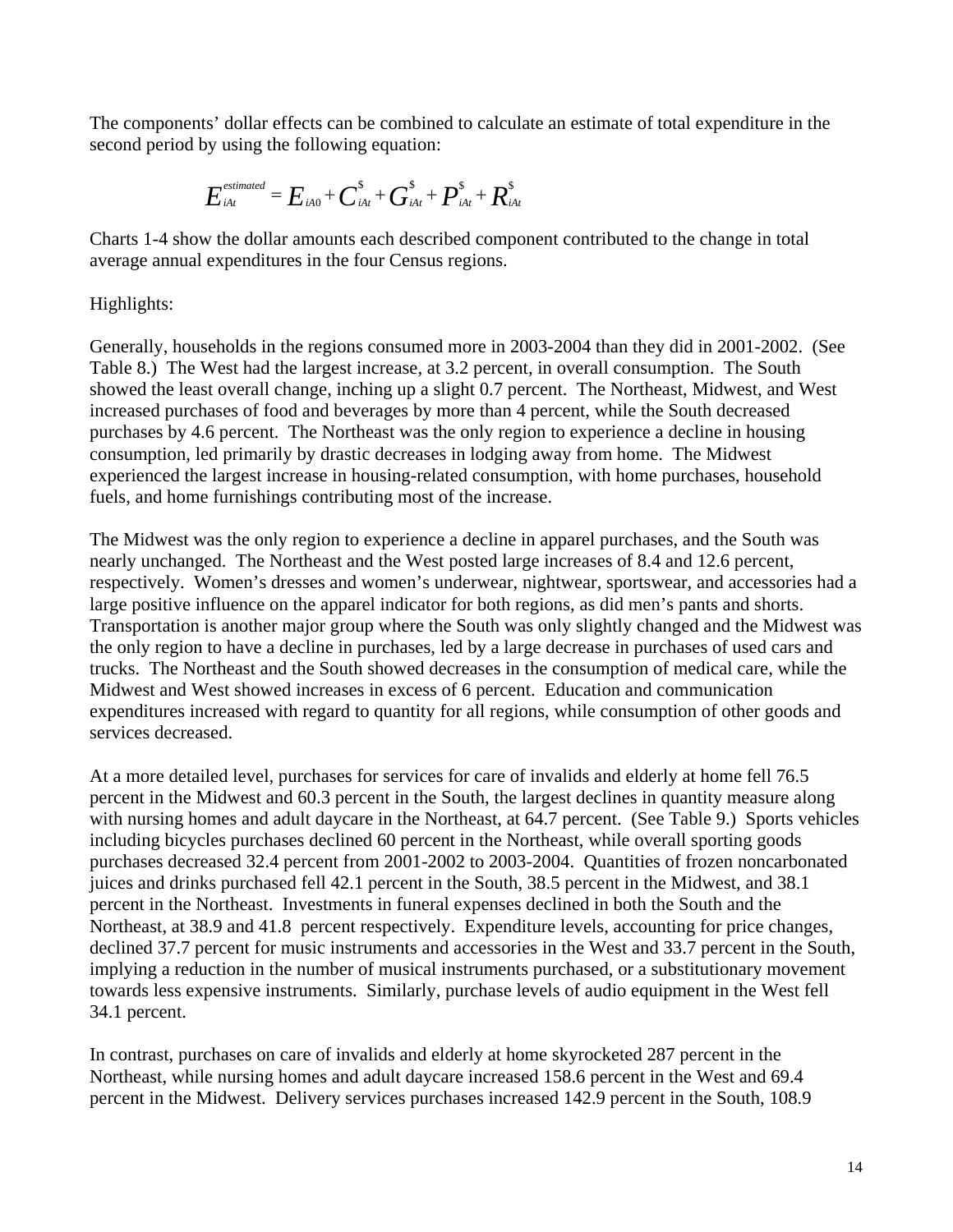percent in the West, and 79.6 percent in the Northeast. Musical instruments and accessories purchases in the Midwest and sporting goods purchases in the South both increased 61.9 percent. Televisions purchases went up 70 percent in the West and 64.4 percent in the Northeast, while personal computers and peripheral equipment purchases were up 70.5 percent in the West and 60.5 percent in the Northeast.

#### **Summary results of selected categories compared across regions**

#### FOOD AND BEVERAGES

In the Northeast, the data show prices for beef and veal products increased between 2001-2002 and 2003-2004, on average by 15 percent, while consumption decreased around 7 percent on average. Geographic shifts played little role in expenditure growth, and prices had the largest role in increased average expenditures. The West experience was similar, with the 18 percent increase in prices offsetting the 5 percent decline in purchases. Average household expenditures were nearly unchanged, and the relative importance declined, in the Midwest, indicating the 13.6 percent increase in prices was offset by the nearly 9.4 percent decline in consumption. Not only did the relative importance of beef and veal decline in the South, average household expenditures fell nearly 2 percent before adjusting for inflation. Prices in the South increased 14.5 percent, and consumption fell 13.2 percent, the largest decline in the four regions.

Expenditures on fresh fish and seafood were affected by geographic shifts in the South, increasing 1.4 percent directly as a result of household location. Prices were virtually unchanged in the South, and purchases rose 6.2 percent. In contrast, expenditures in the West fell one percent as a result of geographic shifts, but rose 28.1 percent as households purchased more fresh fish and seafood with prices increasing 2.1 percent. Northeast aggregate expenditures fell a slight 0.7 percent due to geographic shifts, but prices rose 5 percent and consumption increased 4.7 percent, with the relative importance virtually unchanged. In the Midwest, prices fell 6.1 percent, and consumption increased 19.6 percent.

Consumption of processed fish and seafood rose 23.8 percent in the Midwest, with prices falling a slight 1.1 percent and nearly no change in expenditures attributable to geographic movements. Prices rose only slightly less in the South, 0.9 percent, but consumption increased 6.2 percent and expenditures rose 0.9 percent as a result of geographic shifts. Prices rose in both the West and the Northeast, 2.6 and 3.9 percent respectively, with little change in expenditures as a result of geographic location. However, consumption of processed fish and seafood rose in the West 9.6 percent while it fell 13 percent in the Northeast.

Alcoholic beverages were increasingly popular, in spite of price increases. Purchases of alcoholic beverages at home increased an average of 29 percent in the Northeast as prices rose an average 3.4 percent. Consumption rose 20.3 percent in the West, with geographic movements contributing a 0.8 percent decline in expenditures more than offset by a 3.6 percent increase in prices. Prices rose 4.0 percent in the South and 3.0 percent in the Midwest, and consumption rose 15.7 percent and 12.3 percent, respectively.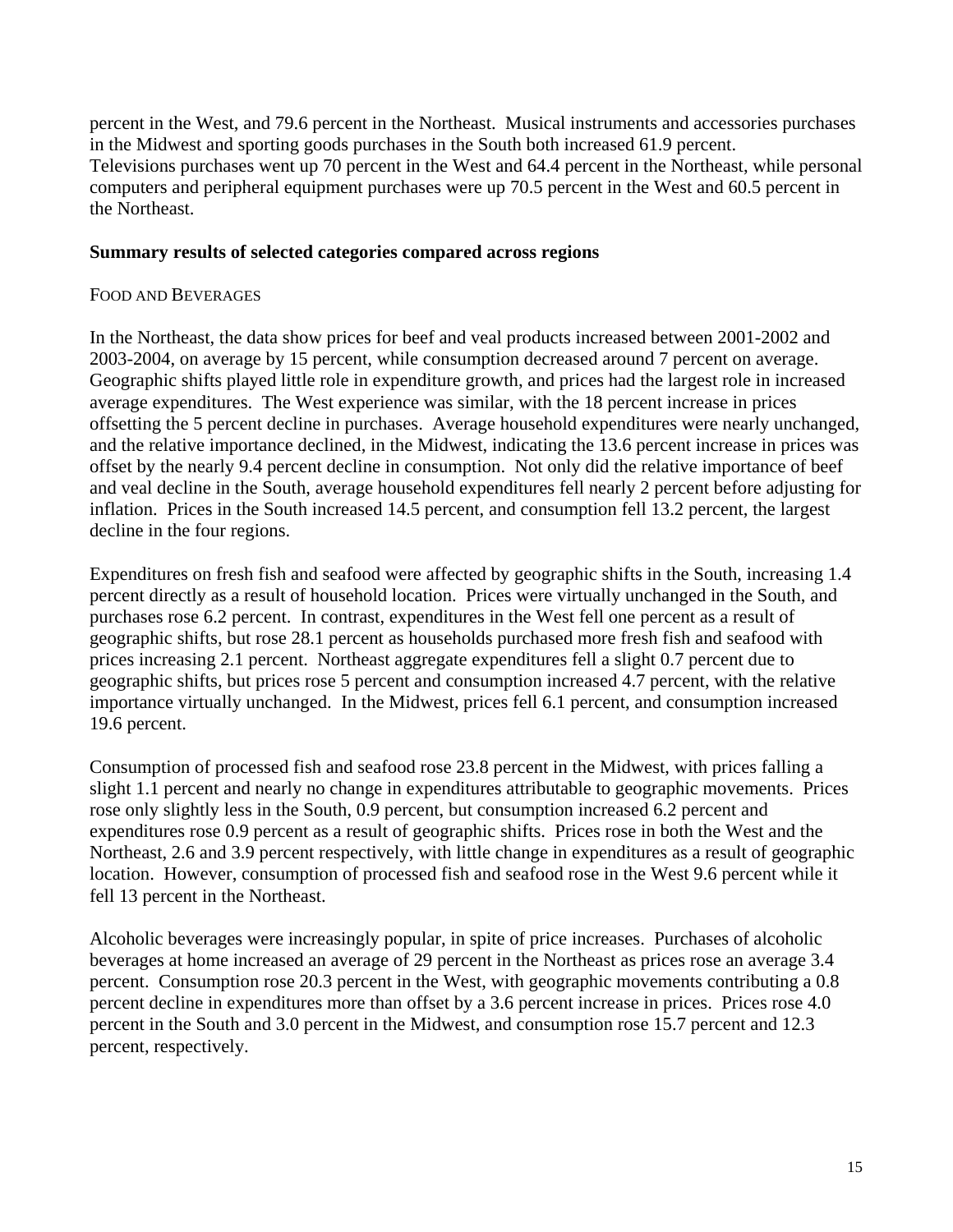Even though prices for alcoholic beverages away from home increased an average 8.5 percent in the Northeast and 5.5 percent in the Midwest, consumption continued to increase at a rate of 15.3 percent and 7.8 percent, respectively, between 2001-2002 and 2003-2004. Geographic population shifts contributed to a 0.9 percent increase in expenditures on alcoholic beverages away from home in the South, adding to the 3.9 percent increase in prices and a 20.6 percent increase in consumption. In the West, expenditures actually fell 1.3 percent as a result of geographic shifts. Prices increased 7.7 percent and consumption rose the least out of the four regions at 3.1 percent.

### **HOUSING**

Expenditures on rent of primary residence in the Midwest were unaffected by movements between local areas, and purchases were virtually unchanged as rental prices rose 4.8 percent. Expenditures fell 0.9 percent in both the Northeast and the West as a result of geographic movements, and rental prices rose 8.7 percent and 6.3 percent, respectively. The two regions were very different in consumption, however, which rose 1 percent in the Northeast but fell 6.5 percent in the West. Prices in the South rose 5.3 percent and expenditures increased 0.7 percent due to movements between local areas, even though consumption fell 2.4 percent.

Owners' equivalent rent of primary residence, which attempts to capture what owned housing is worth on a flow basis, increased in all four regions, from 4.2 percent in the Midwest to 8.4 percent in the Northeast. Expenditures on owners' equivalent rent fell 0.5 percent in the Northeast as a result of changing household location, but increased 0.8 percent in the South. Consumption of owned homes increased 1.6 percent in the West, 2.4 percent in the Northeast, 5.6 percent in the South, and 7.3 percent in the Midwest.

Price increases for electricity were at 4.6 percent for the South, 2.6 percent in the Northeast, and 2.0 percent in the Midwest. Prices declined a slight 0.3 percent in the West, but expenditures rose 0.3 percent due to geographic movements. Consumption increased 5 percent in the Midwest, 8.6 percent in the West, and 10.6 percent in the Northeast, but fell slightly in the South by 0.6 percent.

Perhaps playing into this general move toward greater electricity consumption were increases in prices for utility natural gas service. In the Midwest, prices rose 24.7 percent and consumption fell 4.7 percent. Prices rose 18.0 percent in the South, expenditures increased 0.5 percent for geographic shifts, and consumption still fell 11.2 percent. The Northeast experience was similar, with prices up 17.8 percent, expenditures due to geographic shifts up 0.4 percent, and consumption down 0.7 percent. Prices for utility natural gas service rose the least in the West, 8.2 percent, and consumption still fell 5.3 percent.

#### APPAREL

Geographic shifts increased the total expenditures on men's suits, sport coats, and outerwear in the South by 0.9 percent, while geographic shifts contributed to a 0.9 percent decline in expenditures in the West. Prices had no effect on expenditures in the South and Northeast, while prices declined 6.2 percent in the West and 3.4 percent in the Midwest. The Midwest was the only region to show an increase in expenditures as a result of greater consumption, at 3.4 percent. Consumption plummeted 33.8 percent in the South, and fell 19.2 and 10.7 percent in the Northeast and West, respectively.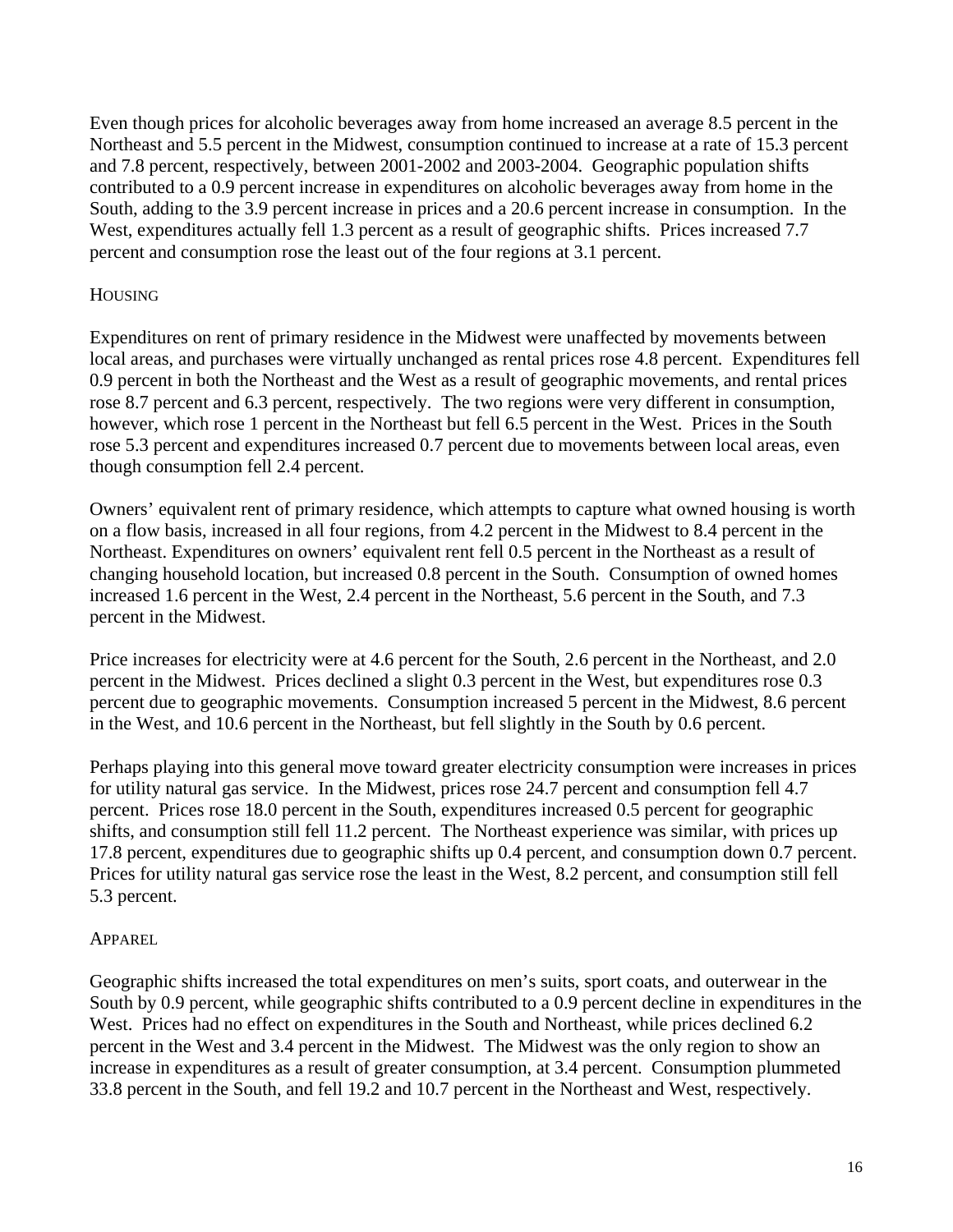Expenditures on women's outerwear fell 0.9 percent in the West due to geographic shifts, but rose 0.6 percent in the Midwest. Prices fell in all four regions by three to eight percent. Purchases fell a slight 1.1 percent in the Midwest, but rose in the other regions. Consumption in the West jumped the most, at 31.1 percent, followed by a 26.8 percent increase in the South, and a 4.6 percent rise in the Northeast.

The South and the West both saw a 0.7 percent change in expenditures on women's dresses as a result of geographic shifts, up in the South and down in the West. Prices fell slightly in the South, but rose 1.8 percent in the West, 2.2 percent in the Northeast, and 4.8 percent in the Midwest. Even though the South and the Midwest had price changes in opposite directions, both experienced a fall in consumption of more than 32 percent. Purchases jumped 25 percent in the West and 53.6 percent in the Northeast.

Men's footwear saw a 1.2 percent decline in expenditures as a result of population movements in local areas in the Northeast, but was the only region to show an increase in consumption, with a 25.9 percent jump in expenditures. Prices fell in the Northeast by 9.7 percent, 5.6 percent in the South, and 2.8 percent in the West. Prices were nearly unchanged in the Midwest, but purchases fell 15.1 percent. The South exhibited little change in purchases even with the price decrease, and the West saw declines in men's footwear purchases, falling 7.7 percent.

### TRANSPORTATION

Expenditures on new vehicles were up in the West by 0.5 percent and down 0.5 percent in the South as the population concentrations changed in the local areas. Prices were down in all regions, with a low 2.0 percent decline in the South to a 3.2 percent decline in the West. Purchases increased in all regions, from a smaller 7.3 percent increase in the Northeast, to the larger increases of 15.9 percent in the West, 18.7 percent in the South, and 20.8 percent in the Midwest.

Expenditures on used cars and trucks fell 0.7 percent in the West and rose 0.8 percent in the South this time due to geographic shifts, and again prices fell in all four regions by roughly 11 percent. However, purchases fell 12.2 percent in the South and 38.5 percent in the Midwest, rose a modest 1.4 percent in the West, and jumped 61.6 percent in the Northeast.

It is interesting to note that while gasoline is generally considered a good with fairly inelastic demand, as prices increased by a range of 20.9 (Midwest) to 25.0 (West) percent in the four regions, gallons of gas purchased fell at least 2 percent (Northeast) and as much as 5.5 percent (Midwest), indicating consumers did actually modify their behavior and either switched to a cheaper grade gasoline or bought fewer gallons and therefore traveled fewer miles.

Airline fares were moderately influenced by geographic movements, increasing expenditures 1.4 percent in the South and decreasing expenditures in the West by 1.3 percent. Prices were virtually unchanged in the South, and declined 1.2 percent in the Midwest, 3.7 percent in the Northeast, and 5.0 percent in the West. Consumption was stagnant in the South, and grew 2.5 percent in the Northeast and 6.7 percent in the Midwest. Purchases of airline fares jumped 30.7 percent in the West. In all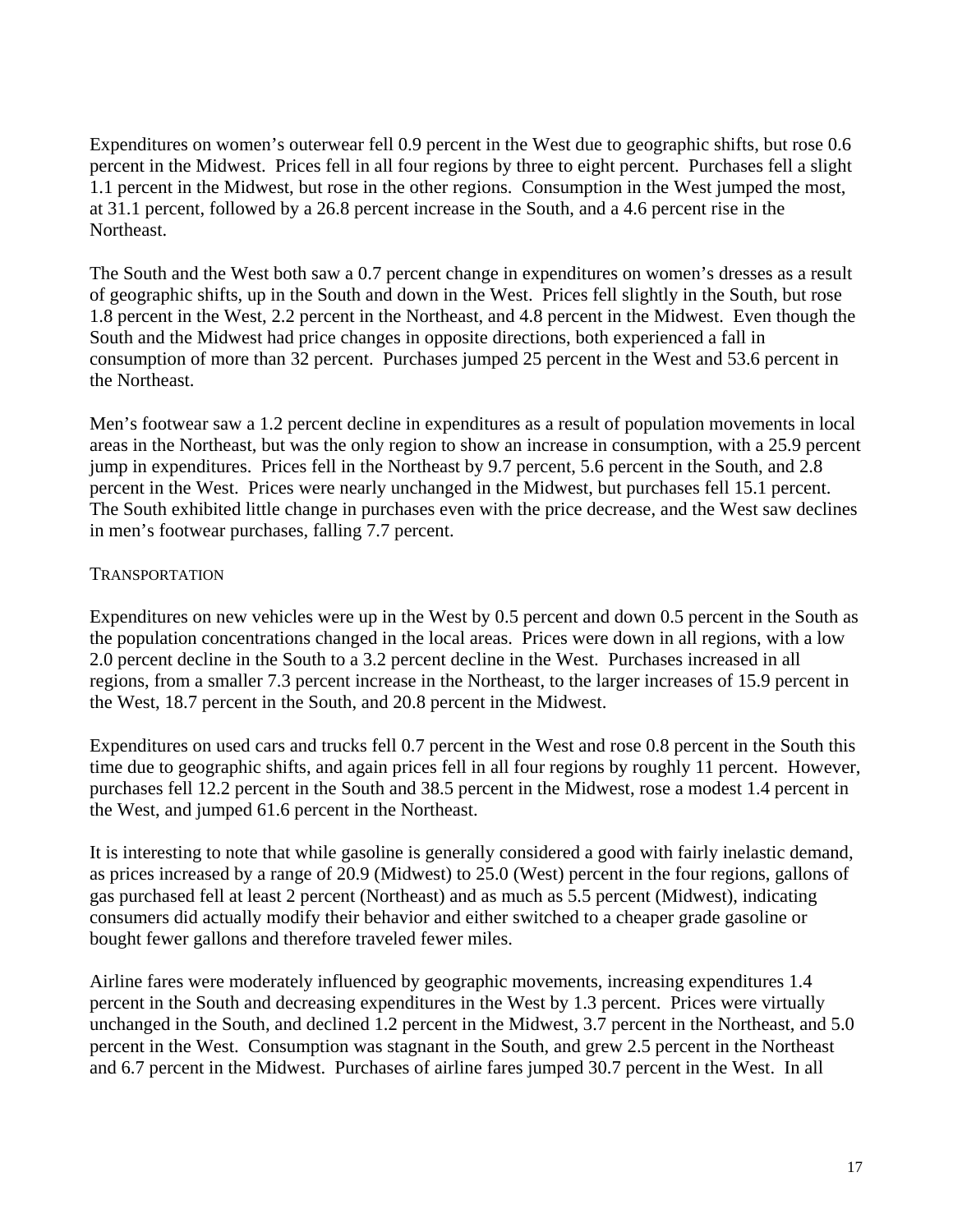cases, consumption of other intercity transportation also increased at least 12 percent as prices declined.

## MEDICAL CARE

Again indicating some variability in expenditures between local areas within the region, the South showed a 0.8 percent decrease in expenditures on prescription drugs and medical supplies. Prices increased fairly uniformly across the regions, from 7.0 to 8.6 percent. But while consumption was nearly unchanged in the Midwest and the West, it fell 15.4 percent in the Northeast and 5 percent in the South. This may indicate households are filling fewer prescriptions or a move toward less expensive generic substitutes not captured in the pricing component. Certainly, in contrast, purchases of nonprescription drugs increased during that period.

Purchases of nonprescription drugs increased 7.4 percent in the Northeast, even though prices were unchanged. Purchases increased 16.0 percent in the South, with prices increasing 1.7 percent, and 15.5 percent in the West while prices edged up 1.0 percent. In contrast, purchases in the Midwest fell 1.4 percent as prices rose 1.9 percent.

For hospital services, geographic shifts increased expenditures 0.6 percent in the Northeast and 0.5 percent in the West. Prices rose in all regions, with 13.1 percent in the Midwest, 14.7 percent in the South, and 15.3 percent in the West. The highest price increase was 19.7 percent in the Northeast. Even so, consumption of hospital services was practically unchanged in the Northeast, while it fell 4.1 percent in the South. The West's purchases rose 3.4 percent while purchases in the Midwest increased 15.4 percent.

Prices for nursing homes and adult daycare increased from 9.5 percent in the Northeast to 11.8 percent in the Midwest. Unique among the four regions, purchases in the Northeast plummeted some 65 percent. Relatively speaking, consumption in the South rose a modest 29 percent, in light of the 69.4 percent increase in the Midwest and the 158.6 percent jump in the West.

The Midwest and the West both showed health insurance purchases unfazed by 15 to 16 percent increases in prices, with consumption of the service increasing 7.4 and 4.6 percent, respectively. In direct contrast to these experiences, consumption fell 8.1 percent in the South and 3 percent in the Northeast with prices rising 15.4 and 16.2 percent, respectively.

## **RECREATION**

Expenditures increased 1.1 percent in the West for sports vehicles including bicycles as a result of geographic population shifts and declined 0.7 percent in the Midwest. It is interesting to see the different regional combinations of price and quantity, as prices fell 2.7 percent in the Northeast and 3.9 percent in the Midwest, but consumption in the Northeast dropped 60 percent and rose 5.8 percent in the Midwest. Prices were practically stagnant in the West, and consumption increased 11.8 percent. In perhaps the largest shift in preferences among the four regions, purchases of sports vehicles including bicycles in the South skyrocketed 142.6 percent in just an average 2 years, even with prices increasing 5.3 percent.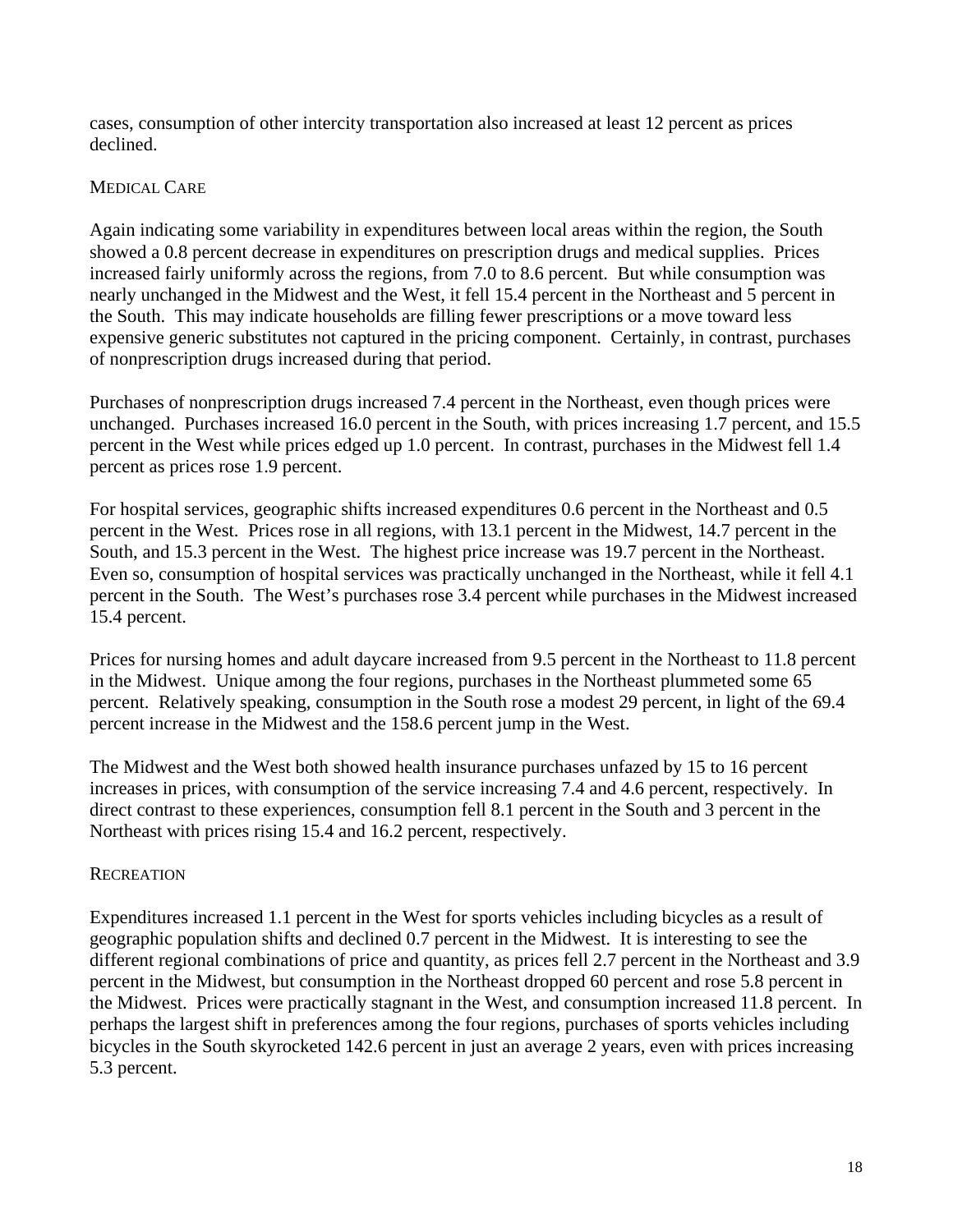There was apparently a trade-off, however, as consumption of sports equipment in the South fell 10.4 percent even though prices fell an average 3.3 percent. With prices up a slight 1.0 percent in the West and expenditures down 1.0 percent for geographic shifts, consumption also fell 13.9 percent. Prices fell 4.2 percent in the Northeast and 5.6 percent in the Midwest. Purchases of sports equipment rose 6.4 and 31.4 percent, respectively.

Geographic shifts played a role in increasing expenditures on newspapers and magazines by 0.6 percent in the South, and decreasing expenditures 0.8 percent in the West. Prices increased 4.0 percent in the Northeast, Midwest, and South, and 5.9 percent in the West. All four regions decreased purchases roughly 13 percent on average.

Expenditures on recreational books were up 1.1 percent in the South but down 0.9 percent in the West as a result of changing population distribution within local areas. Prices fell less than one percent in the Midwest and the West, inched up 1.2 percent in the South, and rose 3.2 percent in the Northeast. Even as consumption was constant in the Midwest, it fell 5.5 percent in the West, 6.4 percent in the South and 9.6 percent in the Northeast in an inverse pattern reflecting the magnitude of price change.

### EDUCATION AND COMMUNICATION

College tuition and fees prices increased at least 14.9 percent in all regions, with the highest increase in the West at 19.3 percent, where expenditures fell 1.2 percent as a result of geographic shifts. Consumption of college services edged up just 1.0 percent in the Midwest, as the West increased 3.7 percent and the South, 4.5 percent. The Northeast, with the lowest price increase, had the largest increase in consumption, at 13.9 percent.

Local area residency played a role in the Northeast and West, decreasing expenditures on elementary and high school tuition and fees by 1.5 and 2.2 percent, respectively. Prices increased between 13.1 and 14.8 percent in all four regions. Consumption of services provided by elementary and high school tuition and fee payments also fell in both the Northeast, 4.4 percent, and the West, 4.2 percent. Consumption increased 11 percent in the South and 33.1 percent in the Midwest.

Expenditures on local telephone services rose in all regions as a result of price increases, with the West seeing the smallest increase of 4.6 percent and the other regions' prices rising between 7.2 and 8.8 percent. The West also had the largest decline in consumption of local telephone services, falling 16.9 percent, followed by a 16 percent decrease in the Midwest, and roughly 13 percent in both the Northeast and South.

This is contrasted by increases in cellular telephone service purchases, as prices were unchanged or decreasing up to 5.2 percent. The largest increase in consumption was in the Northeast, surging 57.5 percent on average, followed by the West with 42.1 percent. The South and Midwest followed with increases of 38.9 and 35.3 percent, respectively.

## OTHER GOODS AND SERVICES

Prices for cigarettes rose 20.1 percent in the Northeast, and 4.8 percent in the West and 4.3 percent in the Midwest. Unique among the regions, prices for cigarettes in the South did not rise in the second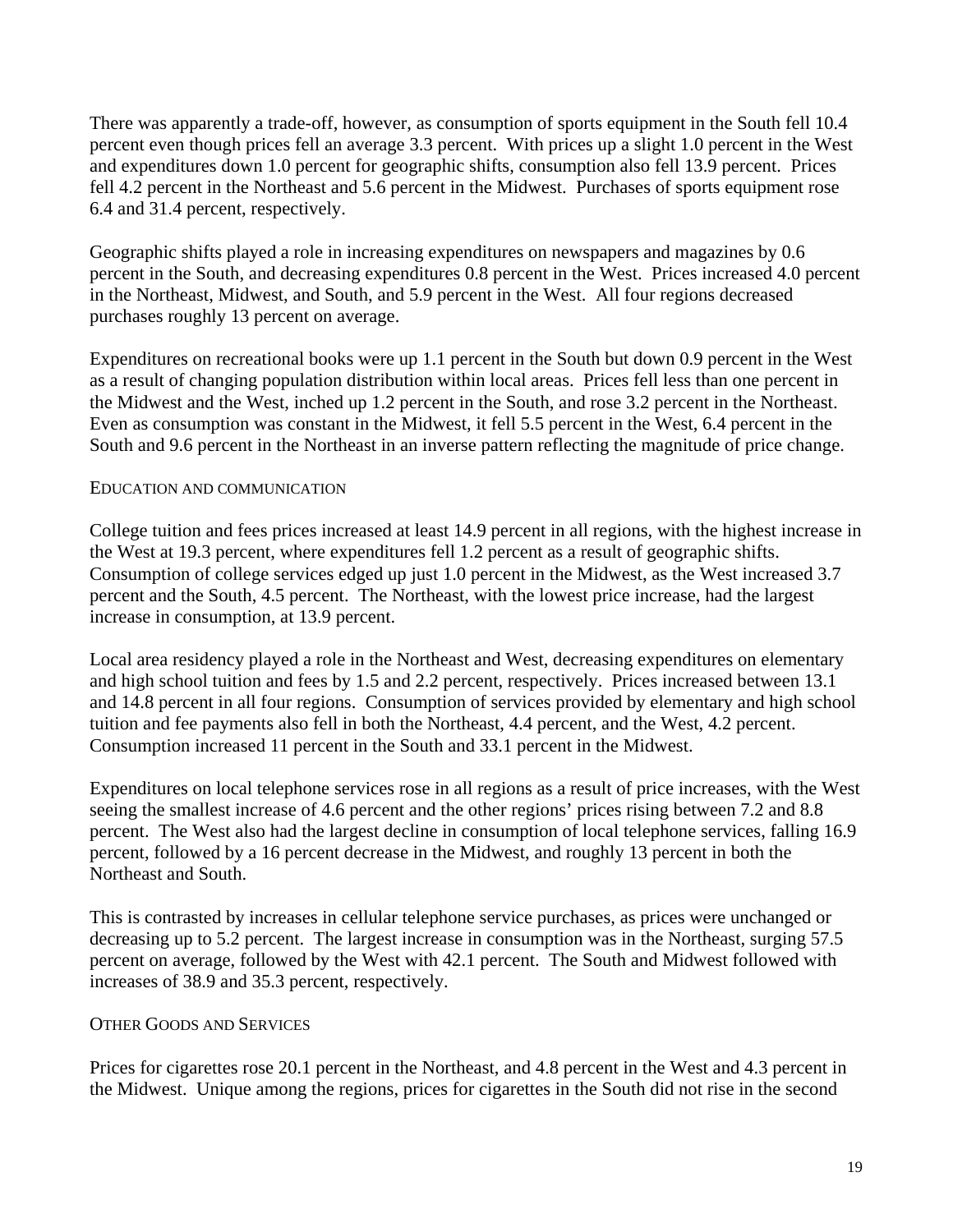biennial period, and consumption still fell 10.2 percent. The Midwest and the West also showed declines around 9 percent. Cigarette purchases fell by the largest amount in the region with the largest price increase, down 16.4 percent in the Northeast.

Expenditures on funeral expenses attributable to geographic shifts were down 1.1 percent in the Northeast. Prices were up 8 to 9 percent in all four regions, and consumption fell in three of the four. Investments in funeral expenditures were down just 6.8 percent in the West, compared to the 38.9 percent decline in the South and a 41.8 percent drop in the Northeast. Purchases actually increased 25.5 percent in the Midwest.

Changing concentrations of the population in the local areas had some impact in the South, West, and Northeast on expenditures for financial services, increasing 0.8 percent in the South and declining 1.3 percent in the West and 0.7 percent in the Northeast. Prices rose the least in the South, 4.5 percent, and consumption correspondingly fell the least at 17.1 percent. Prices rose the most in the Northeast, 8.5 percent, but consumption fell the next smallest amount at 17.4 percent. Prices rose 7.4 percent in the Midwest and 6.6 percent in the West, and purchases fell 19.4 and 25.1 percent, respectively.

Expenditures on care of invalids and elderly at home fell 1.8 percent in the Northeast, 1.1 percent in the West, and 0.8 percent in the South as a result of geographic population shifts. Prices were up 3.9 percent in the Northeast and 5.6 and 5.7 percent in the West and Midwest, respectively. Prices increased the most in the South, rising 10.4 percent. Even though the West and Midwest experienced similar price changes, purchases of services for care of invalids and elderly at home increased 59.4 percent in the West and plummeted 76.5 percent in the Midwest. The South, with the highest price increase, had the second greatest decline in consumption at 60.3 percent. The Northeast, with the smallest price increase, had the largest increase in consumption, leaping 287 percent.

## **Summary**

Not only can the relative importance of items give insight into how households allocate their funds, but we can also examine a few underlying factors behind the changes in expenditures that result in changes in relative importance over time. Closer examination shows that, among the four factors, price change had the largest impact and accounted for 42.8 percent to 65.9 percent of the changes in regional expenditures from the 2001-2002 period to the 2003-2004 period. The level of consumption was the second leading cause of expenditure change in three of the four regions studied. Population growth in the regions pushed up expenditures by 12.8 percent to 39.6 percent. Although impact of geographical shifts is more evident at the detailed item level, the largest effect of this factor at the aggregate level was seen in the South region where 4.5 percent of the change in expenditures during the period was due to the geographic movement of people.

Overall, expenditures in the regions increased by 8.1 percent in the Midwest, 8.7 percent in the Northeast, 9.3 percent in the South, and 10.2 percent in the West. In every region, price was the leading cause of expenditure change, while geographic movement had the smallest effect. The effect of price change was followed by changes in the level of consumption and then population change in all of the regions except for the South, where the order of these last two factors was reversed.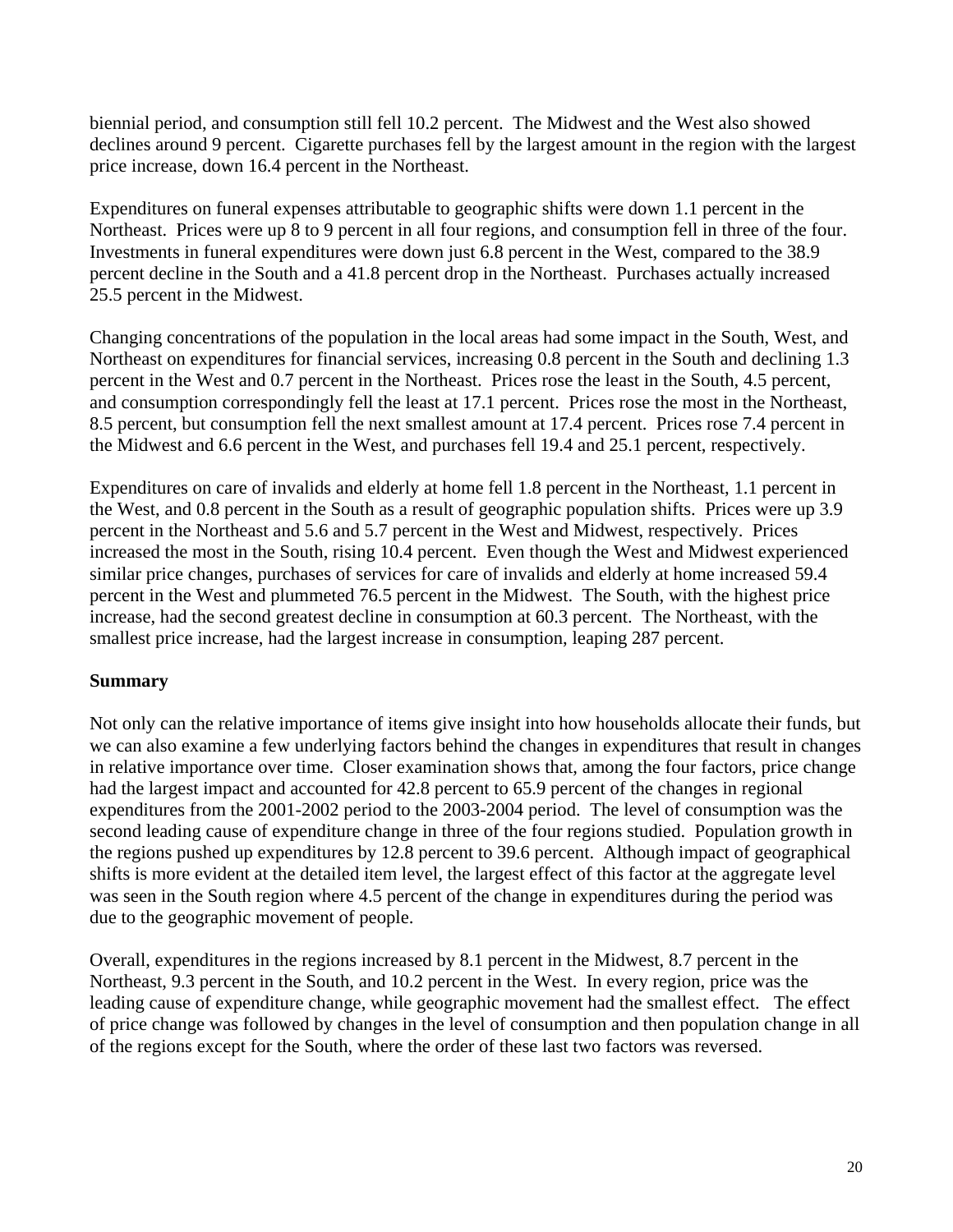In the Northeast, price changes accounted for 65.9 percent of the change in total expenditures with level of consumption and population change a distant second and third, accounting for 19.2 and 12.8 percent. The effect of geographic shift was minimal at 2.2 percent.

In the Midwest and West, price remained the factor with the largest impact (47.4 percent and 42.8 percent, respectively), but consumption level had a much larger impact than in the Northeast. Consumption accounted for 37.8 percent of the change in expenditures in the Midwest and 33.7 percent in the West. Population change was the third largest factor for both regions, although at 20.9 percent it ran a closer third in the West than in the Midwest (14.2 percent). Geographic shift had little effect on expenditure changes in the West, 2.7 percent, and virtually no impact on Midwest expenditure changes at 0.6 percent.

While the level of each factor's impact varied among these three regions, the order of impact was the same. However, the South region did not follow this pattern. As in the other regions, changing prices accounted for the largest portion (47.5 percent) of expenditure change in the South, but the impact of price change was followed rather closely by the impact of population change which accounted for 39.6 percent of the overall change in expenditures. Change in the level of consumption accounted for only 8.5 percent of total expenditure change, the lowest of any region; while the largest effects of geographic shift were seen in the South region where this factor accounted for 4.5 percent of total expenditure change.

Price changes clearly play a major role in increased aggregate expenditures, contributing nearly twothirds of the rise in expenditures in the Northeast. The level of consumption, as households decide how much of a good or service to purchase, also contributes to the total expenditures. This effect was most prominent in the Midwest and the West. Population growth pushed aggregate expenditures up the most in the South and the least in the Northeast. In some cases, where households are located within a region plays some small role in how much is spent on goods and services, as with the fourand-a-half percent increase in expenditures in the South attributed to this geographic shifting. In any case, purchasing patterns clearly varied according to region of residence.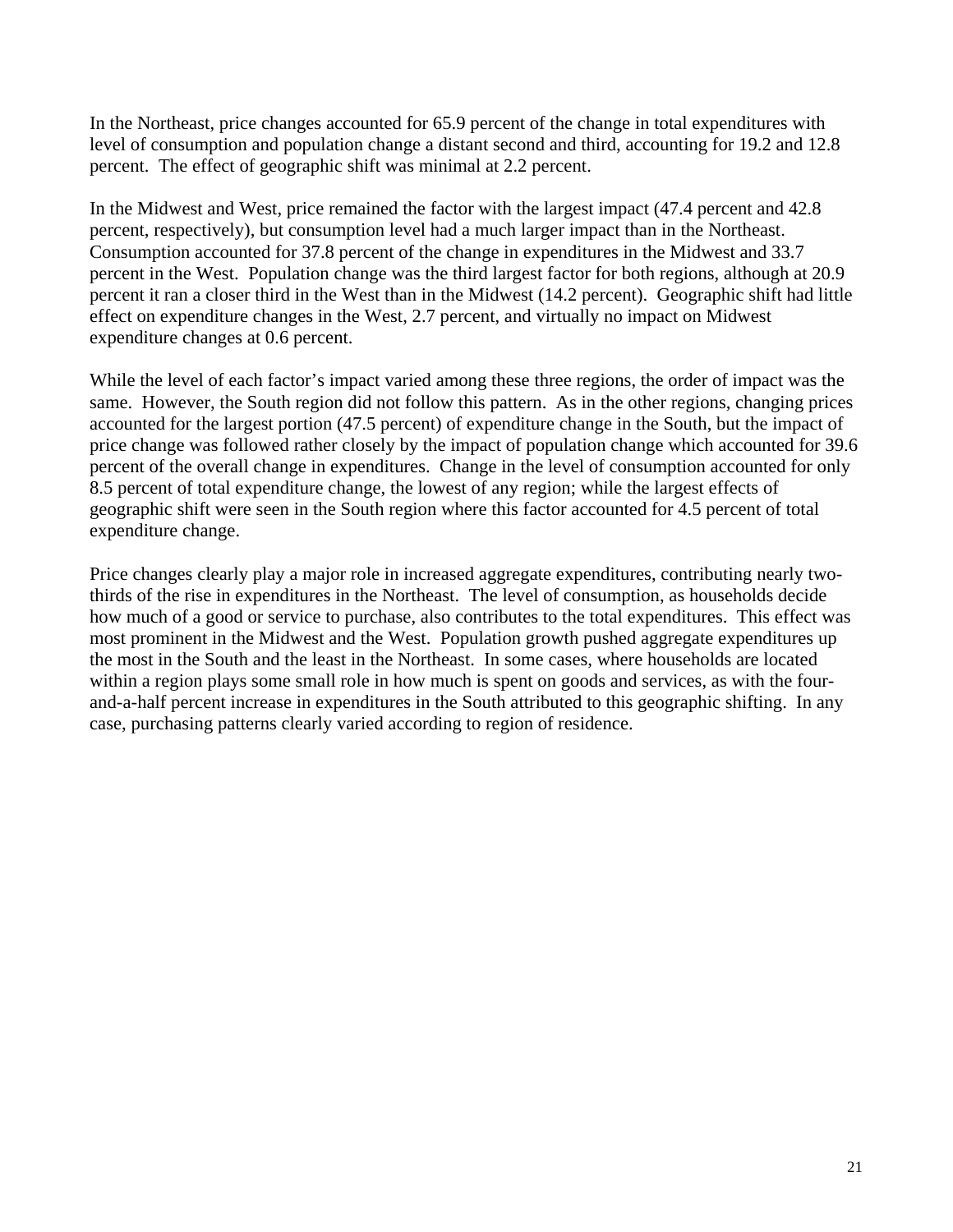# **Appendix**

# **Table 1. Relative Importances of selected items by region, 2001-2002 and 2003-2004**

|                                         | Northeast<br>Midwest |          | South    |         | West     |         |          |         |
|-----------------------------------------|----------------------|----------|----------|---------|----------|---------|----------|---------|
|                                         | $2001 -$             | $2003 -$ | $2001 -$ | 2003-   | $2001 -$ | 2003-   | $2001 -$ | 2003-   |
|                                         | 02                   | 04       | 02       | 04      | 02       | 04      | 02       | 04      |
| <b>ALL ITEMS</b>                        | 100.000              | 100.000  | 100.000  | 100.000 | 100.000  | 100.000 | 100.000  | 100.000 |
| MAJOR GROUP: FOOD AND                   |                      |          |          |         |          |         |          |         |
| <b>BEVERAGES</b>                        | 15.199               | 15.618   | 14.829   | 15.016  | 15.783   | 15.045  | 14.328   | 14.689  |
| <b>FOOD AT HOME</b>                     | 8.165                | 8.127    | 7.791    | 7.882   | 8.475    | 8.166   | 7.708    | 7.902   |
| Food away from home                     | 5.969                | 6.196    | 5.960    | 5.974   | 6.421    | 5.847   | 5.644    | 5.704   |
| Alcoholic beverages at home             | 0.645                | 0.806    | 0.671    | 0.727   | 0.616    | 0.707   | 0.645    | 0.743   |
| Alcoholic beverages away from home      | 0.421                | 0.488    | 0.407    | 0.433   | 0.270    | 0.324   | 0.332    | 0.339   |
| MAJOR GROUP: HOUSING                    | 44.151               | 43.671   | 39.773   | 41.464  | 40.164   | 41.203  | 43.445   | 42.661  |
| Rent of primary residence               | 6.299                | 6.398    | 4.637    | 4.550   | 5.483    | 5.378   | 7.440    | 6.831   |
| Lodging away from home                  | 4.565                | 2.881    | 3.095    | 3.048   | 2.527    | 2.295   | 2.998    | 2.961   |
| Owners' equivalent rent of primary      |                      |          |          |         |          |         |          |         |
| residence                               | 23.971               | 24.705   | 22.038   | 23.064  | 21.550   | 22.881  | 23.994   | 23.776  |
| Fuel oil and other fuels                | 0.620                | 0.671    | 0.111    | 0.136   | 0.103    | 0.134   | 0.077    | 0.069   |
| Gas (piped) and electricity             | 3.274                | 3.514    | 3.836    | 4.016   | 4.255    | 4.196   | 2.736    | 2.721   |
| HOUSEHOLD FURNISHINGS AND               |                      |          |          |         |          |         |          |         |
| <b>OPERATIONS</b>                       | 3.763                | 3.893    | 4.333    | 4.824   | 4.070    | 4.092   | 4.129    | 4.134   |
| MAJOR GROUP: APPAREL                    | 4.605                | 4.496    | 4.490    | 3.951   | 4.308    | 3.958   | 3.931    | 3.965   |
| Men's apparel                           | 0.936                | 0.853    | 0.929    | 0.793   | 0.842    | 0.696   | 0.800    | 0.754   |
| Boy's apparel                           | 0.250                | 0.217    | 0.251    | 0.228   | 0.243    | 0.236   | 0.199    | 0.215   |
| Women's apparel                         | 1.644                | 1.683    | 1.722    | 1.377   | 1.553    | 1.389   | 1.353    | 1.473   |
| Girls' apparel                          | 0.341                | 0.292    | 0.300    | 0.302   | 0.311    | 0.262   | 0.253    | 0.246   |
| Footwear                                | 0.911                | 0.935    | 0.763    | 0.667   | 0.858    | 0.818   | 0.766    | 0.721   |
| Infants' and toddlers' apparel          | 0.220                | 0.173    | 0.245    | 0.229   | 0.213    | 0.200   | 0.194    | 0.206   |
| MAJOR GROUP: TRANSPORTATION             | 15.291               | 15.658   | 18.377   | 16.743  | 17.986   | 17.953  | 17.346   | 17.582  |
| New and used motor vehicles             | 7.201                | 7.305    | 9.604    | 7.974   | 9.273    | 9.011   | 8.486    | 8.293   |
| Motor fuel                              | 2.567                | 2.906    | 3.332    | 3.561   | 3.435    | 3.789   | 3.179    | 3.552   |
| Motor vehicle maintenance and repair    | 1.138                | 1.030    | 1.316    | 1.079   | 1.281    | 1.056   | 1.496    | 1.304   |
| Motor vehicle insurance                 | 2.155                | 2.243    | 2.208    | 2.231   | 2.376    | 2.542   | 2.144    | 2.207   |
| Motor vehicle fees                      | 0.446                | 0.468    | 0.515    | 0.538   | 0.361    | 0.377   | 0.479    | 0.513   |
| Public transportation                   | 1.502                | 1.443    | 1.033    | 1.005   | 0.867    | 0.804   | 1.129    | 1.270   |
| MAJOR GROUP: MEDICAL CARE               | 5.223                | 5.207    | 5.993    | 6.629   | 6.532    | 6.631   | 5.184    | 5.603   |
| Prescription drugs and medical supplies | 0.895                | 0.763    | 1.129    | 1.137   | 1.310    | 1.259   | 0.810    | 0.807   |
| Nonprescription drugs and medical       |                      |          |          |         |          |         |          |         |
| supplies                                | 0.370                | 0.368    | 0.448    | 0.457   | 0.423    | 0.487   | 0.414    | 0.469   |
| Professional services                   | 2.525                | 2.539    | 2.733    | 2.954   | 2.858    | 2.858   | 2.552    | 2.705   |
| Hospital and related services           | 1.142                | 1.231    | 1.370    | 1.716   | 1.593    | 1.678   | 1.143    | 1.324   |
| Health insurance                        | 0.291                | 0.307    | 0.312    | 0.364   | 0.347    | 0.349   | 0.265    | 0.298   |
| MAJOR GROUP: RECREATION                 | 5.903                | 5.517    | 6.459    | 6.184   | 5.467    | 5.712   | 6.248    | 6.069   |
| Video and audio                         | 1.768                | 1.894    | 1.855    | 1.905   | 1.829    | 2.035   | 1.702    | 1.718   |
| Pets, pet products and services         | 0.510                | 0.584    | 0.577    | 0.667   | 0.615    | 0.592   | 0.607    | 0.701   |
| Sporting goods                          | 0.589                | 0.360    | 0.725    | 0.749   | 0.543    | 0.845   | 0.857    | 0.785   |
| Recreation services                     | 1.900                | 1.753    | 1.949    | 1.672   | 1.496    | 1.368   | 1.900    | 1.844   |
| Recreational reading materials          | 0.404                | 0.344    | 0.435    | 0.382   | 0.306    | 0.270   | 0.390    | 0.337   |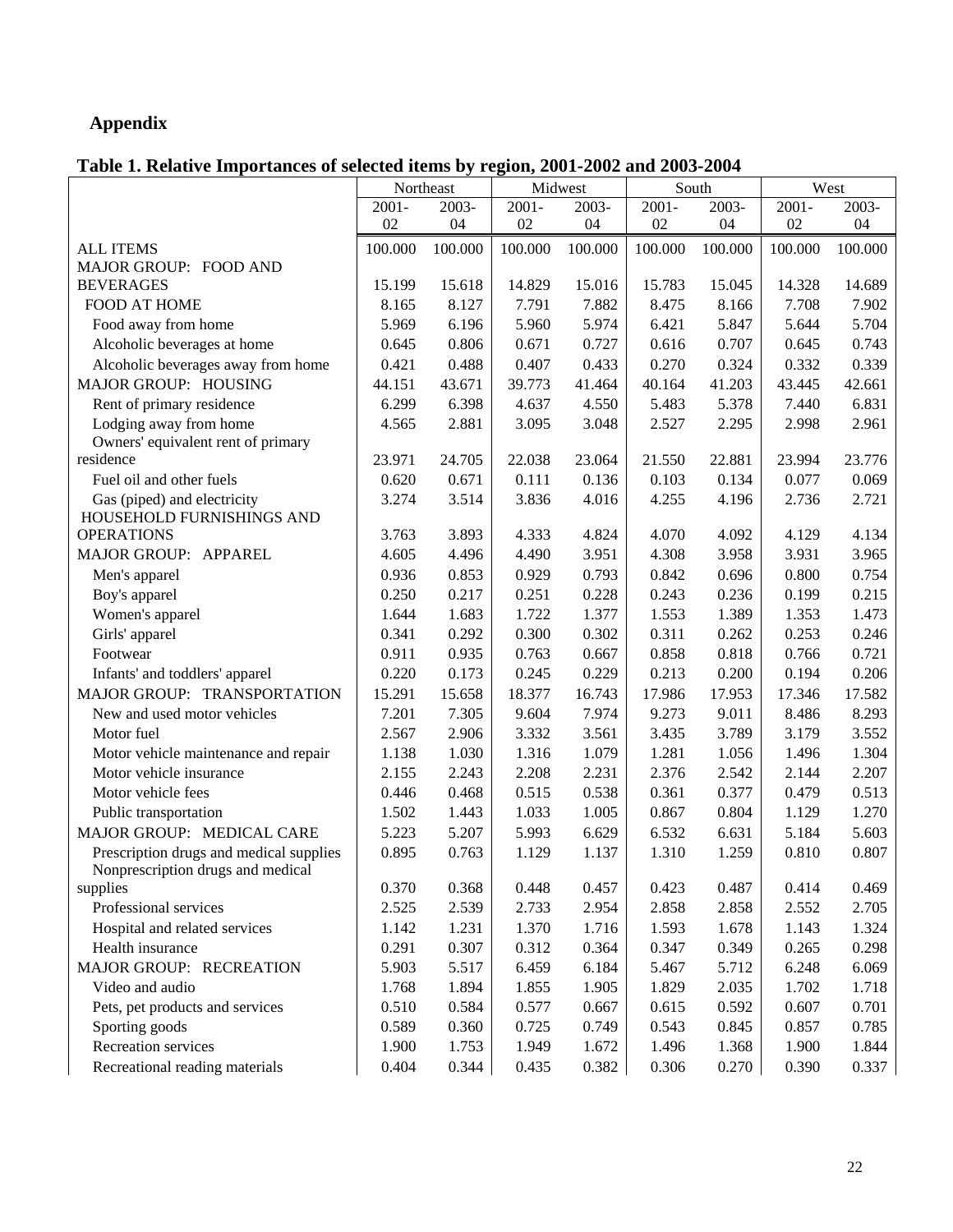|                                           | Northeast |       | Midwest  |       | South    |       | West     |       |
|-------------------------------------------|-----------|-------|----------|-------|----------|-------|----------|-------|
|                                           | $2001 -$  | 2003- | $2001 -$ | 2003- | $2001 -$ | 2003- | $2001 -$ | 2003- |
|                                           | 02        | 04    | 02       | 04    | 02       | 04    | 02       | 04    |
|                                           |           |       |          |       |          |       |          |       |
| MAJOR GROUP: EDUCATION AND                |           |       |          |       |          |       |          |       |
| <b>COMMUNICATION</b>                      | 6.138     | 6.382 | 6.173    | 6.340 | 5.786    | 6.025 | 6.007    | 6.099 |
| Educational books and supplies            | 0.165     | 0.149 | 0.204    | 0.197 | 0.189    | 0.173 | 0.248    | 0.240 |
| Tuition, other school fees, and childcare | 2.783     | 2.985 | 2.501    | 2.792 | 1.860    | 2.111 | 2.470    | 2.549 |
| Postage and delivery services             | 0.182     | 0.185 | 0.173    | 0.212 | 0.170    | 0.181 | 0.170    | 0.196 |
| Telephone services                        | 2.273     | 2.278 | 2.457    | 2.362 | 2.787    | 2.801 | 2.234    | 2.163 |
| Information and information processing    |           |       |          |       |          |       |          |       |
| other than telephone services             | 0.734     | 0.785 | 0.839    | 0.777 | 0.780    | 0.760 | 0.885    | 0.951 |
| <b>MAJOR GROUP: OTHER GOODS</b>           |           |       |          |       |          |       |          |       |
| <b>AND SERVICES</b>                       | 3.490     | 3.451 | 3.905    | 3.672 | 3.975    | 3.474 | 3.510    | 3.332 |
| Tobacco and smoking products              | 0.750     | 0.704 | 0.969    | 0.856 | 0.854    | 0.717 | 0.577    | 0.504 |
| Personal care products                    | 0.607     | 0.696 | 0.738    | 0.721 | 0.753    | 0.757 | 0.707    | 0.770 |
| Personal care services                    | 0.625     | 0.689 | 0.645    | 0.677 | 0.672    | 0.694 | 0.618    | 0.628 |
| Miscellaneous personal services           | 1.327     | 1.179 | 1.318    | 1.176 | 1.492    | 1.116 | 1.390    | 1.187 |

## **Table 1. Relative Importances of selected items by region, 2001-2002 and 2003-2004 - Continued**

# **Table 2. Percent change in household characteristics by region**

|                             | Northeast | Midwest | South  | West   |
|-----------------------------|-----------|---------|--------|--------|
| Percent of urban areas in   |           |         |        |        |
| which the average household |           |         |        |        |
| size increased              | 33.33%    | 37.50%  | 46.15% | 40.00% |
| Percent of urban areas in   |           |         |        |        |
| which the average number of |           |         |        |        |
| households increased        | 72.22%    | 66.67%  | 64.10% | 55.00% |

# **Table 3. Percent change in household characteristics by city size**

|                                                                               | Large<br>Cities | Mid-Size<br><b>Cities</b> | Small Urban<br>Areas |
|-------------------------------------------------------------------------------|-----------------|---------------------------|----------------------|
| Percent of urban areas in which the<br>average household size increased       | 32.26%          | 41.30%                    | 50.00%               |
| Percent of urban areas in which the<br>average number of households increased | 64.52%          | 73.91%                    | 45.83%               |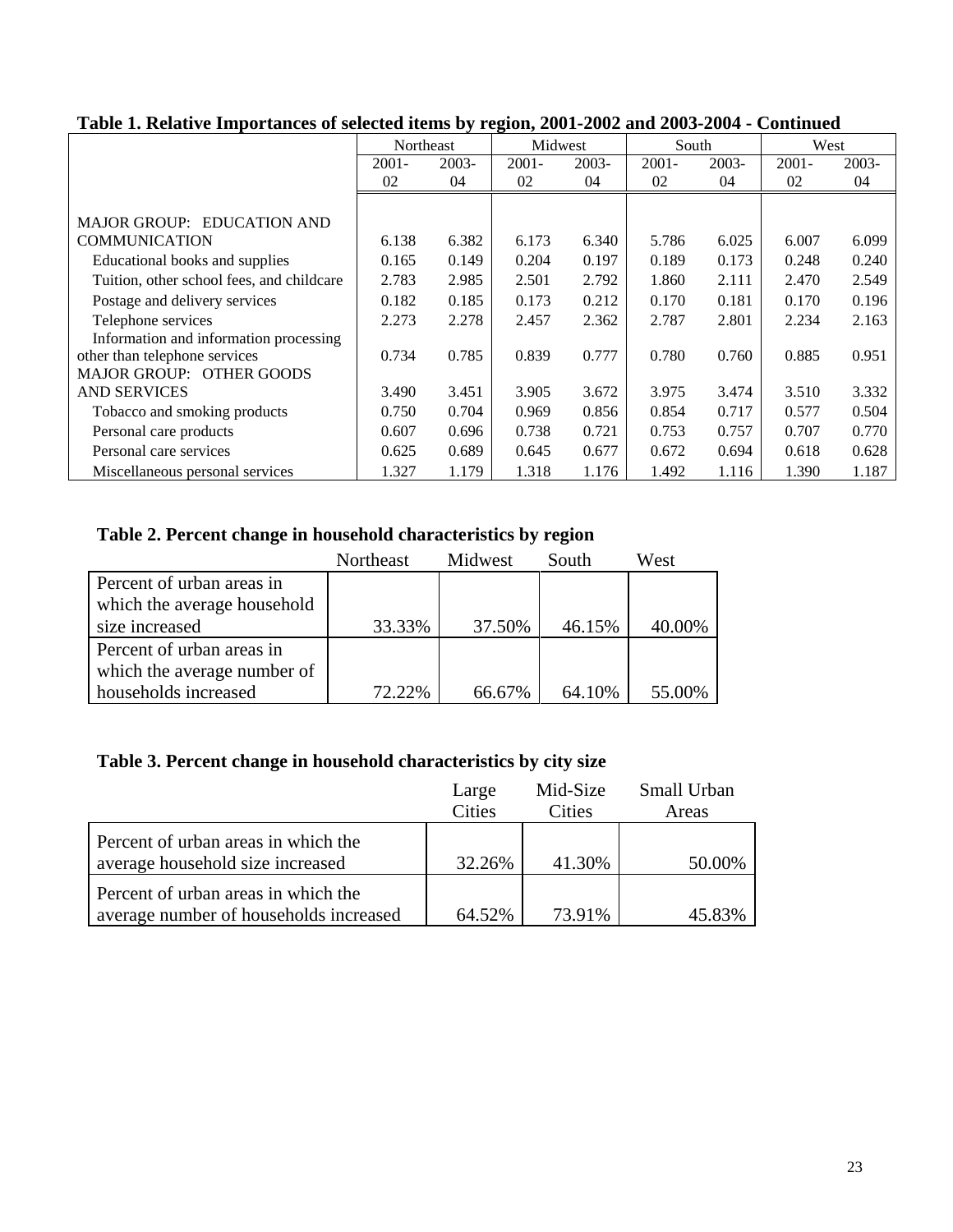|                                    | Northeast | Midwest | South | West  |
|------------------------------------|-----------|---------|-------|-------|
| All Items                          | 99.8      | 100.0   | 100.4 | 99.7  |
| Food And Beverages                 | 100.0     | 100.1   | 100.4 | 99.6  |
| Housing                            | 99.6      | 100.1   | 100.7 | 99.7  |
| Apparel                            | 99.7      | 100.1   | 100.6 | 99.7  |
| Transportation                     | 100.0     | 100.1   | 99.8  | 100.0 |
| <b>Medical Care</b>                | 100.2     | 99.9    | 99.8  | 100.2 |
| Recreation                         | 99.9      | 100.0   | 100.6 | 99.7  |
| <b>Education And Communication</b> | 99.8      | 100.0   | 100.4 | 99.4  |
| <b>Other Goods And Services</b>    | 99.8      | 100.0   | 100.4 | 99.5  |

**Table 4. Major group indexes of geographic shift by region**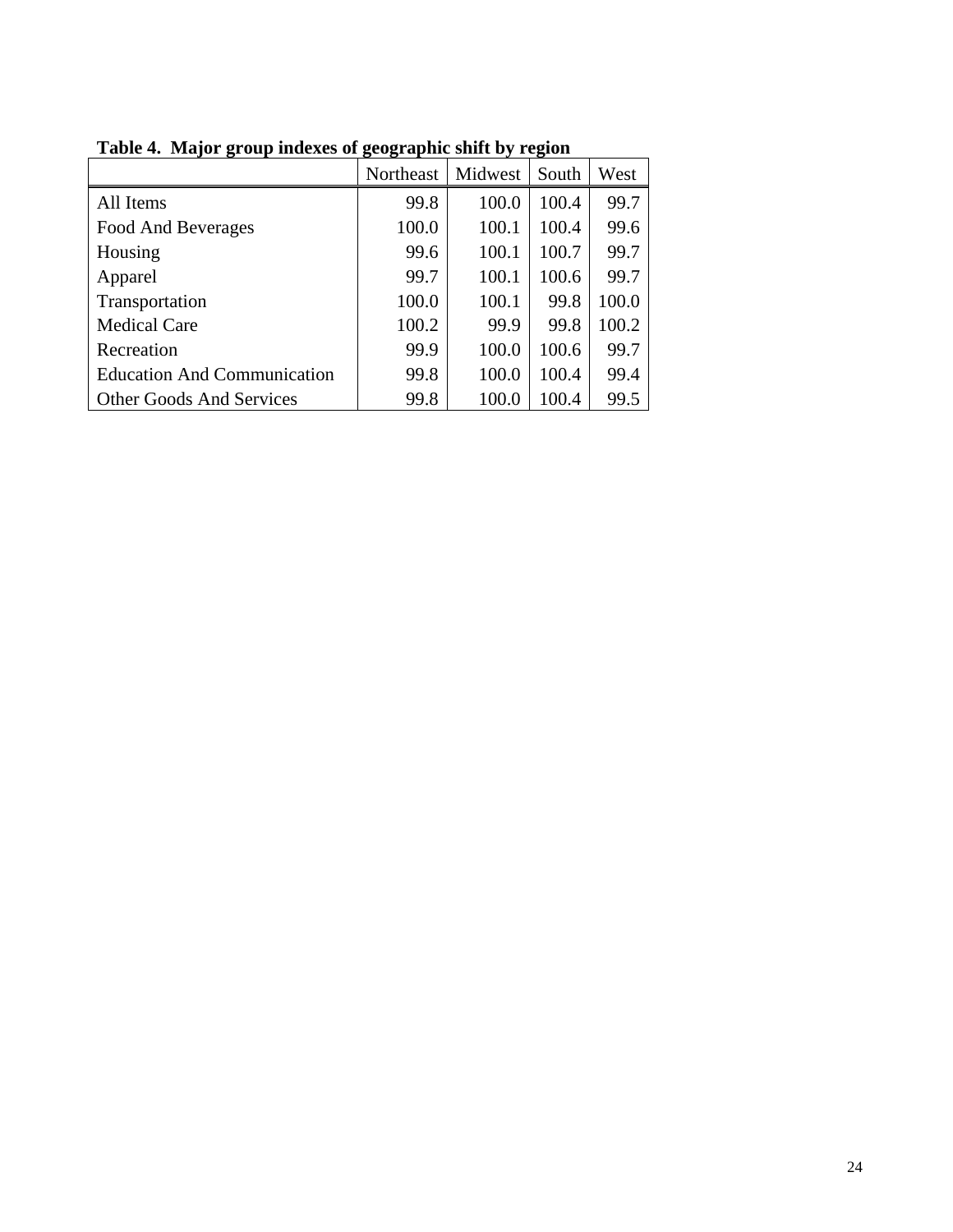| Region    | <b>Detailed Category</b>                                              |       | Relative<br>Importance |             |
|-----------|-----------------------------------------------------------------------|-------|------------------------|-------------|
|           |                                                                       | Index | $2001 -$<br>02         | 2003-<br>04 |
|           | Audio equipment                                                       | 98.0  | 0.133                  | 0.081       |
|           | Care of invalids and elderly at home                                  | 98.2  | 0.047                  | 0.173       |
|           | Elementary and high school tuition and fees                           | 98.5  | 0.438                  | 0.435       |
|           | Domestic services                                                     | 98.7  | 0.237                  | 0.235       |
| Northeast | Intracity transportation                                              | 98.8  | 0.569                  | 0.567       |
|           | Music instruments and accessories                                     | 101.2 | 0.038                  | 0.050       |
|           | State and local registration, license, and motor vehicle property tax | 101.2 | 0.181                  | 0.203       |
|           | Tobacco products other than cigarettes                                | 101.3 | 0.043                  | 0.042       |
|           | Other motor fuels                                                     | 102.3 | 0.007                  | 0.008       |
|           | Delivery services                                                     | 102.8 | 0.005                  | 0.009       |
|           | Other household fuels                                                 | 99.2  | 0.083                  | 0.097       |
|           | Sports vehicles including bicycles                                    | 99.3  | 0.422                  | 0.399       |
|           | Men's pants and shorts                                                | 99.6  | 0.233                  | 0.190       |
|           | Other appliances                                                      | 99.6  | 0.188                  | 0.212       |
| Midwest   | <b>Baby</b> food                                                      | 99.6  | 0.068                  | 0.077       |
|           | Women's outerwear                                                     | 100.6 | 0.128                  | 0.110       |
|           | Gardening and lawncare services                                       | 100.7 | 0.149                  | 0.200       |
|           | Other pork including roasts and picnics                               | 100.7 | 0.102                  | 0.095       |
|           | Elementary and high school tuition and fees                           | 100.8 | 0.273                  | 0.388       |
|           | Other motor fuels                                                     | 102.1 | 0.005                  | 0.006       |
|           | Nursing homes and adult daycare                                       | 98.9  | 0.065                  | 0.086       |
|           | Music instruments and accessories                                     | 99.1  | 0.055                  | 0.034       |
|           | Floor coverings                                                       | 99.1  | 0.044                  | 0.044       |
|           | Used cars and trucks                                                  | 99.2  | 2.721                  | 2.006       |
| South     | Prescription drugs and medical supplies                               | 99.2  | 1.304                  | 1.248       |
|           | Other lodging away from home including hotels and motels              | 102.2 | 2.395                  | 2.178       |
|           | Clocks, lamps, and decorator items                                    | 102.2 | 0.398                  | 0.373       |
|           | Parking and other fees                                                | 102.6 | 0.109                  | 0.107       |
|           | Intracity transportation                                              | 104.7 | 0.140                  | 0.107       |
|           | Fuel oil                                                              | 106.6 | 0.037                  | 0.048       |
|           | Elementary and high school tuition and fees                           | 97.8  | 0.278                  | 0.277       |
|           | Intracity transportation                                              | 97.9  | 0.196                  | 0.183       |
|           | Legal services                                                        | 98.0  | 0.428                  | 0.333       |
|           | Wine at home                                                          | 98.6  | 0.241                  | 0.286       |
| West      | Dishes and flatware                                                   | 98.6  | 0.110                  | 0.105       |
|           | Other household fuels                                                 | 101.0 | 0.056                  | 0.052       |
|           | Sports vehicles including bicycles                                    | 101.1 | 0.375                  | 0.393       |
|           | State and local registration, license, and motor vehicle property tax | 101.1 | 0.319                  | 0.363       |
|           | Bedroom furniture                                                     | 101.1 | 0.320                  | 0.363       |
|           | Delivery services                                                     | 101.6 | 0.008                  | 0.018       |

# **Table 5. Detailed indexes of largest changes in geographic shift by region**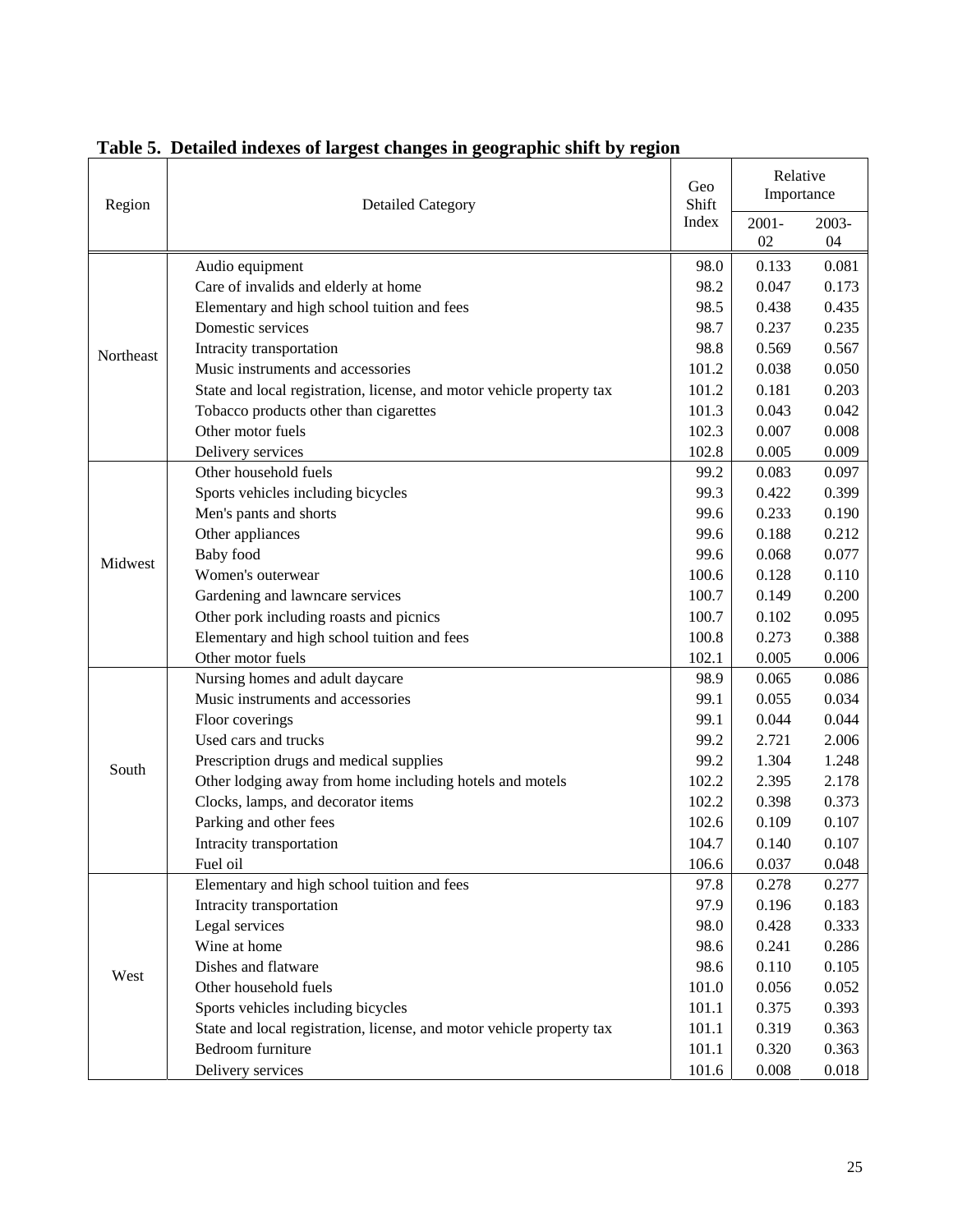|                                    | Northeast | Midwest | South | West  |
|------------------------------------|-----------|---------|-------|-------|
| All Items                          | 105.7     | 103.8   | 104.2 | 104.3 |
| Food And Beverages                 | 104.9     | 103.9   | 104.9 | 105.4 |
| Housing                            | 107.1     | 104.2   | 104.6 | 104.1 |
| Apparel                            | 96.8      | 95.3    | 95.6  | 96.5  |
| Transportation                     | 104.8     | 103.9   | 104.6 | 104.5 |
| <b>Medical Care</b>                | 108.7     | 109.2   | 108.4 | 108.8 |
| Recreation                         | 102.5     | 102.0   | 102.9 | 102.1 |
| <b>Education And Communication</b> | 104.3     | 103.8   | 102.5 | 105.0 |
| <b>Other Goods And Services</b>    | 108.1     | 103.8   | 103.0 | 105.1 |

**Table 6. Major group indexes of price change by region**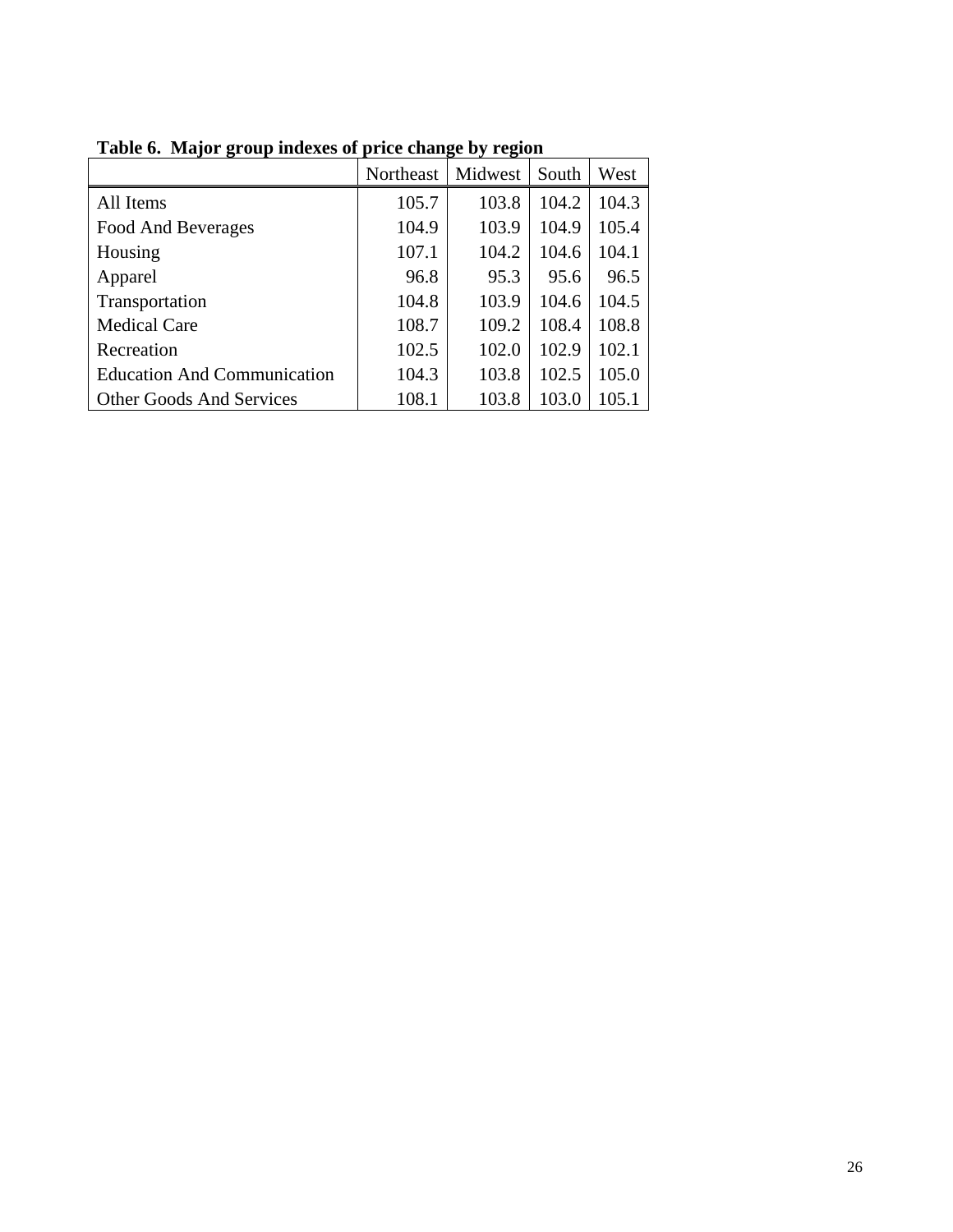|           | <b>Detailed Category</b>                                              |       | Relative   |       |  |
|-----------|-----------------------------------------------------------------------|-------|------------|-------|--|
| Region    |                                                                       |       | Importance |       |  |
|           |                                                                       |       | $2001 -$   | 2003- |  |
|           |                                                                       |       | 02         | 04    |  |
|           | Personal computers and peripheral equipment                           | 61.7  | 0.347      | 0.323 |  |
|           | Televisions                                                           | 75.7  | 0.200      | 0.231 |  |
|           | Other video equipment                                                 | 77.7  | 0.053      | 0.054 |  |
|           | Other information processing equipment                                | 81.1  | 0.079      | 0.082 |  |
| Northeast | Computer software and accessories                                     | 84.1  | 0.039      | 0.038 |  |
|           | Other motor fuels                                                     | 119.9 | 0.007      | 0.008 |  |
|           | Cigarettes                                                            | 120.1 | 0.702      | 0.660 |  |
|           | Eggs                                                                  | 120.5 | 0.090      | 0.101 |  |
|           | Gasoline (all-types)                                                  | 123.3 | 2.560      | 2.899 |  |
|           | Fuel oil                                                              | 125.1 | 0.529      | 0.577 |  |
|           | Personal computers and peripheral equipment                           | 64.5  | 0.408      | 0.329 |  |
|           | Other video equipment                                                 | 72.0  | 0.079      | 0.072 |  |
|           | Televisions                                                           | 74.2  | 0.232      | 0.201 |  |
|           | Computer software and accessories                                     | 78.9  | 0.055      | 0.050 |  |
| Midwest   | Other information processing equipment                                | 79.5  | 0.100      | 0.055 |  |
|           | Fuel oil                                                              | 120.2 | 0.028      | 0.039 |  |
|           | Other household fuels                                                 | 120.4 | 0.083      | 0.097 |  |
|           | Gasoline (all-types)                                                  | 120.9 | 3.327      | 3.555 |  |
|           | Eggs                                                                  | 122.7 | 0.072      | 0.082 |  |
|           | Utility natural gas service                                           | 124.7 | 1.522      | 1.696 |  |
|           | Personal computers and peripheral equipment                           | 65.3  | 0.342      | 0.298 |  |
|           | Other video equipment                                                 | 76.2  | 0.061      | 0.060 |  |
|           | Televisions                                                           | 77.2  | 0.213      | 0.243 |  |
|           | Other information processing equipment                                | 78.8  | 0.120      | 0.061 |  |
| South     | Telephone services, long distance charges                             | 83.3  | 1.018      | 0.920 |  |
|           | Eggs                                                                  | 117.6 | 0.095      | 0.100 |  |
|           | Utility natural gas service                                           | 118.0 | 0.761      | 0.760 |  |
|           | Other household fuels                                                 | 120.9 | 0.066      | 0.086 |  |
|           | Gasoline (all-types)                                                  | 122.2 | 3.406      | 3.757 |  |
|           | Fuel oil                                                              | 125.6 | 0.037      | 0.048 |  |
|           | Personal computers and peripheral equipment                           | 61.9  | 0.449      | 0.442 |  |
|           | Other video equipment                                                 | 74.6  | 0.083      | 0.067 |  |
|           | Televisions                                                           | 77.7  | 0.199      | 0.246 |  |
|           | Other information processing equipment                                | 81.7  | 0.088      | 0.089 |  |
|           | Clocks, lamps, and decorator items                                    | 82.3  | 0.459      | 0.366 |  |
| West      | State and local registration, license, and motor vehicle property tax | 119.0 | 0.319      | 0.363 |  |
|           | College tuition and fees                                              | 119.3 | 1.223      | 1.393 |  |
|           | Uncooked beef steaks                                                  | 120.1 | 0.221      | 0.261 |  |
|           | Gasoline (all-types)                                                  | 125.0 | 3.111      | 3.480 |  |
|           | Fuel oil                                                              | 131.3 | 0.021      | 0.017 |  |

# **Table 7. Detailed indexes of largest changes in prices by region**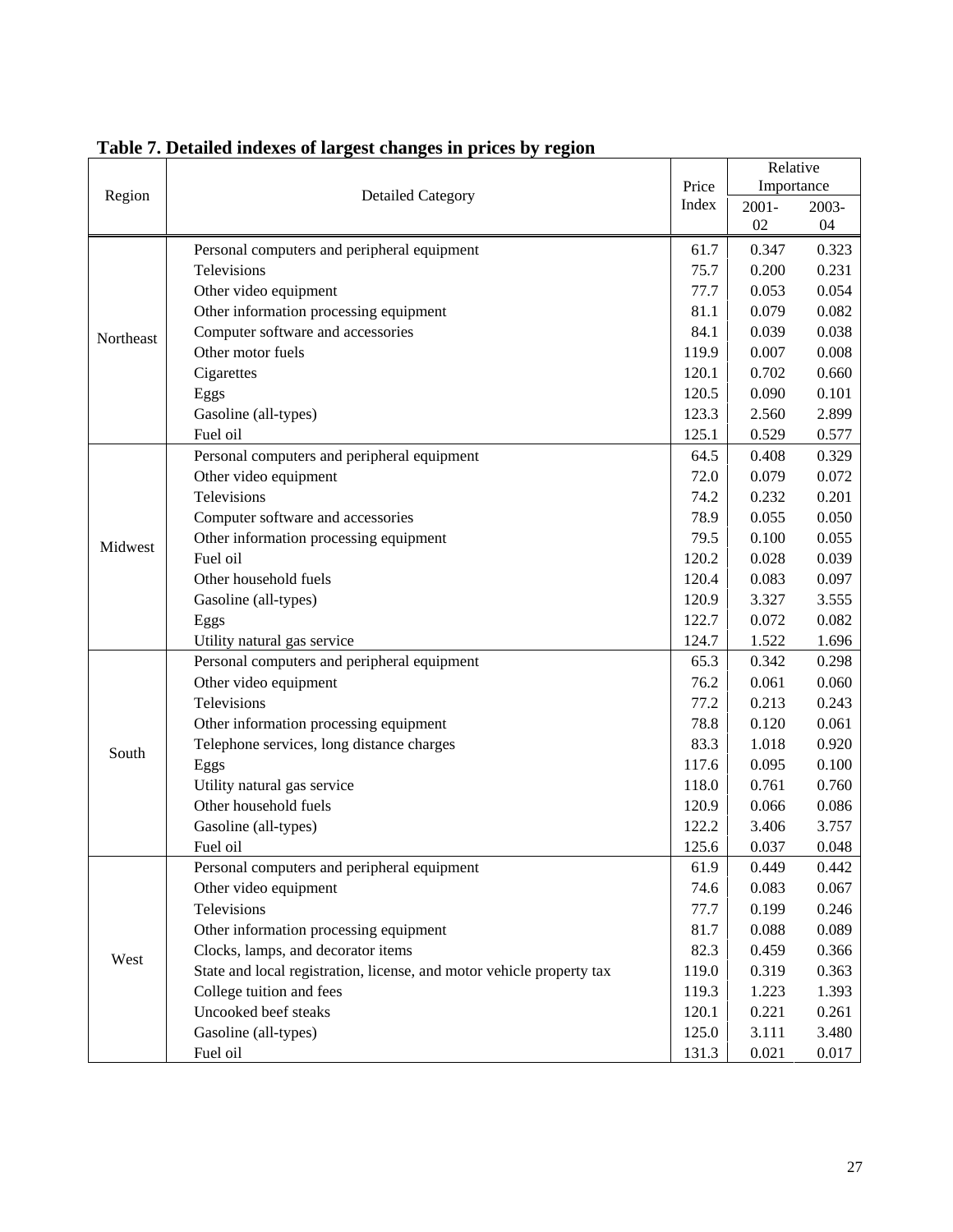|                                    | Northeast | Midwest | South | West  |
|------------------------------------|-----------|---------|-------|-------|
| All Items                          | 101.6     | 102.9   | 100.7 | 103.2 |
| Food And Beverages                 | 104.9     | 104.1   | 95.4  | 104.9 |
| Housing                            | 99.3      | 106.9   | 102.6 | 101.6 |
| Apparel                            | 108.4     | 98.6    | 100.7 | 112.6 |
| Transportation                     | 104.6     | 93.7    | 100.8 | 104.1 |
| <b>Medical Care</b>                | 98.0      | 108.3   | 98.9  | 106.4 |
| Recreation                         | 97.7      | 100.4   | 106.4 | 102.4 |
| <b>Education And Communication</b> | 106.9     | 105.8   | 106.7 | 104.4 |
| <b>Other Goods And Services</b>    | 98.2      | 96.8    | 89.1  | 97.4  |

**Table 8. Major group indexes of quantity change by region**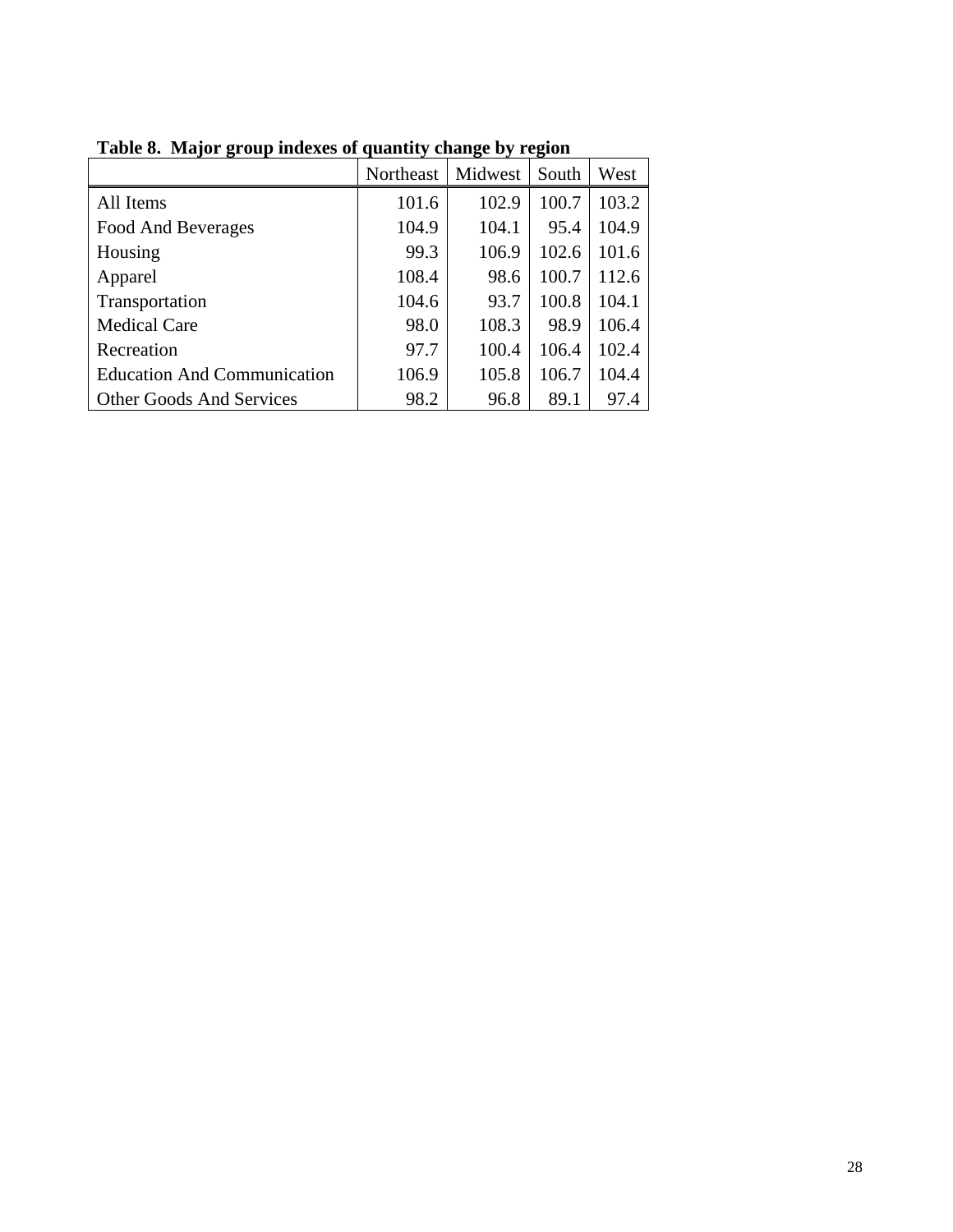|           |                                                          |       | Relative   |       |  |
|-----------|----------------------------------------------------------|-------|------------|-------|--|
| Region    | <b>Detailed Category</b>                                 |       | Importance |       |  |
|           |                                                          |       | $2001 -$   | 2003- |  |
|           |                                                          |       | 02         | 04    |  |
|           | Nursing homes and adult daycare                          | 35.3  | 0.066      | 0.024 |  |
|           | Sports vehicles including bicycles                       | 40.0  | 0.345      | 0.126 |  |
|           | Funeral expenses                                         | 58.2  | 0.313      | 0.183 |  |
|           | Frozen noncarbonated juices and drinks                   | 61.9  | 0.020      | 0.012 |  |
| Northeast | Other lodging away from home including hotels and motels | 66.3  | 4.379      | 2.723 |  |
|           | Used cars and trucks                                     | 161.6 | 1.295      | 1.740 |  |
|           | Televisions                                              | 164.4 | 0.200      | 0.231 |  |
|           | Other linens                                             | 176.1 | 0.222      | 0.334 |  |
|           | Delivery services                                        | 179.6 | 0.005      | 0.009 |  |
|           | Care of invalids and elderly at home                     | 387.0 | 0.047      | 0.173 |  |
|           | Care of invalids and elderly at home                     | 23.5  | 0.084      | 0.020 |  |
|           | Housing at school, excluding board                       | 56.8  | 0.239      | 0.143 |  |
|           | Frozen noncarbonated juices and drinks                   | 61.5  | 0.031      | 0.018 |  |
|           | Used cars and trucks                                     | 61.5  | 3.297      | 1.687 |  |
| Midwest   | Women's dresses                                          | 67.8  | 0.202      | 0.135 |  |
|           | Sewing machines, fabric and supplies                     | 161.4 | 0.069      | 0.103 |  |
|           | Music instruments and accessories                        | 161.9 | 0.052      | 0.078 |  |
|           | Floor coverings                                          | 165.5 | 0.038      | 0.059 |  |
|           | Nursing homes and adult daycare                          | 169.4 | 0.079      | 0.141 |  |
|           | Tools, hardware and supplies                             | 178.4 | 0.176      | 0.290 |  |
|           | Care of invalids and elderly at home                     | 39.7  | 0.266      | 0.109 |  |
|           | Frozen noncarbonated juices and drinks                   | 57.9  | 0.024      | 0.014 |  |
|           | Funeral expenses                                         | 61.1  | 0.264      | 0.165 |  |
|           | Men's suits, sport coats, and outerwear                  | 66.2  | 0.206      | 0.131 |  |
| South     | Music instruments and accessories                        | 66.3  | 0.055      | 0.034 |  |
|           | Televisions                                              | 154.6 | 0.213      | 0.243 |  |
|           | Repair of household items                                | 164.0 | 0.064      | 0.111 |  |
|           | Dishes and flatware                                      | 169.0 | 0.070      | 0.102 |  |
|           | Sports vehicles including bicycles                       | 242.6 | 0.244      | 0.593 |  |
|           | Delivery services                                        | 242.9 | 0.007      | 0.019 |  |
|           | Technical and business school tuition and fees           | 54.4  | 0.107      | 0.061 |  |
|           | Music instruments and accessories                        | 62.3  | 0.103      | 0.059 |  |
|           | Audio equipment                                          | 65.9  | 0.163      | 0.093 |  |
|           | Fuel oil                                                 | 68.5  | 0.021      | 0.017 |  |
| West      | Housing at school, excluding board                       | 71.5  | 0.206      | 0.157 |  |
|           | Televisions                                              | 170.0 | 0.199      | 0.246 |  |
|           | Personal computers and peripheral equipment              | 170.5 | 0.449      | 0.442 |  |
|           | Delivery services                                        | 208.9 | 0.008      | 0.018 |  |
|           | Repair of household items                                | 228.3 | 0.072      | 0.175 |  |
|           | Nursing homes and adult daycare                          | 258.6 | 0.032      | 0.085 |  |

**Table 9. Detailed indexes of largest changes in quantities by region**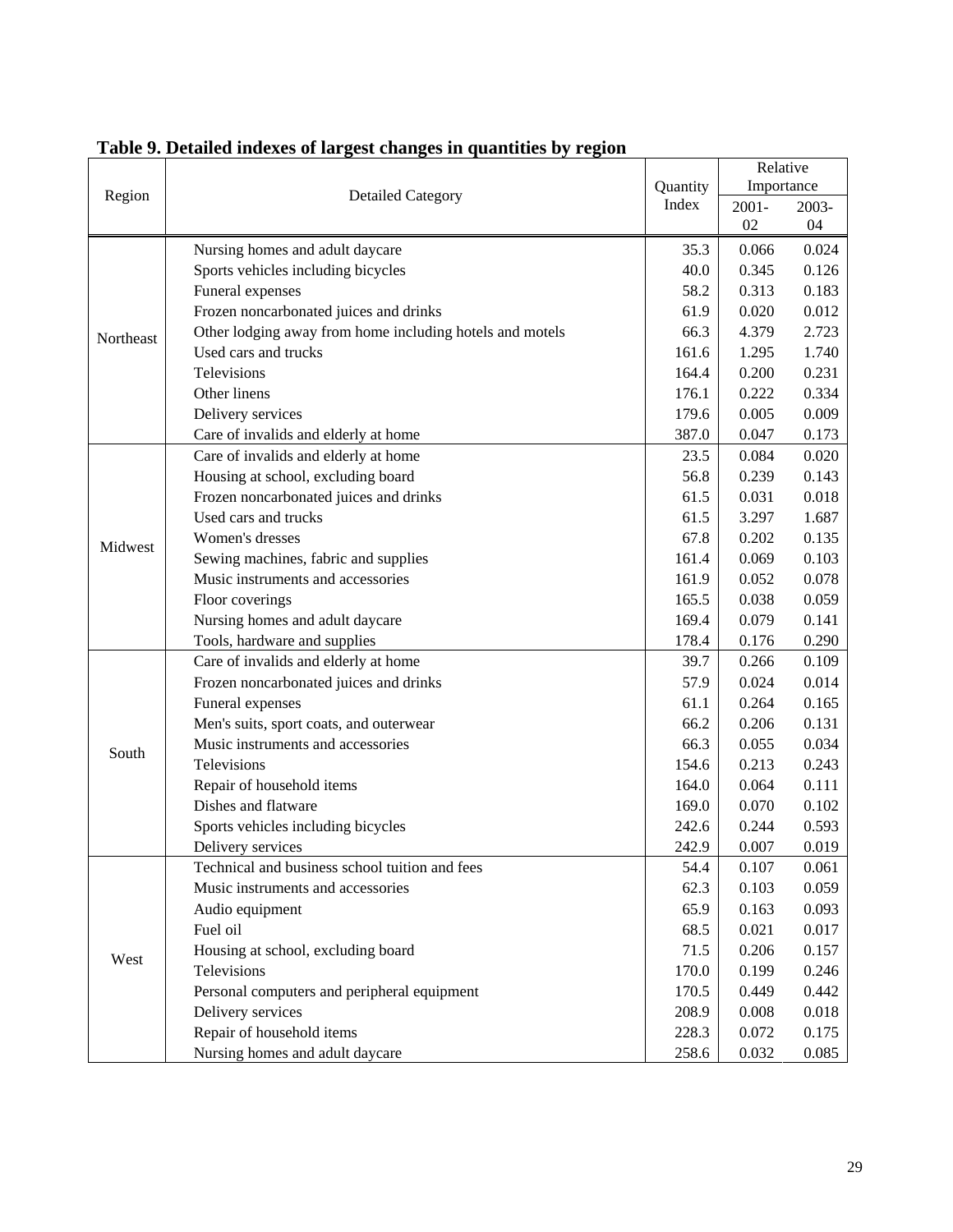**Charts 1-4. Dollar distributions of total expenditures between the discussed components of change** 



**Chart 1. Northeast Chart 2. Midwest** 



**Chart 3. South Chart 4. West** 





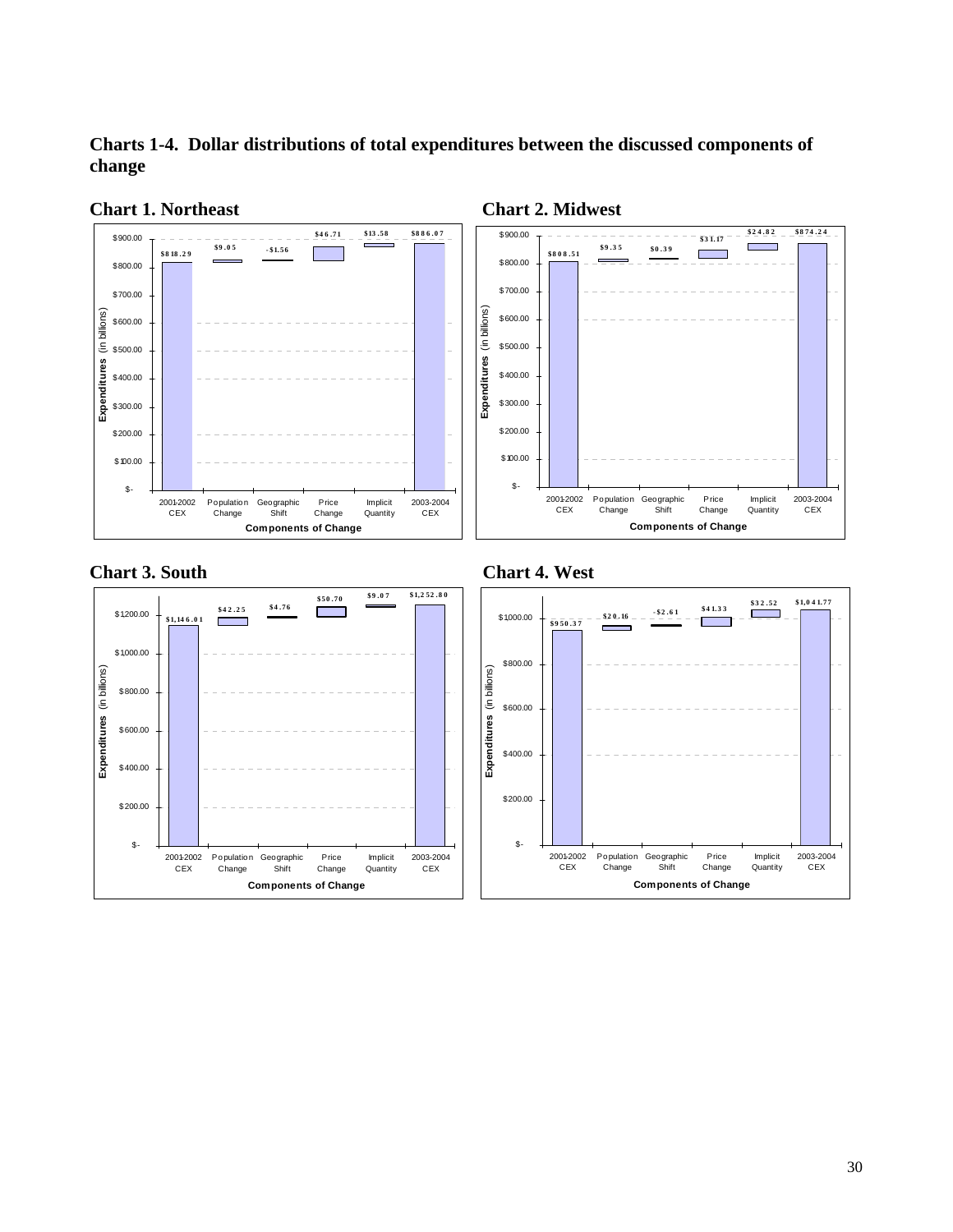|         | Geo                                                                           |                                                                                                                                                                                                                              |                                                                                                                                                                                                                                                                                          |                                                                                                                                                                                                                                                                                    |
|---------|-------------------------------------------------------------------------------|------------------------------------------------------------------------------------------------------------------------------------------------------------------------------------------------------------------------------|------------------------------------------------------------------------------------------------------------------------------------------------------------------------------------------------------------------------------------------------------------------------------------------|------------------------------------------------------------------------------------------------------------------------------------------------------------------------------------------------------------------------------------------------------------------------------------|
| RI_0102 |                                                                               |                                                                                                                                                                                                                              |                                                                                                                                                                                                                                                                                          | RI_0304                                                                                                                                                                                                                                                                            |
| 100.000 | 99.8                                                                          |                                                                                                                                                                                                                              |                                                                                                                                                                                                                                                                                          | 100.000                                                                                                                                                                                                                                                                            |
| 15.199  |                                                                               |                                                                                                                                                                                                                              |                                                                                                                                                                                                                                                                                          | 15.618                                                                                                                                                                                                                                                                             |
|         |                                                                               |                                                                                                                                                                                                                              |                                                                                                                                                                                                                                                                                          | 8.127                                                                                                                                                                                                                                                                              |
|         |                                                                               |                                                                                                                                                                                                                              |                                                                                                                                                                                                                                                                                          | 1.195                                                                                                                                                                                                                                                                              |
|         |                                                                               |                                                                                                                                                                                                                              |                                                                                                                                                                                                                                                                                          | 0.603                                                                                                                                                                                                                                                                              |
|         |                                                                               |                                                                                                                                                                                                                              |                                                                                                                                                                                                                                                                                          | 0.422                                                                                                                                                                                                                                                                              |
|         |                                                                               |                                                                                                                                                                                                                              |                                                                                                                                                                                                                                                                                          | 0.434                                                                                                                                                                                                                                                                              |
| 0.394   |                                                                               |                                                                                                                                                                                                                              |                                                                                                                                                                                                                                                                                          | 0.375                                                                                                                                                                                                                                                                              |
| 0.243   |                                                                               |                                                                                                                                                                                                                              |                                                                                                                                                                                                                                                                                          | 0.248                                                                                                                                                                                                                                                                              |
| 0.151   |                                                                               |                                                                                                                                                                                                                              |                                                                                                                                                                                                                                                                                          | 0.128                                                                                                                                                                                                                                                                              |
| 0.090   |                                                                               |                                                                                                                                                                                                                              |                                                                                                                                                                                                                                                                                          | 0.101                                                                                                                                                                                                                                                                              |
| 0.839   |                                                                               |                                                                                                                                                                                                                              |                                                                                                                                                                                                                                                                                          | 0.872                                                                                                                                                                                                                                                                              |
| 0.486   | 99.9                                                                          |                                                                                                                                                                                                                              |                                                                                                                                                                                                                                                                                          | 0.477                                                                                                                                                                                                                                                                              |
| 0.475   | 99.8                                                                          |                                                                                                                                                                                                                              |                                                                                                                                                                                                                                                                                          | 0.475                                                                                                                                                                                                                                                                              |
| 0.254   | 100.4                                                                         | 106.0                                                                                                                                                                                                                        | 96.1                                                                                                                                                                                                                                                                                     | 0.243                                                                                                                                                                                                                                                                              |
| 0.624   | 100.2                                                                         | 100.3                                                                                                                                                                                                                        | 102.9                                                                                                                                                                                                                                                                                    | 0.602                                                                                                                                                                                                                                                                              |
| 0.286   | 100.6                                                                         | 101.1                                                                                                                                                                                                                        | 106.2                                                                                                                                                                                                                                                                                    | 0.288                                                                                                                                                                                                                                                                              |
| 0.020   | 100.5                                                                         | 102.9                                                                                                                                                                                                                        | 61.9                                                                                                                                                                                                                                                                                     | 0.012                                                                                                                                                                                                                                                                              |
| 0.318   | 99.8                                                                          | 99.3                                                                                                                                                                                                                         | 102.6                                                                                                                                                                                                                                                                                    | 0.301                                                                                                                                                                                                                                                                              |
| 0.120   | 99.9                                                                          | 100.9                                                                                                                                                                                                                        | 82.3                                                                                                                                                                                                                                                                                     | 0.093                                                                                                                                                                                                                                                                              |
| 0.189   | 99.6                                                                          | 98.5                                                                                                                                                                                                                         | 120.4                                                                                                                                                                                                                                                                                    | 0.208                                                                                                                                                                                                                                                                              |
| 5.969   | 99.7                                                                          | 104.7                                                                                                                                                                                                                        | 106.4                                                                                                                                                                                                                                                                                    | 6.196                                                                                                                                                                                                                                                                              |
| 2.752   | 99.6                                                                          | 104.6                                                                                                                                                                                                                        | 110.0                                                                                                                                                                                                                                                                                    | 2.946                                                                                                                                                                                                                                                                              |
| 2.415   | 100.0                                                                         | 104.7                                                                                                                                                                                                                        | 107.1                                                                                                                                                                                                                                                                                    | 2.527                                                                                                                                                                                                                                                                              |
| 0.308   | 99.8                                                                          | 105.5                                                                                                                                                                                                                        | 90.1                                                                                                                                                                                                                                                                                     | 0.272                                                                                                                                                                                                                                                                              |
| 0.111   | 100.2                                                                         | 101.8                                                                                                                                                                                                                        | 105.3                                                                                                                                                                                                                                                                                    | 0.111                                                                                                                                                                                                                                                                              |
| 0.645   | 100.3                                                                         | 103.4                                                                                                                                                                                                                        | 129.2                                                                                                                                                                                                                                                                                    | 0.806                                                                                                                                                                                                                                                                              |
| 0.293   | 101.0                                                                         | 105.2                                                                                                                                                                                                                        | 111.8                                                                                                                                                                                                                                                                                    | 0.325                                                                                                                                                                                                                                                                              |
| 0.092   | 99.7                                                                          | 104.2                                                                                                                                                                                                                        | 142.1                                                                                                                                                                                                                                                                                    | 0.126                                                                                                                                                                                                                                                                              |
| 0.260   | 99.6                                                                          |                                                                                                                                                                                                                              |                                                                                                                                                                                                                                                                                          | 0.355                                                                                                                                                                                                                                                                              |
| 0.421   | 99.4                                                                          |                                                                                                                                                                                                                              |                                                                                                                                                                                                                                                                                          | 0.488                                                                                                                                                                                                                                                                              |
| 44.151  |                                                                               |                                                                                                                                                                                                                              |                                                                                                                                                                                                                                                                                          | 43.671                                                                                                                                                                                                                                                                             |
| 6.299   | 99.1                                                                          |                                                                                                                                                                                                                              |                                                                                                                                                                                                                                                                                          | 6.398                                                                                                                                                                                                                                                                              |
| 4.565   |                                                                               |                                                                                                                                                                                                                              |                                                                                                                                                                                                                                                                                          | 2.881                                                                                                                                                                                                                                                                              |
| 23.971  |                                                                               |                                                                                                                                                                                                                              |                                                                                                                                                                                                                                                                                          | 24.705                                                                                                                                                                                                                                                                             |
| 0.529   |                                                                               |                                                                                                                                                                                                                              |                                                                                                                                                                                                                                                                                          | 0.577                                                                                                                                                                                                                                                                              |
| 2.104   |                                                                               |                                                                                                                                                                                                                              |                                                                                                                                                                                                                                                                                          | 2.232                                                                                                                                                                                                                                                                              |
| 1.169   |                                                                               |                                                                                                                                                                                                                              |                                                                                                                                                                                                                                                                                          | 1.282                                                                                                                                                                                                                                                                              |
| 0.035   |                                                                               |                                                                                                                                                                                                                              |                                                                                                                                                                                                                                                                                          | 0.030                                                                                                                                                                                                                                                                              |
| 0.076   |                                                                               |                                                                                                                                                                                                                              |                                                                                                                                                                                                                                                                                          | 0.104                                                                                                                                                                                                                                                                              |
| 1.025   |                                                                               |                                                                                                                                                                                                                              |                                                                                                                                                                                                                                                                                          | 0.940                                                                                                                                                                                                                                                                              |
| 0.292   |                                                                               |                                                                                                                                                                                                                              |                                                                                                                                                                                                                                                                                          | 0.329                                                                                                                                                                                                                                                                              |
|         |                                                                               |                                                                                                                                                                                                                              |                                                                                                                                                                                                                                                                                          | 0.821                                                                                                                                                                                                                                                                              |
|         |                                                                               |                                                                                                                                                                                                                              |                                                                                                                                                                                                                                                                                          | 0.235                                                                                                                                                                                                                                                                              |
|         |                                                                               |                                                                                                                                                                                                                              |                                                                                                                                                                                                                                                                                          | 0.233                                                                                                                                                                                                                                                                              |
|         |                                                                               |                                                                                                                                                                                                                              |                                                                                                                                                                                                                                                                                          | 0.051                                                                                                                                                                                                                                                                              |
|         | 8.165<br>1.242<br>0.600<br>0.423<br>0.448<br>0.809<br>0.237<br>0.290<br>0.050 | Shift<br>100.0<br>100.1<br>100.1<br>100.3<br>100.4<br>99.9<br>99.6<br>99.3<br>100.0<br>100.0<br>100.3<br>99.6<br>100.2<br>99.5<br>100.3<br>100.1<br>100.4<br>99.6<br>99.5<br>99.9<br>100.0<br>100.5<br>98.7<br>100.6<br>99.5 | Prices<br>105.7<br>104.9<br>105.1<br>104.2<br>115.3<br>103.3<br>104.3<br>104.5<br>105.0<br>103.9<br>120.5<br>105.3<br>105.2<br>110.0<br>100.7<br>108.5<br>107.1<br>108.7<br>101.4<br>108.4<br>125.1<br>102.6<br>117.8<br>96.8<br>94.8<br>96.5<br>92.3<br>98.3<br>106.0<br>103.0<br>102.8 | Quantity<br>101.6<br>104.9<br>101.3<br>98.7<br>93.1<br>103.1<br>99.6<br>98.0<br>104.7<br>87.0<br>99.6<br>105.4<br>100.0<br>97.5<br>145.8<br>115.3<br>99.3<br>101.0<br>66.5<br>102.4<br>93.1<br>110.6<br>99.3<br>95.0<br>155.7<br>101.9<br>130.3<br>110.0<br>101.5<br>83.0<br>107.4 |

# **Table A. Selected indexes and relative importances, Northeast**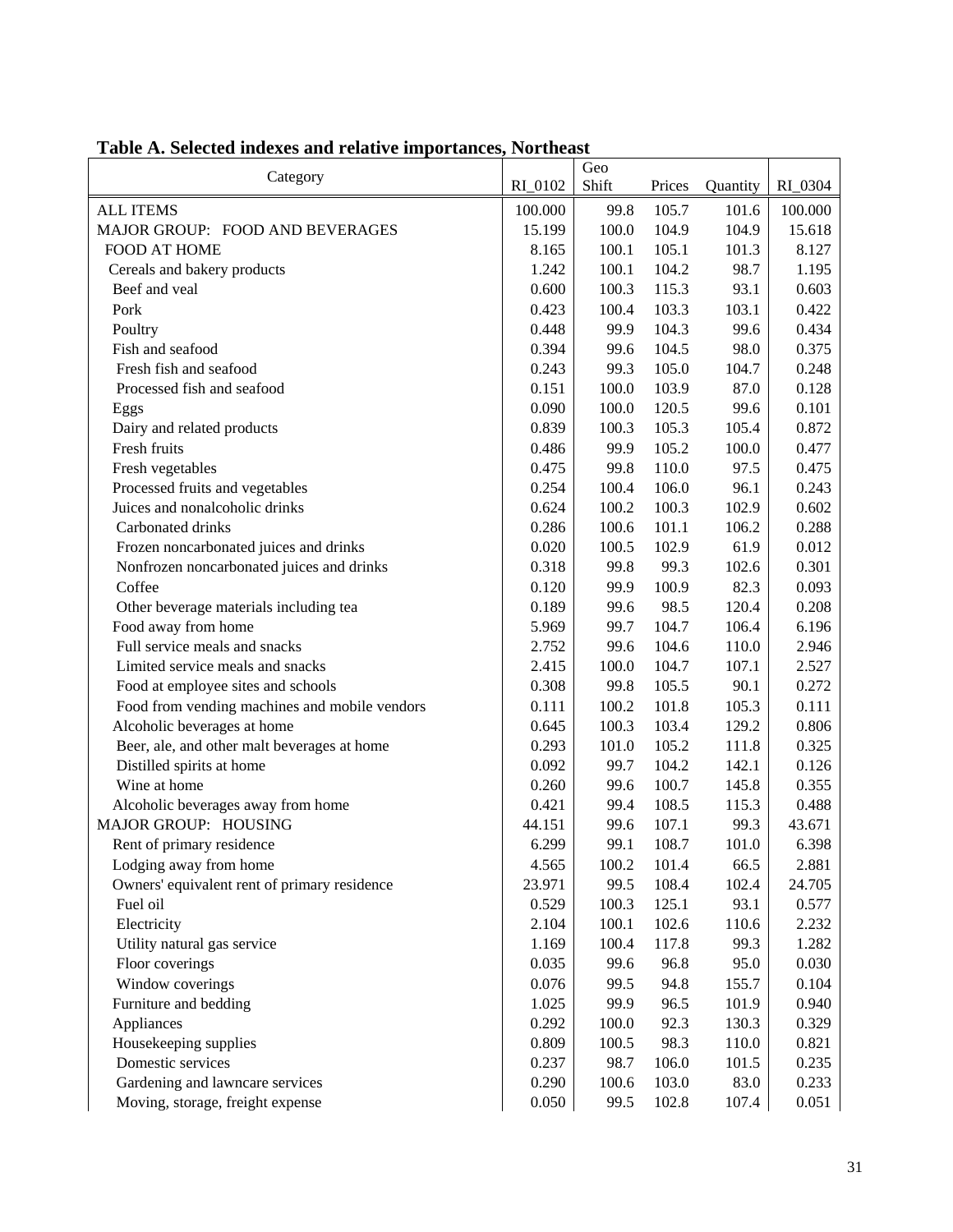|                                                          |         | Geo   |        |          |         |
|----------------------------------------------------------|---------|-------|--------|----------|---------|
| Category                                                 | RI_0102 | Shift | Prices | Quantity | RI_0304 |
| MAJOR GROUP: APPAREL                                     | 4.605   | 99.7  | 96.8   | 108.4    | 4.496   |
| Men's suits, sport coats, and outerwear                  | 0.250   | 99.3  | 100.2  | 80.8     | 0.187   |
| Men's furnishings                                        | 0.195   | 99.7  | 108.0  | 106.6    | 0.210   |
| Men's shirts and sweaters                                | 0.267   | 99.8  | 88.7   | 110.1    | 0.243   |
| Men's pants and shorts                                   | 0.207   | 100.1 | 89.8   | 118.1    | 0.205   |
| Boy's apparel                                            | 0.250   | 99.7  | 100.5  | 92.9     | 0.217   |
| Women's outerwear                                        | 0.178   | 99.7  | 95.3   | 104.6    | 0.165   |
| Women's dresses                                          | 0.124   | 99.7  | 102.2  | 153.6    | 0.181   |
| Women's suits and separates                              | 0.907   | 99.9  | 96.9   | 107.0    | 0.878   |
| Women's underwear, nightwear, sportswear and accessories | 0.405   | 100.2 | 93.6   | 125.0    | 0.443   |
| Girls' apparel                                           | 0.341   | 99.9  | 101.7  | 90.1     | 0.292   |
| Men's footwear                                           | 0.290   | 98.8  | 90.3   | 125.9    | 0.304   |
| Boys' and girls' footwear                                | 0.192   | 99.5  | 89.7   | 112.1    | 0.179   |
| Women's footwear                                         | 0.429   | 99.7  | 103.9  | 108.6    | 0.451   |
| Infants' and toddlers' apparel                           | 0.220   | 98.8  | 92.0   | 92.8     | 0.173   |
| Jewelry and watches                                      | 0.302   | 99.6  | 93.7   | 130.2    | 0.343   |
| MAJOR GROUP: TRANSPORTATION                              | 15.291  | 100.0 | 104.8  | 104.6    | 15.658  |
| New vehicles                                             | 4.670   | 99.9  | 97.5   | 107.3    | 4.560   |
| Used cars and trucks                                     | 1.295   | 100.3 | 88.8   | 161.6    | 1.740   |
| Gasoline (all-types)                                     | 2.560   | 100.3 | 123.3  | 98.0     | 2.899   |
| Other motor fuels                                        | 0.007   | 102.3 | 119.9  | 100.5    | 0.008   |
| State and local registration, license, and motor vehicle |         |       |        |          |         |
| property tax                                             | 0.181   | 101.2 | 110.6  | 107.3    | 0.203   |
| Parking and other fees                                   | 0.245   | 99.6  | 107.0  | 103.2    | 0.252   |
| Airline fare                                             | 0.745   | 99.9  | 96.4   | 102.5    | 0.687   |
| Other intercity transportation                           | 0.180   | 99.3  | 96.6   | 115.3    | 0.186   |
| Intracity transportation                                 | 0.569   | 98.8  | 116.5  | 92.7     | 0.567   |
| MAJOR GROUP: MEDICAL CARE                                | 5.223   | 100.2 | 108.7  | 98.0     | 5.207   |
| Prescription drugs and medical supplies                  | 0.895   | 100.4 | 107.4  | 84.6     | 0.763   |
| Nonprescription drugs and medical supplies               | 0.370   | 100.2 | 100.8  | 105.3    | 0.368   |
| Internal and respiratory over-the-counter drugs          | 0.255   | 100.2 | 100.0  | 107.4    | 0.256   |
| Physicians' services                                     | 1.444   | 100.2 | 103.1  | 108.7    | 1.514   |
| Dental services                                          | 0.646   | 99.3  | 108.5  | 99.1     | 0.645   |
| Hospital services                                        | 1.076   | 100.6 | 119.7  | 99.8     | 1.207   |
| Nursing homes and adult daycare                          | 0.066   | 100.1 | 109.5  | 35.3     | 0.024   |
| Health insurance                                         | 0.291   | 100.3 | 116.2  | 97.1     | 0.307   |
| MAJOR GROUP: RECREATION                                  | 5.903   | 99.9  | 102.5  | 97.7     | 5.517   |
| Televisions                                              | 0.200   | 99.3  | 75.7   | 164.4    | 0.231   |
| Cable television                                         | 1.058   | 100.2 | 111.4  | 109.0    | 1.201   |
| Audio equipment                                          | 0.133   | 98.0  | 90.3   | 74.1     | 0.081   |
| Audio discs, tapes and other media                       | 0.101   | 100.3 | 99.4   | 94.1     | 0.089   |
| Pets and pet products                                    | 0.307   | 100.2 | 102.2  | 109.0    | 0.320   |
| Pet services including veterinary                        | 0.203   | 100.1 | 109.4  | 127.0    | 0.264   |
| Sports vehicles including bicycles                       | 0.345   | 100.3 | 97.3   | 40.0     | 0.126   |
| Sports equipment                                         | 0.238   | 100.6 | 95.8   | 106.4    | 0.228   |
| Toys and games                                           | 0.379   | 99.9  | 85.1   | 95.2     | 0.286   |
| Recreation services                                      | 1.900   | 99.7  | 106.0  | 93.5     | 1.753   |

# **Table A. Selected indexes and relative importances, Northeast - Continued**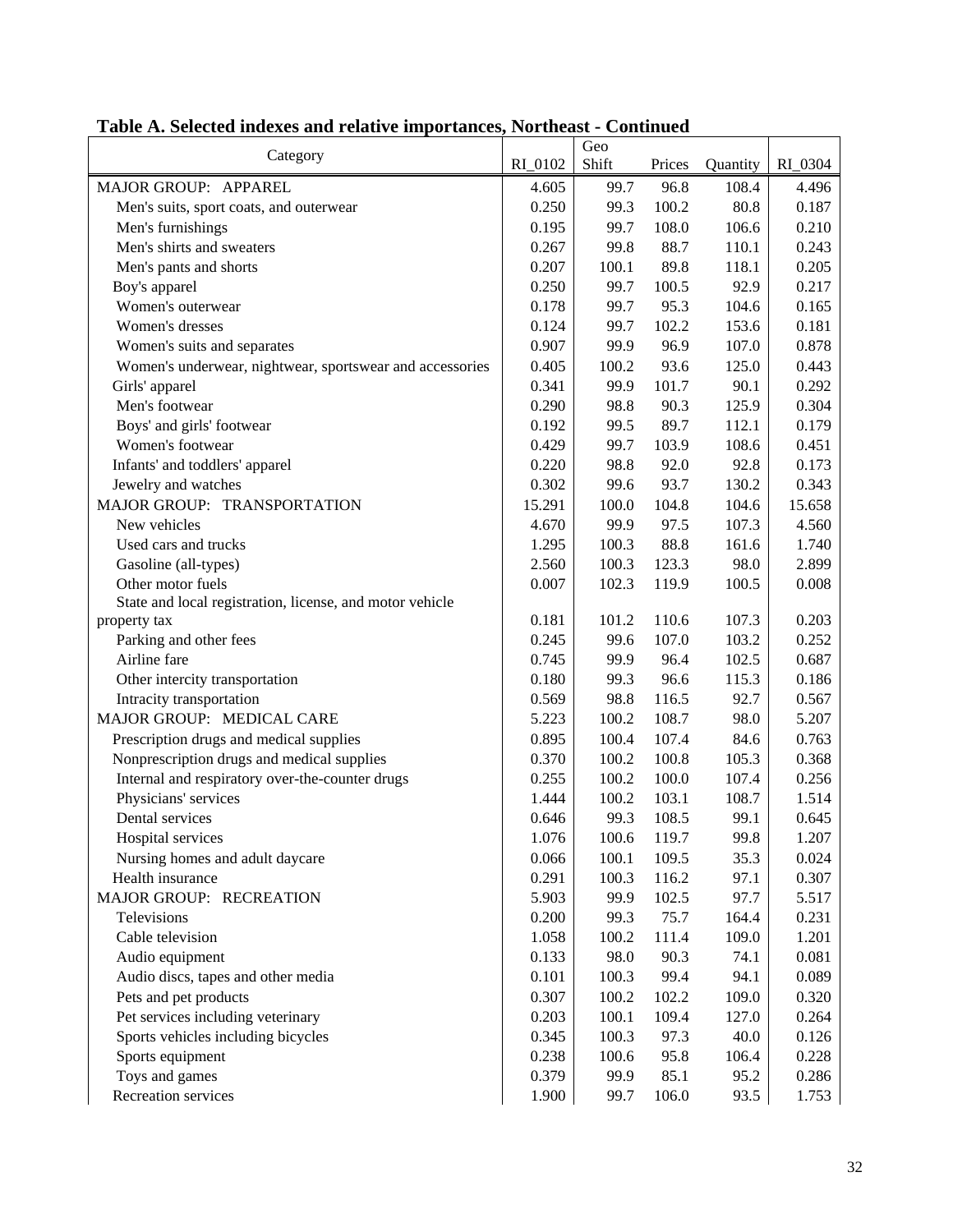| Category                                       |         | Geo   |        |          |         |
|------------------------------------------------|---------|-------|--------|----------|---------|
|                                                | RI 0102 | Shift | Prices | Quantity | RI_0304 |
| Recreational reading materials                 | 0.404   | 99.9  | 103.7  | 88.1     | 0.344   |
| Newspapers and magazines                       | 0.257   | 100.0 | 104.0  | 86.7     | 0.216   |
| Recreational books                             | 0.146   | 99.6  | 103.2  | 90.4     | 0.127   |
| MAJOR GROUP: EDUCATION AND COMMUNICATION       | 6.138   | 99.8  | 104.3  | 106.9    | 6.382   |
| Educational books and supplies                 | 0.165   | 100.4 | 111.5  | 86.3     | 0.149   |
| College tuition and fees                       | 1.393   | 100.1 | 114.9  | 113.9    | 1.704   |
| Elementary and high school tuition and fees    | 0.438   | 98.5  | 113.1  | 95.6     | 0.435   |
| Child care and nursery school                  | 0.831   | 99.2  | 111.1  | 75.6     | 0.646   |
| Technical and business school tuition and fees | 0.060   | 99.3  | 115.2  | 140.1    | 0.090   |
| Postage                                        | 0.178   | 100.9 | 108.5  | 96.6     | 0.176   |
| Delivery services                              | 0.005   | 102.8 | 117.2  | 179.6    | 0.009   |
| Telephone services, local charges              | 0.853   | 99.8  | 108.8  | 87.3     | 0.755   |
| Telephone services, long distance charges      | 0.896   | 99.9  | 84.4   | 112.5    | 0.793   |
| Cellular Telephone services                    | 0.524   | 99.8  | 94.8   | 157.5    | 0.729   |
| Personal computers and peripheral equipment    | 0.347   | 100.5 | 61.7   | 160.5    | 0.323   |
| Computer software and accessories              | 0.039   | 99.8  | 84.1   | 125.5    | 0.038   |
| Computer information processing services       | 0.263   | 100.0 | 91.2   | 146.5    | 0.328   |
| Other information processing equipment         | 0.079   | 99.1  | 81.1   | 138.3    | 0.082   |
| MAJOR GROUP: OTHER GOODS AND SERVICES          | 3.490   | 99.8  | 108.1  | 98.2     | 3.451   |
| Cigarettes                                     | 0.702   | 100.3 | 120.1  | 83.6     | 0.660   |
| Tobacco products other than cigarettes         | 0.043   | 101.3 | 107.8  | 96.0     | 0.042   |
| Personal care products                         | 0.607   | 100.2 | 99.2   | 123.4    | 0.696   |
| Legal services                                 | 0.222   | 99.3  | 108.4  | 104.3    | 0.233   |
| Funeral expenses                               | 0.313   | 98.9  | 108.9  | 58.2     | 0.183   |
| Financial services                             | 0.211   | 99.3  | 108.5  | 82.6     | 0.176   |
| Care of invalids and elderly at home           | 0.047   | 98.2  | 103.9  | 387.0    | 0.173   |

## **Table A. Selected indexes and relative importances, Northeast - Continued**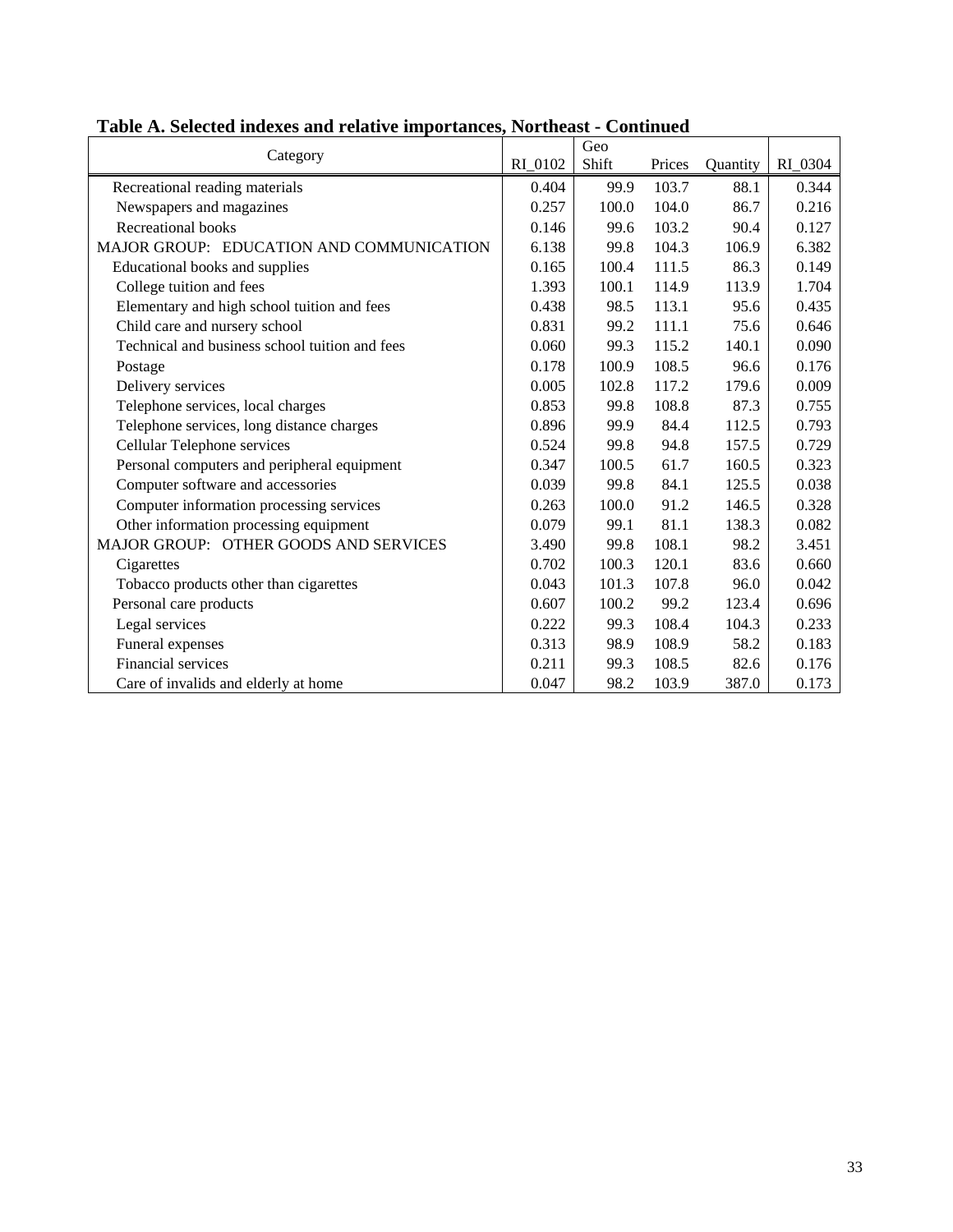| Category                                      | RI_0102 | Geo<br>Shift | Prices | Quantity | RI_0304 |
|-----------------------------------------------|---------|--------------|--------|----------|---------|
| <b>ALL ITEMS</b>                              | 100.000 | 100.0        | 103.8  | 102.9    | 100.000 |
| MAJOR GROUP: FOOD AND BEVERAGES               | 14.829  | 100.1        | 103.9  | 104.1    | 15.016  |
| FOOD AT HOME                                  | 7.791   | 100.1        | 103.3  | 104.6    | 7.882   |
| Cereals and bakery products                   | 1.179   | 100.1        | 103.2  | 98.5     | 1.123   |
| Beef and veal                                 | 0.608   | 100.3        | 113.6  | 90.6     | 0.587   |
| Pork                                          | 0.419   | 100.3        | 105.8  | 101.2    | 0.421   |
| Poultry                                       | 0.342   | 100.1        | 108.4  | 96.5     | 0.335   |
| Fish and seafood                              | 0.233   | 100.2        | 96.5   | 121.8    | 0.256   |
| Fresh fish and seafood                        | 0.115   | 100.2        | 93.9   | 119.6    | 0.121   |
| Processed fish and seafood                    | 0.118   | 100.2        | 98.9   | 123.8    | 0.135   |
| Eggs                                          | 0.072   | 100.2        | 122.7  | 99.2     | 0.082   |
| Dairy and related products                    | 0.840   | 100.1        | 102.1  | 106.4    | 0.855   |
| Fresh fruits                                  | 0.425   | 100.1        | 101.6  | 107.2    | 0.434   |
| Fresh vegetables                              | 0.383   | 100.1        | 102.0  | 106.3    | 0.389   |
| Processed fruits and vegetables               | 0.258   | 100.1        | 101.9  | 105.7    | 0.260   |
| Juices and nonalcoholic drinks                | 0.661   | 100.2        | 99.1   | 106.1    | 0.652   |
| Carbonated drinks                             | 0.386   | 100.1        | 99.5   | 106.6    | 0.383   |
| Frozen noncarbonated juices and drinks        | 0.031   | 99.9         | 102.4  | 61.5     | 0.018   |
| Nonfrozen noncarbonated juices and drinks     | 0.244   | 100.3        | 98.1   | 111.2    | 0.250   |
| Coffee                                        | 0.109   | 100.1        | 98.8   | 90.8     | 0.091   |
| Other beverage materials including tea        | 0.158   | 100.0        | 104.6  | 110.2    | 0.170   |
| Food away from home                           | 5.960   | 100.0        | 104.6  | 102.4    | 5.974   |
| Full service meals and snacks                 | 2.514   | 100.0        | 104.2  | 102.8    | 2.519   |
| Limited service meals and snacks              | 2.568   | 100.0        | 104.5  | 109.2    | 2.741   |
| Food at employee sites and schools            | 0.349   | 100.1        | 106.6  | 82.6     | 0.288   |
| Food from vending machines and mobile vendors | 0.177   | 100.1        | 103.4  | 84.9     | 0.145   |
| Alcoholic beverages at home                   | 0.671   | 100.1        | 103.0  | 112.3    | 0.727   |
| Beer, ale, and other malt beverages at home   | 0.381   | 100.0        | 103.8  | 105.0    | 0.388   |
| Distilled spirits at home                     | 0.121   | 100.1        | 100.7  | 106.8    | 0.122   |
| Wine at home                                  | 0.170   | 100.4        | 102.6  | 132.7    | 0.217   |
| Alcoholic beverages away from home            | 0.407   | 100.1        | 105.5  | 107.8    | 0.433   |
| MAJOR GROUP: HOUSING                          | 39.773  | 100.1        | 104.2  | 106.9    | 41.464  |
| Rent of primary residence                     | 4.637   | 100.2        | 104.8  | 99.8     | 4.550   |
| Lodging away from home                        | 3.095   | 99.9         | 105.7  | 99.8     | 3.048   |
| Owners' equivalent rent of primary residence  | 22.038  | 100.0        | 104.2  | 107.3    | 23.064  |
| Fuel oil                                      | 0.028   | 99.8         | 120.2  | 123.7    | 0.039   |
| Electricity                                   | 2.314   | 100.0        | 102.0  | 105.0    | 2.320   |
| Utility natural gas service                   | 1.522   | 100.3        | 124.7  | 95.3     | 1.696   |
| Floor coverings                               | 0.038   | 99.7         | 99.4   | 165.5    | 0.059   |
| Window coverings                              | 0.087   | 100.0        | 95.7   | 125.3    | 0.097   |
| Furniture and bedding                         | 1.047   | 100.0        | 96.2   | 125.0    | 1.177   |
| Appliances                                    | 0.390   | 100.0        | 92.6   | 129.2    | 0.436   |
| Housekeeping supplies                         | 0.873   | 99.9         | 97.3   | 122.2    | 0.969   |
| Domestic services                             | 0.194   | 100.0        | 108.4  | 113.0    | 0.223   |
| Gardening and lawncare services               | 0.149   | 100.7        | 102.1  | 139.8    | 0.200   |
| Moving, storage, freight expense              | 0.078   | 100.4        | 107.1  | 80.3     | 0.063   |

# **Table B. Selected indexes and relative importances, Midwest**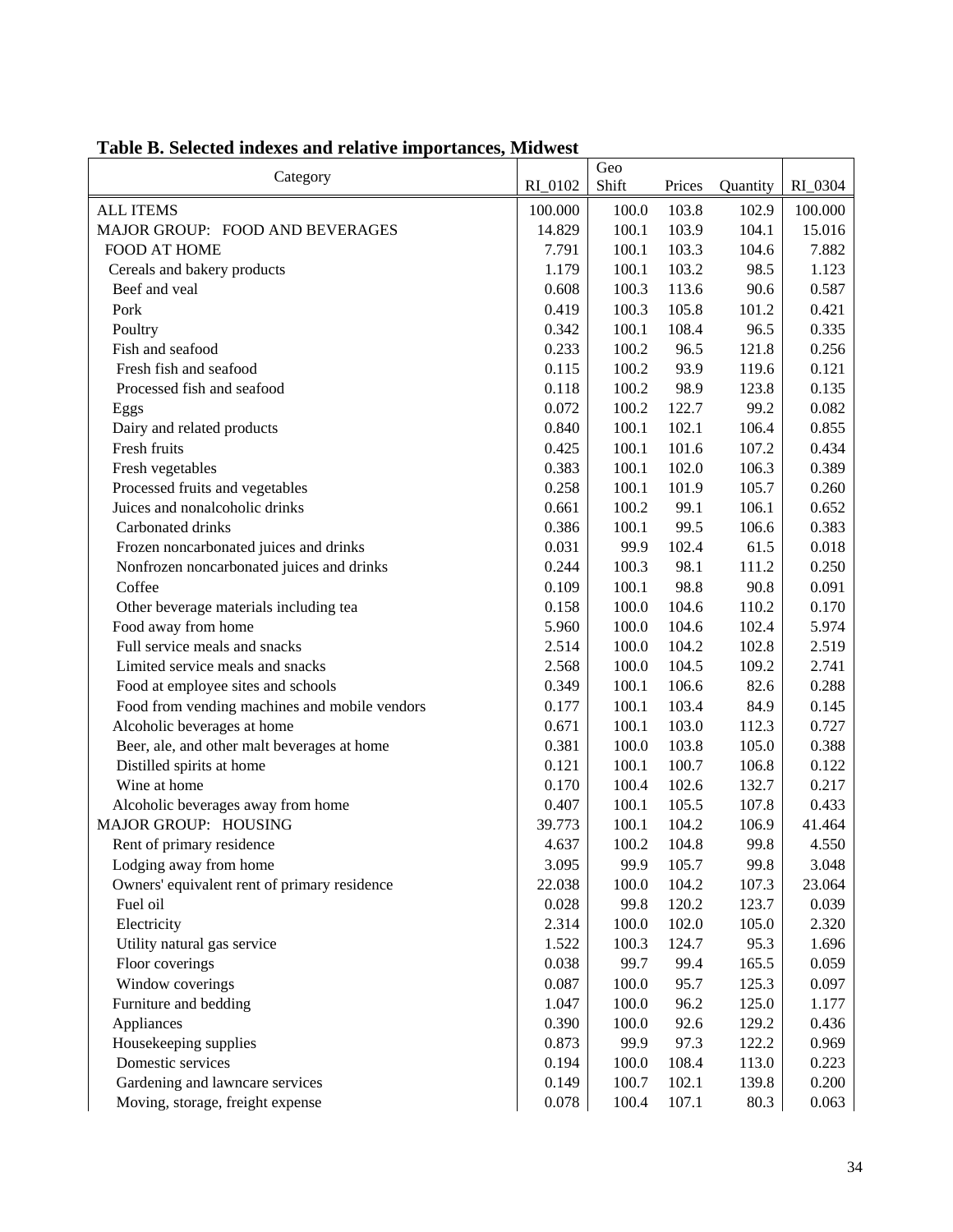| Category                                                 | RI 0102 | Geo<br>Shift | Prices | Quantity | RI_0304 |
|----------------------------------------------------------|---------|--------------|--------|----------|---------|
| MAJOR GROUP: APPAREL                                     | 4.490   | 100.1        | 95.3   | 98.6     | 3.951   |
| Men's suits, sport coats, and outerwear                  | 0.190   | 100.1        | 96.6   | 103.4    | 0.178   |
| Men's furnishings                                        | 0.210   | 99.8         | 100.2  | 100.2    | 0.197   |
| Men's shirts and sweaters                                | 0.269   | 100.0        | 92.9   | 83.1     | 0.194   |
| Men's pants and shorts                                   | 0.233   | 99.6         | 92.0   | 94.9     | 0.190   |
| Boy's apparel                                            | 0.251   | 100.3        | 88.0   | 110.2    | 0.228   |
| Women's outerwear                                        | 0.128   | 100.6        | 92.5   | 98.9     | 0.110   |
| Women's dresses                                          | 0.202   | 100.2        | 104.8  | 67.8     | 0.135   |
| Women's suits and separates                              | 0.908   | 100.0        | 92.7   | 95.3     | 0.751   |
| Women's underwear, nightwear, sportswear and accessories | 0.437   | 100.2        | 99.6   | 81.4     | 0.332   |
| Girls' apparel                                           | 0.300   | 100.1        | 92.4   | 116.1    | 0.302   |
| Men's footwear                                           | 0.252   | 99.9         | 100.7  | 84.9     | 0.201   |
| Boys' and girls' footwear                                | 0.169   | 99.8         | 93.2   | 109.1    | 0.160   |
| Women's footwear                                         | 0.342   | 100.2        | 95.8   | 99.4     | 0.305   |
| Infants' and toddlers' apparel                           | 0.245   | 99.8         | 94.6   | 106.0    | 0.229   |
| Jewelry and watches                                      | 0.280   | 100.4        | 98.7   | 136.0    | 0.354   |
| MAJOR GROUP: TRANSPORTATION                              | 18.377  | 100.1        | 103.9  | 93.7     | 16.743  |
| New vehicles                                             | 4.779   | 100.2        | 97.0   | 120.8    | 5.250   |
| Used cars and trucks                                     | 3.297   | 100.0        | 88.8   | 61.5     | 1.687   |
| Gasoline (all-types)                                     | 3.327   | 100.0        | 120.9  | 94.5     | 3.555   |
| Other motor fuels                                        | 0.005   | 102.1        | 115.6  | 101.8    | 0.006   |
| State and local registration, license, and motor vehicle |         |              |        |          |         |
| property tax                                             | 0.332   | 99.9         | 118.7  | 100.4    | 0.370   |
| Parking and other fees                                   | 0.159   | 100.0        | 106.1  | 93.8     | 0.148   |
| Airline fare                                             | 0.681   | 100.1        | 98.8   | 106.7    | 0.672   |
| Other intercity transportation                           | 0.169   | 100.1        | 94.7   | 117.2    | 0.175   |
| Intracity transportation                                 | 0.179   | 100.1        | 106.4  | 86.9     | 0.155   |
| MAJOR GROUP: MEDICAL CARE                                | 5.993   | 99.9         | 109.2  | 108.3    | 6.629   |
| Prescription drugs and medical supplies                  | 1.129   | 99.9         | 108.6  | 99.2     | 1.137   |
| Nonprescription drugs and medical supplies               | 0.448   | 99.9         | 101.6  | 107.5    | 0.457   |
| Internal and respiratory over-the-counter drugs          | 0.321   | 99.9         | 101.9  | 98.6     | 0.301   |
| Physicians' services                                     | 1.527   | 100.0        | 108.8  | 110.0    | 1.709   |
| Dental services                                          | 0.667   | 99.8         | 109.5  | 100.4    | 0.684   |
| Hospital services                                        | 1.291   | 100.0        | 113.1  | 115.4    | 1.576   |
| Nursing homes and adult daycare                          | 0.079   | 100.0        | 111.8  | 169.4    | 0.141   |
| Health insurance                                         | 0.312   | 100.0        | 116.1  | 107.4    | 0.364   |
| MAJOR GROUP: RECREATION                                  | 6.459   | 100.0        | 102.0  | 100.4    | 6.184   |
| Televisions                                              | 0.232   | 100.1        | 74.2   | 124.6    | 0.201   |
| Cable television                                         | 0.982   | 100.1        | 108.6  | 112.1    | 1.118   |
| Audio equipment                                          | 0.130   | 99.7         | 86.4   | 106.2    | 0.111   |
| Audio discs, tapes and other media                       | 0.136   | 100.0        | 105.3  | 83.3     | 0.112   |
| Pets and pet products                                    | 0.342   | 100.3        | 103.4  | 123.0    | 0.408   |
| Pet services including veterinary                        | 0.235   | 100.0        | 108.9  | 107.9    | 0.259   |
| Sports vehicles including bicycles                       | 0.422   | 99.3         | 96.1   | 105.8    | 0.399   |
| Sports equipment                                         | 0.293   | 100.1        | 94.4   | 131.4    | 0.340   |
| Toys and games                                           | 0.493   | 99.8         | 86.4   | 88.6     | 0.352   |
| Recreation services                                      | 1.949   | 100.1        | 108.9  | 84.1     | 1.672   |

# **Table B. Selected indexes and relative importances, Midwest - Continued**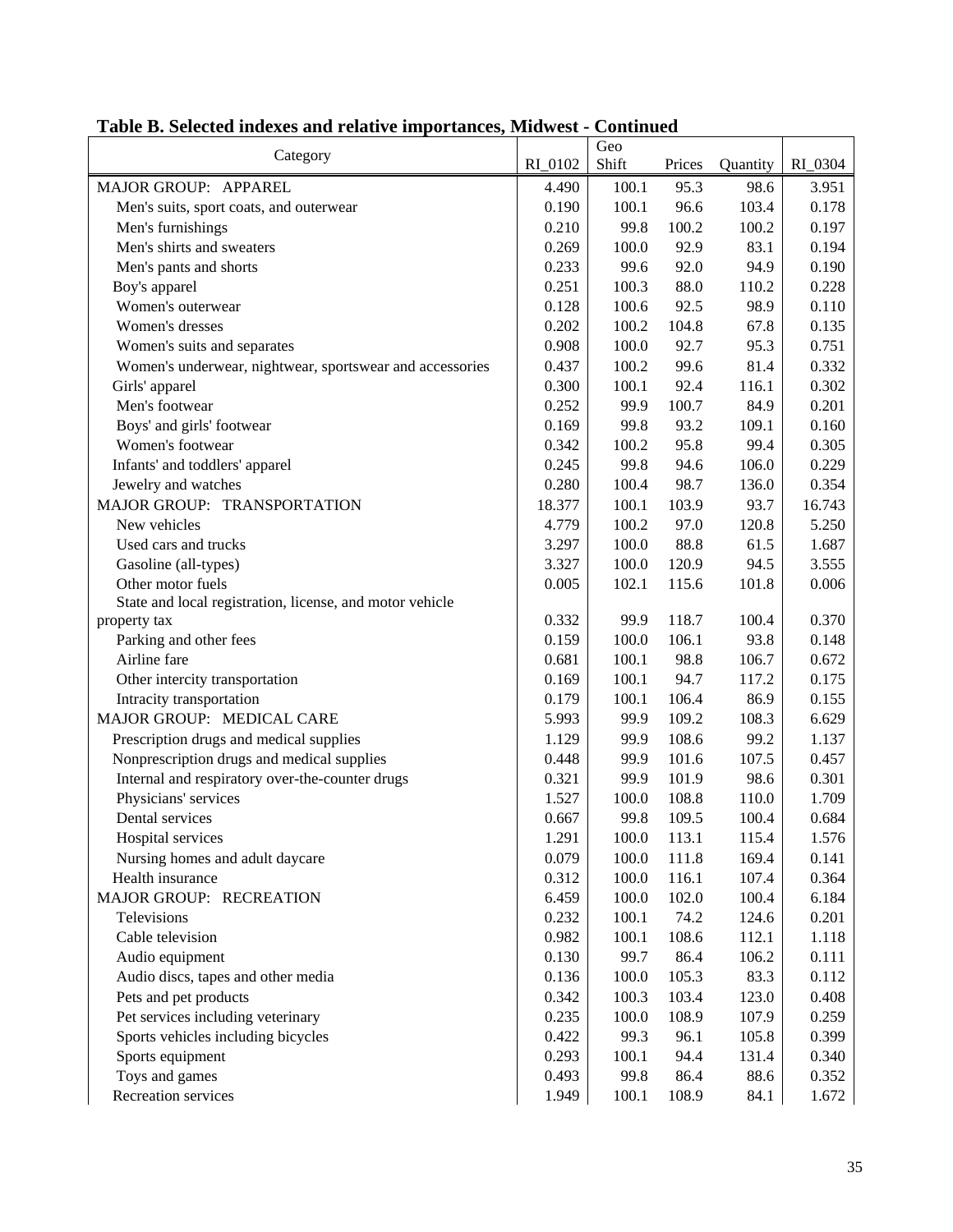| Category                                       |         | Geo   |        |          |         |
|------------------------------------------------|---------|-------|--------|----------|---------|
|                                                | RI_0102 | Shift | Prices | Quantity | RI_0304 |
| Recreational reading materials                 | 0.435   | 99.9  | 102.3  | 91.9     | 0.382   |
| Newspapers and magazines                       | 0.269   | 100.0 | 104.0  | 87.2     | 0.228   |
| Recreational books                             | 0.165   | 99.8  | 99.6   | 100.2    | 0.154   |
| MAJOR GROUP: EDUCATION AND COMMUNICATION       | 6.173   | 100.0 | 103.8  | 105.8    | 6.340   |
| Educational books and supplies                 | 0.204   | 99.8  | 112.1  | 92.3     | 0.197   |
| College tuition and fees                       | 1.336   | 99.8  | 117.7  | 101.0    | 1.482   |
| Elementary and high school tuition and fees    | 0.273   | 100.8 | 113.3  | 133.1    | 0.388   |
| Child care and nursery school                  | 0.758   | 100.3 | 107.9  | 99.3     | 0.762   |
| Technical and business school tuition and fees | 0.044   | 100.4 | 115.3  | 88.0     | 0.041   |
| Postage                                        | 0.169   | 100.1 | 107.7  | 120.7    | 0.205   |
| Delivery services                              | 0.005   | 99.9  | 114.1  | 124.1    | 0.006   |
| Telephone services, local charges              | 0.858   | 100.0 | 107.2  | 84.0     | 0.723   |
| Telephone services, long distance charges      | 0.903   | 99.9  | 85.4   | 105.4    | 0.759   |
| Cellular Telephone services                    | 0.697   | 100.0 | 99.9   | 135.3    | 0.881   |
| Personal computers and peripheral equipment    | 0.408   | 99.7  | 64.5   | 134.0    | 0.329   |
| Computer software and accessories              | 0.055   | 99.8  | 78.9   | 124.9    | 0.050   |
| Computer information processing services       | 0.268   | 100.0 | 102.7  | 129.9    | 0.334   |
| Other information processing equipment         | 0.100   | 99.8  | 79.5   | 74.2     | 0.055   |
| MAJOR GROUP: OTHER GOODS AND SERVICES          | 3.905   | 100.0 | 103.8  | 96.8     | 3.672   |
| Cigarettes                                     | 0.911   | 100.0 | 104.3  | 91.4     | 0.812   |
| Tobacco products other than cigarettes         | 0.052   | 99.8  | 110.8  | 72.2     | 0.039   |
| Personal care products                         | 0.738   | 100.0 | 97.1   | 107.7    | 0.721   |
| Legal services                                 | 0.347   | 100.1 | 110.8  | 92.6     | 0.334   |
| Funeral expenses                               | 0.202   | 100.1 | 107.9  | 125.5    | 0.257   |
| Financial services                             | 0.225   | 100.2 | 107.4  | 80.6     | 0.183   |
| Care of invalids and elderly at home           | 0.084   | 99.9  | 105.7  | 23.5     | 0.020   |

#### **Table B. Selected indexes and relative importances, Midwest - Continued**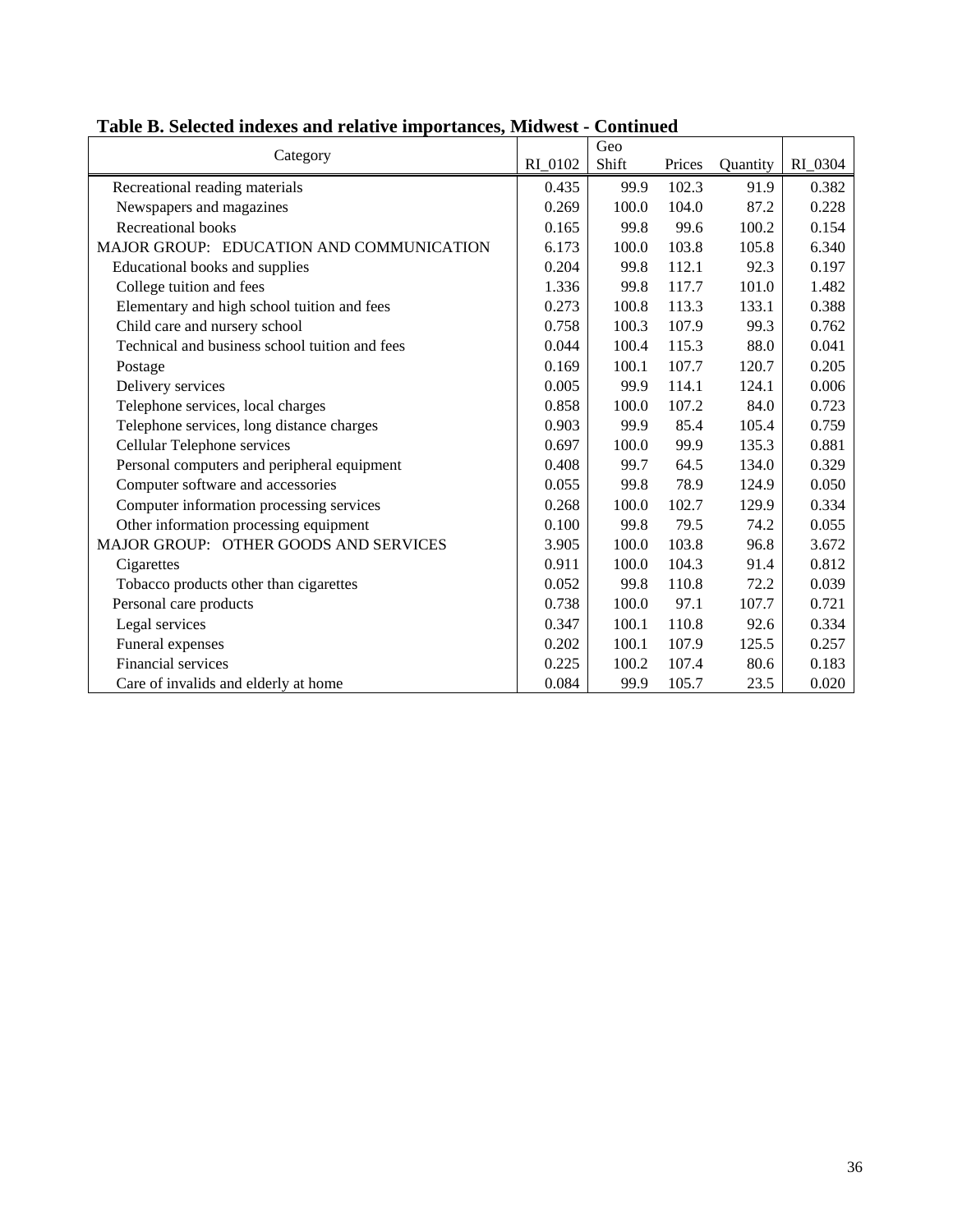|                                               |         | Geo   |        |          |         |
|-----------------------------------------------|---------|-------|--------|----------|---------|
| Category                                      | RI_0102 | Shift | Prices | Quantity | RI_0304 |
| <b>ALL ITEMS</b>                              | 100.000 | 100.4 | 104.2  | 100.7    | 100.000 |
| MAJOR GROUP: FOOD AND BEVERAGES               | 15.783  | 100.4 | 104.9  | 95.4     | 15.045  |
| <b>FOOD AT HOME</b>                           | 8.475   | 100.2 | 104.9  | 96.7     | 8.166   |
| Cereals and bakery products                   | 1.229   | 100.3 | 104.8  | 93.1     | 1.140   |
| Beef and veal                                 | 0.715   | 99.8  | 114.5  | 86.8     | 0.673   |
| Pork                                          | 0.525   | 99.7  | 104.2  | 92.3     | 0.478   |
| Poultry                                       | 0.432   | 100.4 | 104.5  | 93.2     | 0.400   |
| Fish and seafood                              | 0.335   | 101.2 | 100.5  | 106.2    | 0.342   |
| Fresh fish and seafood                        | 0.201   | 101.4 | 100.1  | 106.2    | 0.205   |
| Processed fish and seafood                    | 0.134   | 100.9 | 100.9  | 106.2    | 0.137   |
| Eggs                                          | 0.095   | 100.2 | 117.6  | 93.9     | 0.100   |
| Dairy and related products                    | 0.846   | 100.2 | 104.8  | 98.5     | 0.830   |
| Fresh fruits                                  | 0.445   | 100.3 | 106.5  | 97.2     | 0.438   |
| Fresh vegetables                              | 0.451   | 100.6 | 109.5  | 95.3     | 0.449   |
| Processed fruits and vegetables               | 0.291   | 99.9  | 102.5  | 94.9     | 0.268   |
| Juices and nonalcoholic drinks                | 0.672   | 100.2 | 101.1  | 96.1     | 0.620   |
| Carbonated drinks                             | 0.349   | 99.9  | 100.8  | 103.3    | 0.344   |
| Frozen noncarbonated juices and drinks        | 0.024   | 101.0 | 103.2  | 57.9     | 0.014   |
| Nonfrozen noncarbonated juices and drinks     | 0.299   | 100.5 | 101.3  | 91.0     | 0.263   |
| Coffee                                        | 0.099   | 100.3 | 101.8  | 96.2     | 0.093   |
| Other beverage materials including tea        | 0.180   | 100.2 | 100.5  | 126.7    | 0.218   |
| Food away from home                           | 6.421   | 100.6 | 105.2  | 90.8     | 5.847   |
| Full service meals and snacks                 | 2.857   | 100.6 | 105.2  | 87.2     | 2.502   |
| Limited service meals and snacks              | 2.856   | 100.4 | 105.1  | 95.3     | 2.722   |
| Food at employee sites and schools            | 0.309   | 100.7 | 107.2  | 87.2     | 0.276   |
| Food from vending machines and mobile vendors | 0.141   | 100.5 | 103.6  | 108.3    | 0.150   |
| Alcoholic beverages at home                   | 0.616   | 100.4 | 104.0  | 115.7    | 0.707   |
| Beer, ale, and other malt beverages at home   | 0.342   | 100.1 | 106.7  | 101.3    | 0.351   |
| Distilled spirits at home                     | 0.113   | 99.7  | 104.0  | 121.2    | 0.135   |
| Wine at home                                  | 0.161   | 101.4 | 99.4   | 143.4    | 0.221   |
| Alcoholic beverages away from home            | 0.270   | 100.9 | 103.9  | 120.6    | 0.324   |
| MAJOR GROUP: HOUSING                          | 40.164  | 100.7 | 104.6  | 102.6    | 41.203  |
| Rent of primary residence                     | 5.483   | 100.7 | 105.3  | 97.6     | 5.378   |
| Lodging away from home                        | 2.527   | 102.1 | 104.1  | 90.1     | 2.295   |
| Owners' equivalent rent of primary residence  | 21.550  | 100.8 | 105.2  | 105.6    | 22.881  |
| Fuel oil                                      | 0.037   | 106.6 | 125.6  | 102.1    | 0.048   |
| Electricity                                   | 3.494   | 99.8  | 104.6  | 99.4     | 3.436   |
| Utility natural gas service                   | 0.761   | 100.5 | 118.0  | 88.8     | 0.760   |
| Floor coverings                               | 0.044   | 99.1  | 98.5   | 108.7    | 0.044   |
| Window coverings                              | 0.073   | 100.7 | 92.1   | 136.1    | 0.088   |
| Furniture and bedding                         | 1.100   | 101.0 | 99.2   | 97.5     | 1.019   |
| Appliances                                    | 0.327   | 99.9  | 93.6   | 115.4    | 0.335   |
| Housekeeping supplies                         | 0.915   | 100.1 | 99.5   | 103.3    | 0.894   |
| Domestic services                             | 0.244   | 101.0 | 103.2  | 103.6    | 0.250   |
| Gardening and lawncare services               | 0.258   | 100.2 | 101.2  | 108.6    | 0.269   |
| Moving, storage, freight expense              | 0.086   | 101.5 | 107.0  | 83.1     | 0.073   |

# **Table C. Selected indexes and relative importances, South**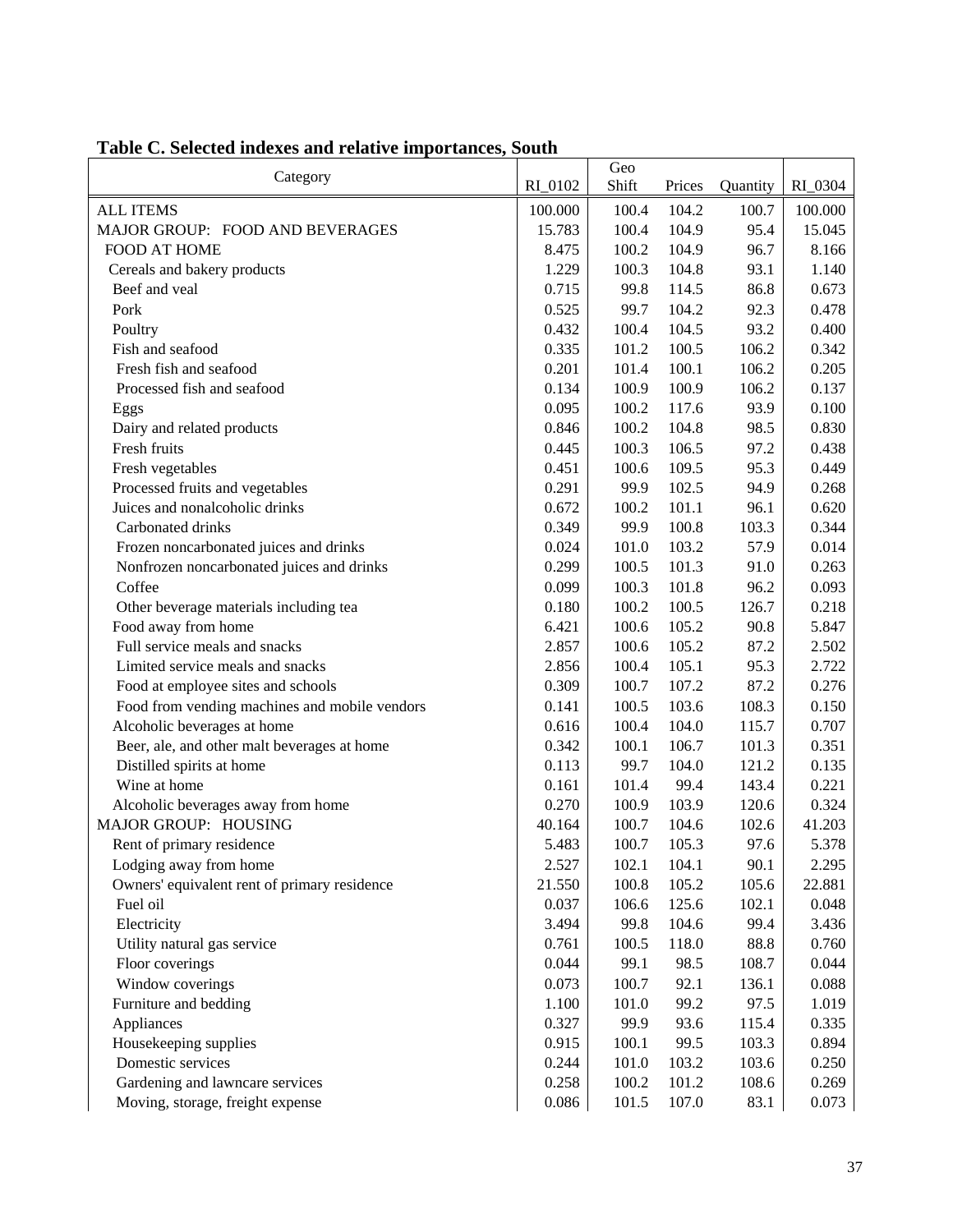| Category                                                 |         | Geo   |        |          |         |
|----------------------------------------------------------|---------|-------|--------|----------|---------|
|                                                          | RI 0102 | Shift | Prices | Quantity | RI_0304 |
| MAJOR GROUP: APPAREL                                     | 4.308   | 100.6 | 95.6   | 100.7    | 3.958   |
| Men's suits, sport coats, and outerwear                  | 0.206   | 100.9 | 100.2  | 66.2     | 0.131   |
| Men's furnishings                                        | 0.177   | 101.1 | 98.2   | 101.3    | 0.169   |
| Men's shirts and sweaters                                | 0.242   | 100.9 | 94.5   | 87.0     | 0.190   |
| Men's pants and shorts                                   | 0.187   | 100.3 | 89.4   | 121.7    | 0.193   |
| Boy's apparel                                            | 0.243   | 100.3 | 91.3   | 111.7    | 0.236   |
| Women's outerwear                                        | 0.104   | 99.7  | 93.7   | 126.8    | 0.117   |
| Women's dresses                                          | 0.212   | 100.7 | 98.8   | 67.3     | 0.135   |
| Women's suits and separates                              | 0.824   | 100.6 | 92.1   | 102.5    | 0.744   |
| Women's underwear, nightwear, sportswear and accessories | 0.369   | 100.8 | 96.4   | 108.9    | 0.370   |
| Girls' apparel                                           | 0.311   | 100.8 | 95.3   | 92.4     | 0.262   |
| Men's footwear                                           | 0.259   | 100.4 | 94.4   | 99.1     | 0.231   |
| Boys' and girls' footwear                                | 0.190   | 100.2 | 109.2  | 93.1     | 0.183   |
| Women's footwear                                         | 0.409   | 100.4 | 96.8   | 106.9    | 0.404   |
| Infants' and toddlers' apparel                           | 0.213   | 100.2 | 96.5   | 102.7    | 0.200   |
| Jewelry and watches                                      | 0.288   | 100.2 | 96.4   | 135.1    | 0.357   |
| MAJOR GROUP: TRANSPORTATION                              | 17.986  | 99.8  | 104.6  | 100.8    | 17.953  |
| New vehicles                                             | 5.679   | 99.5  | 98.0   | 118.7    | 6.241   |
| Used cars and trucks                                     | 2.721   | 99.2  | 89.2   | 87.8     | 2.006   |
| Gasoline (all-types)                                     | 3.406   | 100.0 | 122.2  | 95.1     | 3.757   |
| Other motor fuels                                        | 0.029   | 101.0 | 110.5  | 105.3    | 0.032   |
| State and local registration, license, and motor vehicle |         |       |        |          |         |
| property tax                                             | 0.238   | 100.1 | 106.7  | 109.1    | 0.263   |
| Parking and other fees                                   | 0.109   | 102.6 | 106.9  | 94.3     | 0.107   |
| Airline fare                                             | 0.584   | 101.4 | 99.6   | 100.4    | 0.561   |
| Other intercity transportation                           | 0.136   | 100.9 | 91.1   | 112.1    | 0.133   |
| Intracity transportation                                 | 0.140   | 104.7 | 105.9  | 72.7     | 0.107   |
| MAJOR GROUP: MEDICAL CARE                                | 6.532   | 99.8  | 108.4  | 98.9     | 6.631   |
| Prescription drugs and medical supplies                  | 1.310   | 99.2  | 107.0  | 95.5     | 1.259   |
| Nonprescription drugs and medical supplies               | 0.423   | 100.3 | 101.5  | 119.1    | 0.487   |
| Internal and respiratory over-the-counter drugs          | 0.305   | 100.6 | 101.7  | 116.0    | 0.343   |
| Physicians' services                                     | 1.698   | 99.8  | 106.0  | 101.3    | 1.726   |
| Dental services                                          | 0.655   | 100.2 | 108.7  | 96.0     | 0.650   |
| Hospital services                                        | 1.529   | 99.8  | 114.7  | 95.9     | 1.592   |
| Nursing homes and adult daycare                          | 0.065   | 98.9  | 109.7  | 129.0    | 0.086   |
| Health insurance                                         | 0.347   | 99.9  | 115.4  | 91.9     | 0.349   |
| MAJOR GROUP: RECREATION                                  | 5.467   | 100.6 | 102.9  | 106.4    | 5.712   |
| Televisions                                              | 0.213   | 100.7 | 77.2   | 154.6    | 0.243   |
| Cable television                                         | 1.076   | 100.0 | 110.6  | 113.5    | 1.282   |
| Audio equipment                                          | 0.096   | 100.5 | 89.4   | 121.4    | 0.099   |
| Audio discs, tapes and other media                       | 0.107   | 100.7 | 99.8   | 85.7     | 0.087   |
| Pets and pet products                                    | 0.391   | 100.2 | 104.0  | 94.4     | 0.365   |
| Pet services including veterinary                        | 0.224   | 100.6 | 111.3  | 95.4     | 0.227   |
| Sports vehicles including bicycles                       | 0.244   | 100.3 | 105.3  | 242.6    | 0.593   |
|                                                          |         |       |        |          |         |
| Sports equipment                                         | 0.295   | 101.1 | 96.7   | 89.6     | 0.245   |
| Toys and games                                           | 0.350   | 100.2 | 90.9   | 102.3    | 0.309   |
| Recreation services                                      | 1.496   | 101.2 | 106.6  | 89.4     | 1.368   |

# **Table C. Selected indexes and relative importances, South - Continued**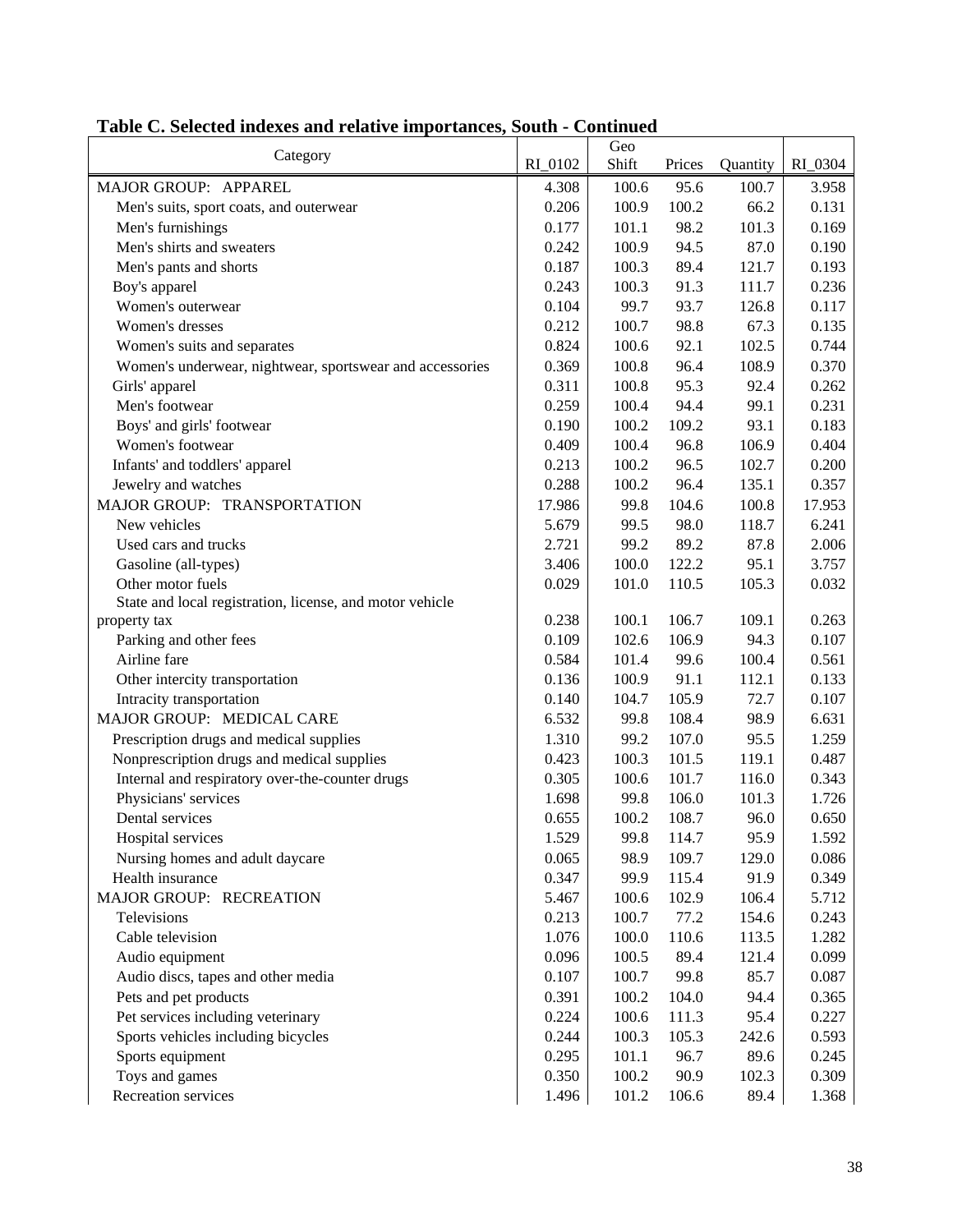| Category                                       |         | Geo   |        |          |         |
|------------------------------------------------|---------|-------|--------|----------|---------|
|                                                | RI 0102 | Shift | Prices | Quantity | RI 0304 |
| Recreational reading materials                 | 0.306   | 100.8 | 102.9  | 89.8     | 0.270   |
| Newspapers and magazines                       | 0.182   | 100.6 | 104.0  | 87.2     | 0.157   |
| <b>Recreational books</b>                      | 0.124   | 101.1 | 101.2  | 93.6     | 0.113   |
| MAJOR GROUP: EDUCATION AND COMMUNICATION       | 5.786   | 100.4 | 102.5  | 106.7    | 6.025   |
| Educational books and supplies                 | 0.189   | 100.1 | 111.3  | 86.3     | 0.173   |
| College tuition and fees                       | 0.746   | 100.4 | 117.3  | 104.5    | 0.871   |
| Elementary and high school tuition and fees    | 0.315   | 100.0 | 114.8  | 111.0    | 0.382   |
| Child care and nursery school                  | 0.671   | 101.2 | 106.4  | 98.6     | 0.676   |
| Technical and business school tuition and fees | 0.062   | 101.2 | 116.2  | 75.2     | 0.052   |
| Postage                                        | 0.163   | 100.5 | 108.3  | 96.3     | 0.162   |
| Delivery services                              | 0.007   | 101.1 | 114.0  | 242.9    | 0.019   |
| Telephone services, local charges              | 0.985   | 100.2 | 107.9  | 87.2     | 0.881   |
| Telephone services, long distance charges      | 1.018   | 100.5 | 83.3   | 113.8    | 0.920   |
| Cellular Telephone services                    | 0.784   | 99.9  | 97.0   | 138.9    | 1.001   |
| Personal computers and peripheral equipment    | 0.342   | 100.2 | 65.3   | 140.4    | 0.298   |
| Computer software and accessories              | 0.046   | 101.1 | 89.4   | 111.6    | 0.044   |
| Computer information processing services       | 0.265   | 100.2 | 101.9  | 134.3    | 0.345   |
| Other information processing equipment         | 0.120   | 100.7 | 78.8   | 67.1     | 0.061   |
| MAJOR GROUP: OTHER GOODS AND SERVICES          | 3.975   | 100.4 | 103.0  | 89.1     | 3.474   |
| Cigarettes                                     | 0.783   | 99.5  | 99.6   | 89.8     | 0.661   |
| Tobacco products other than cigarettes         | 0.066   | 99.4  | 113.0  | 73.5     | 0.052   |
| Personal care products                         | 0.753   | 100.9 | 100.4  | 104.6    | 0.757   |
| Legal services                                 | 0.315   | 101.1 | 108.5  | 81.4     | 0.267   |
| Funeral expenses                               | 0.264   | 99.4  | 108.8  | 61.1     | 0.165   |
| Financial services                             | 0.208   | 100.8 | 104.5  | 82.9     | 0.172   |
| Care of invalids and elderly at home           | 0.266   | 99.2  | 110.4  | 39.7     | 0.109   |

#### **Table C. Selected indexes and relative importances, South - Continued**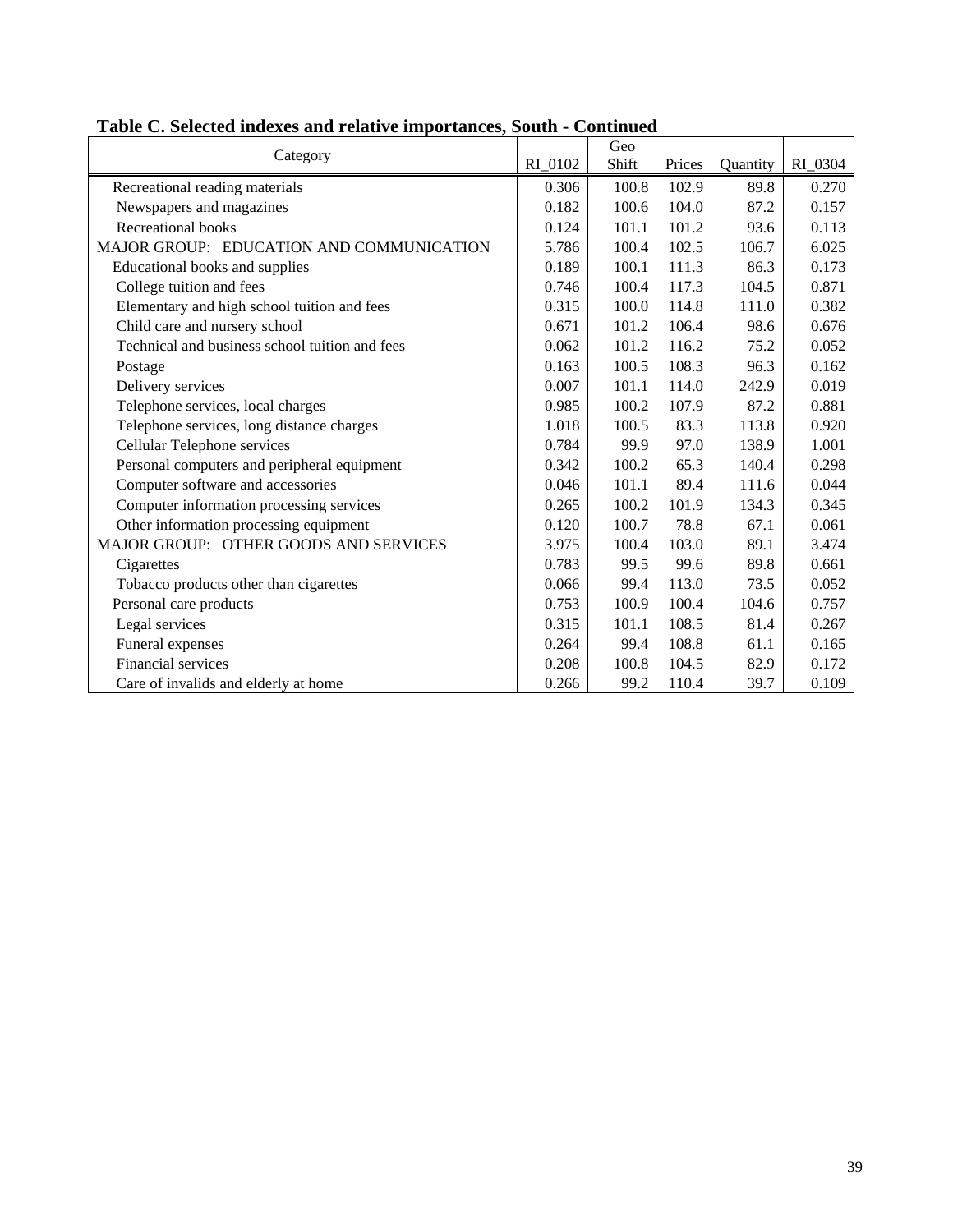|                                               |         | Geo   |        |          |         |
|-----------------------------------------------|---------|-------|--------|----------|---------|
| Category                                      | RI_0102 | Shift | Prices | Quantity | RI_0304 |
| <b>ALL ITEMS</b>                              | 100.000 | 99.7  | 104.3  | 103.2    | 100.000 |
| MAJOR GROUP: FOOD AND BEVERAGES               | 14.328  | 99.6  | 105.4  | 104.9    | 14.689  |
| FOOD AT HOME                                  | 7.708   | 99.6  | 105.6  | 104.6    | 7.902   |
| Cereals and bakery products                   | 1.123   | 99.8  | 104.8  | 99.2     | 1.085   |
| Beef and veal                                 | 0.573   | 99.5  | 118.0  | 94.9     | 0.595   |
| Pork                                          | 0.376   | 99.7  | 105.2  | 103.1    | 0.379   |
| Poultry                                       | 0.358   | 99.5  | 106.5  | 103.9    | 0.368   |
| Fish and seafood                              | 0.300   | 99.1  | 102.3  | 120.4    | 0.341   |
| Fresh fish and seafood                        | 0.174   | 99.0  | 102.1  | 128.1    | 0.210   |
| Processed fish and seafood                    | 0.125   | 99.4  | 102.6  | 109.6    | 0.131   |
| Eggs                                          | 0.099   | 99.0  | 114.1  | 103.0    | 0.108   |
| Dairy and related products                    | 0.837   | 99.8  | 102.9  | 107.9    | 0.864   |
| Fresh fruits                                  | 0.470   | 99.4  | 108.3  | 105.5    | 0.497   |
| Fresh vegetables                              | 0.489   | 99.2  | 106.9  | 103.9    | 0.502   |
| Processed fruits and vegetables               | 0.236   | 99.9  | 103.8  | 97.1     | 0.221   |
| Juices and nonalcoholic drinks                | 0.619   | 99.9  | 101.5  | 102.7    | 0.601   |
| Carbonated drinks                             | 0.303   | 100.1 | 102.7  | 108.0    | 0.313   |
| Frozen noncarbonated juices and drinks        | 0.034   | 100.4 | 100.3  | 74.0     | 0.023   |
| Nonfrozen noncarbonated juices and drinks     | 0.282   | 99.6  | 100.3  | 100.5    | 0.264   |
| Coffee                                        | 0.099   | 99.3  | 99.0   | 109.6    | 0.100   |
| Other beverage materials including tea        | 0.189   | 99.4  | 103.5  | 130.3    | 0.236   |
| Food away from home                           | 5.644   | 99.6  | 105.2  | 103.5    | 5.704   |
| Full service meals and snacks                 | 2.428   | 99.5  | 104.5  | 103.6    | 2.438   |
| Limited service meals and snacks              | 2.575   | 99.7  | 105.6  | 106.7    | 2.697   |
| Food at employee sites and schools            | 0.208   | 99.5  | 107.2  | 86.2     | 0.178   |
| Food from vending machines and mobile vendors | 0.116   | 99.6  | 106.1  | 85.2     | 0.097   |
| Alcoholic beverages at home                   | 0.645   | 99.2  | 103.6  | 120.3    | 0.743   |
| Beer, ale, and other malt beverages at home   | 0.288   | 99.4  | 105.6  | 114.7    | 0.323   |
| Distilled spirits at home                     | 0.116   | 100.0 | 101.6  | 122.5    | 0.134   |
| Wine at home                                  | 0.241   | 98.6  | 101.7  | 126.8    | 0.286   |
| Alcoholic beverages away from home            | 0.332   | 98.7  | 107.7  | 103.1    | 0.339   |
| MAJOR GROUP: HOUSING                          | 43.445  | 99.7  | 104.1  | 101.6    | 42.661  |
| Rent of primary residence                     | 7.440   | 99.1  | 106.3  | 93.5     | 6.831   |
| Lodging away from home                        | 2.998   | 99.3  | 102.4  | 104.2    | 2.961   |
| Owners' equivalent rent of primary residence  | 23.994  | 99.8  | 104.9  | 101.6    | 23.776  |
| Fuel oil                                      | 0.021   | 99.3  | 131.3  | 68.5     | 0.017   |
| Electricity                                   | 1.905   | 100.3 | 99.7   | 108.6    | 1.928   |
| Utility natural gas service                   | 0.831   | 99.8  | 108.2  | 94.7     | 0.793   |
| Floor coverings                               | 0.039   | 100.8 | 103.6  | 167.4    | 0.063   |
| Window coverings                              | 0.104   | 100.1 | 99.6   | 146.3    | 0.141   |
| Furniture and bedding                         | 1.109   | 100.2 | 97.4   | 113.0    | 1.140   |
| Appliances                                    | 0.369   | 99.4  | 95.3   | 106.0    | 0.346   |
| Housekeeping supplies                         | 0.730   | 100.2 | 100.6  | 110.8    | 0.759   |
| Domestic services                             | 0.259   | 99.0  | 106.0  | 103.6    | 0.263   |
| Gardening and lawncare services               | 0.238   | 99.4  | 106.9  | 109.0    | 0.256   |
| Moving, storage, freight expense              | 0.137   | 99.5  | 101.3  | 99.4     | 0.127   |

## **Table D. Selected indexes and relative importances, West**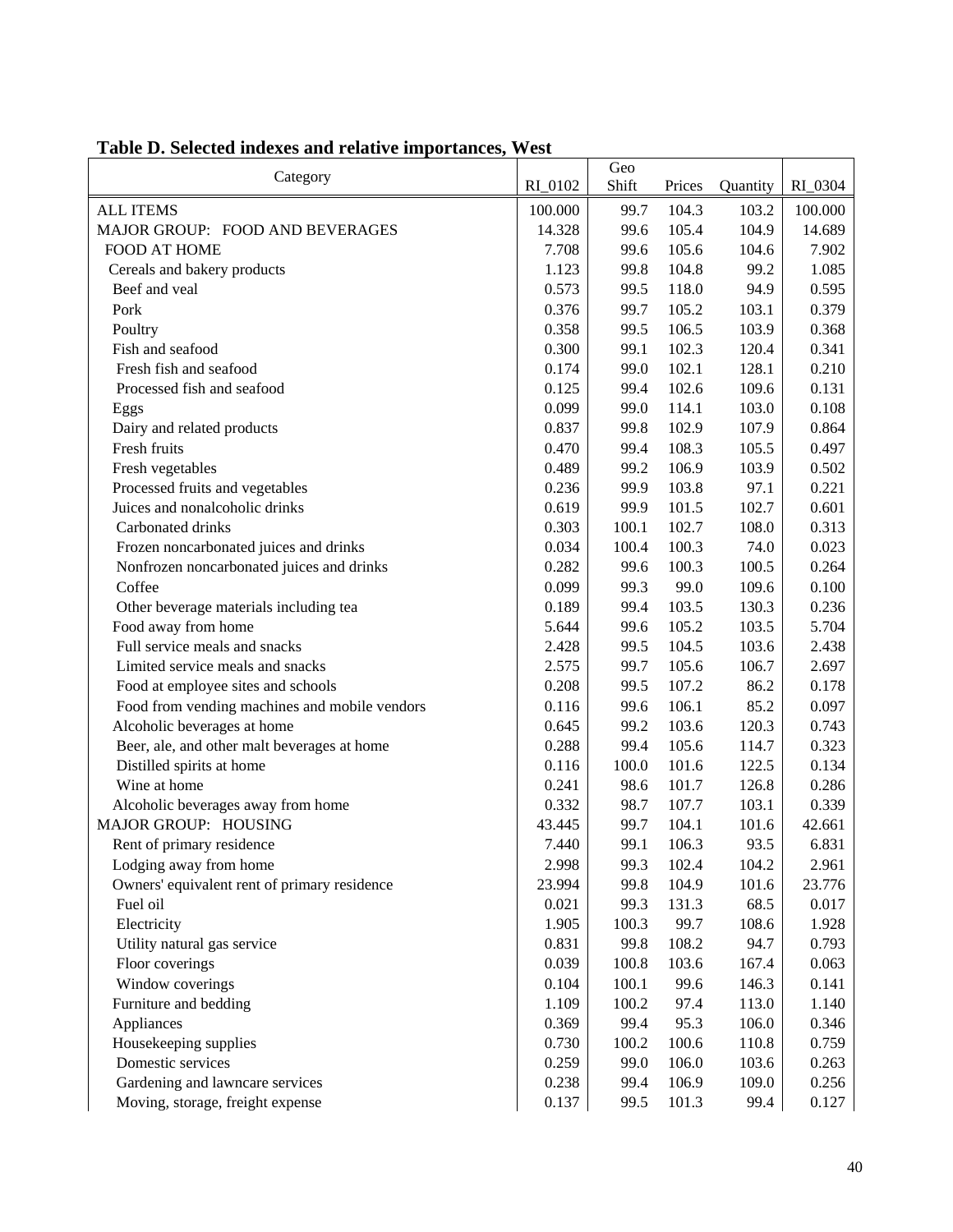| 96.5<br>3.965<br>MAJOR GROUP: APPAREL<br>3.931<br>99.7<br>112.6<br>93.8<br>89.3<br>99.1<br>0.130<br>Men's suits, sport coats, and outerwear<br>0.169<br>99.9<br>98.4<br>0.200<br>Men's furnishings<br>0.192<br>113.7<br>99.8<br>95.6<br>0.211<br>Men's shirts and sweaters<br>0.236<br>100.9<br>99.4<br>93.9<br>Men's pants and shorts<br>0.170<br>130.3<br>0.193<br>95.3<br>0.215<br>Boy's apparel<br>0.199<br>100.2<br>121.3<br>Women's outerwear<br>99.1<br>96.8<br>0.112<br>0.096<br>131.1<br>99.3<br>101.8<br>0.109<br>Women's dresses<br>0.093<br>125.0<br>99.9<br>98.6<br>0.799<br>0.763<br>114.1<br>Women's suits and separates<br>100.1<br>94.6<br>0.423<br>0.357<br>134.4<br>Women's underwear, nightwear, sportswear and accessories<br>100.0<br>99.0<br>0.246<br>0.253<br>105.5<br>Girls' apparel<br>Men's footwear<br>99.6<br>97.1<br>92.3<br>0.225<br>0.271<br>95.2<br>0.149<br>Boys' and girls' footwear<br>0.144<br>100.0<br>116.9<br>98.7<br>0.346<br>Women's footwear<br>0.352<br>98.8<br>108.5<br>91.6<br>0.206<br>Infants' and toddlers' apparel<br>0.194<br>100.1<br>124.4<br>94.1<br>0.349<br>Jewelry and watches<br>0.366<br>99.4<br>109.7<br>MAJOR GROUP: TRANSPORTATION<br>104.5<br>17.346<br>100.0<br>104.1<br>17.582<br>New vehicles<br>4.938<br>100.5<br>96.8<br>115.9<br>5.191<br>99.3<br>88.7<br>1.996<br>2.399<br>101.4<br>Used cars and trucks<br>125.0<br>Gasoline (all-types)<br>3.111<br>100.2<br>95.9<br>3.480<br>Other motor fuels<br>98.7<br>111.2<br>0.072<br>0.069<br>102.5<br>State and local registration, license, and motor vehicle<br>0.319<br>101.1<br>119.0<br>101.5<br>0.363<br>property tax<br>Parking and other fees<br>0.138<br>98.7<br>105.6<br>104.5<br>0.140<br>Airline fare<br>0.892<br>0.782<br>98.7<br>95.0<br>130.7<br>99.6<br>0.147<br>99.1<br>141.6<br>0.192<br>Other intercity transportation<br>Intracity transportation<br>97.9<br>109.1<br>0.183<br>0.196<br>93.8<br>MAJOR GROUP: MEDICAL CARE<br>100.2<br>108.8<br>5.184<br>106.4<br>5.603<br>0.810<br>100.1<br>107.1<br>0.807<br>Prescription drugs and medical supplies<br>99.7<br>Nonprescription drugs and medical supplies<br>100.2<br>120.6<br>0.414<br>100.6<br>0.469<br>101.0<br>0.319<br>Internal and respiratory over-the-counter drugs<br>0.292<br>100.7<br>115.5<br>Physicians' services<br>1.347<br>100.1<br>106.6<br>111.8<br>1.497<br>0.716<br>Dental services<br>0.737<br>100.1<br>109.3<br>95.3<br>Hospital services<br>1.111<br>100.5<br>115.3<br>103.4<br>1.239<br>0.032<br>99.2<br>110.1<br>258.6<br>0.085<br>Nursing homes and adult daycare<br>Health insurance<br>0.265<br>100.1<br>115.4<br>104.6<br>0.298<br>MAJOR GROUP: RECREATION<br>6.248<br>99.7<br>102.1<br>102.4<br>6.069<br>77.7<br>Televisions<br>0.199<br>100.8<br>170.0<br>0.246<br>110.1<br>0.910<br>Cable television<br>0.795<br>99.8<br>111.8<br>0.093<br>Audio equipment<br>0.163<br>99.5<br>92.8<br>65.9<br>Audio discs, tapes and other media<br>0.143<br>99.8<br>104.0<br>81.7<br>0.113<br>0.431<br>Pets and pet products<br>0.345<br>100.4<br>101.2<br>132.1<br>Pet services including veterinary<br>0.262<br>99.4<br>112.9<br>98.3<br>0.269<br>Sports vehicles including bicycles<br>0.375<br>101.1<br>99.5<br>111.8<br>0.393<br>Sports equipment<br>0.472<br>99.0<br>101.0<br>86.1<br>0.378 | Category       |         | Geo   |        |          |         |
|------------------------------------------------------------------------------------------------------------------------------------------------------------------------------------------------------------------------------------------------------------------------------------------------------------------------------------------------------------------------------------------------------------------------------------------------------------------------------------------------------------------------------------------------------------------------------------------------------------------------------------------------------------------------------------------------------------------------------------------------------------------------------------------------------------------------------------------------------------------------------------------------------------------------------------------------------------------------------------------------------------------------------------------------------------------------------------------------------------------------------------------------------------------------------------------------------------------------------------------------------------------------------------------------------------------------------------------------------------------------------------------------------------------------------------------------------------------------------------------------------------------------------------------------------------------------------------------------------------------------------------------------------------------------------------------------------------------------------------------------------------------------------------------------------------------------------------------------------------------------------------------------------------------------------------------------------------------------------------------------------------------------------------------------------------------------------------------------------------------------------------------------------------------------------------------------------------------------------------------------------------------------------------------------------------------------------------------------------------------------------------------------------------------------------------------------------------------------------------------------------------------------------------------------------------------------------------------------------------------------------------------------------------------------------------------------------------------------------------------------------------------------------------------------------------------------------------------------------------------------------------------------------------------------------------------------------------------------------------------------------------------------------------------------------------------------------------------------------------------------------------------------------------------------------------------------------------------------------------------------------------------------------------------------------------|----------------|---------|-------|--------|----------|---------|
|                                                                                                                                                                                                                                                                                                                                                                                                                                                                                                                                                                                                                                                                                                                                                                                                                                                                                                                                                                                                                                                                                                                                                                                                                                                                                                                                                                                                                                                                                                                                                                                                                                                                                                                                                                                                                                                                                                                                                                                                                                                                                                                                                                                                                                                                                                                                                                                                                                                                                                                                                                                                                                                                                                                                                                                                                                                                                                                                                                                                                                                                                                                                                                                                                                                                                                            |                | RI_0102 | Shift | Prices | Quantity | RI_0304 |
|                                                                                                                                                                                                                                                                                                                                                                                                                                                                                                                                                                                                                                                                                                                                                                                                                                                                                                                                                                                                                                                                                                                                                                                                                                                                                                                                                                                                                                                                                                                                                                                                                                                                                                                                                                                                                                                                                                                                                                                                                                                                                                                                                                                                                                                                                                                                                                                                                                                                                                                                                                                                                                                                                                                                                                                                                                                                                                                                                                                                                                                                                                                                                                                                                                                                                                            |                |         |       |        |          |         |
|                                                                                                                                                                                                                                                                                                                                                                                                                                                                                                                                                                                                                                                                                                                                                                                                                                                                                                                                                                                                                                                                                                                                                                                                                                                                                                                                                                                                                                                                                                                                                                                                                                                                                                                                                                                                                                                                                                                                                                                                                                                                                                                                                                                                                                                                                                                                                                                                                                                                                                                                                                                                                                                                                                                                                                                                                                                                                                                                                                                                                                                                                                                                                                                                                                                                                                            |                |         |       |        |          |         |
|                                                                                                                                                                                                                                                                                                                                                                                                                                                                                                                                                                                                                                                                                                                                                                                                                                                                                                                                                                                                                                                                                                                                                                                                                                                                                                                                                                                                                                                                                                                                                                                                                                                                                                                                                                                                                                                                                                                                                                                                                                                                                                                                                                                                                                                                                                                                                                                                                                                                                                                                                                                                                                                                                                                                                                                                                                                                                                                                                                                                                                                                                                                                                                                                                                                                                                            |                |         |       |        |          |         |
|                                                                                                                                                                                                                                                                                                                                                                                                                                                                                                                                                                                                                                                                                                                                                                                                                                                                                                                                                                                                                                                                                                                                                                                                                                                                                                                                                                                                                                                                                                                                                                                                                                                                                                                                                                                                                                                                                                                                                                                                                                                                                                                                                                                                                                                                                                                                                                                                                                                                                                                                                                                                                                                                                                                                                                                                                                                                                                                                                                                                                                                                                                                                                                                                                                                                                                            |                |         |       |        |          |         |
|                                                                                                                                                                                                                                                                                                                                                                                                                                                                                                                                                                                                                                                                                                                                                                                                                                                                                                                                                                                                                                                                                                                                                                                                                                                                                                                                                                                                                                                                                                                                                                                                                                                                                                                                                                                                                                                                                                                                                                                                                                                                                                                                                                                                                                                                                                                                                                                                                                                                                                                                                                                                                                                                                                                                                                                                                                                                                                                                                                                                                                                                                                                                                                                                                                                                                                            |                |         |       |        |          |         |
|                                                                                                                                                                                                                                                                                                                                                                                                                                                                                                                                                                                                                                                                                                                                                                                                                                                                                                                                                                                                                                                                                                                                                                                                                                                                                                                                                                                                                                                                                                                                                                                                                                                                                                                                                                                                                                                                                                                                                                                                                                                                                                                                                                                                                                                                                                                                                                                                                                                                                                                                                                                                                                                                                                                                                                                                                                                                                                                                                                                                                                                                                                                                                                                                                                                                                                            |                |         |       |        |          |         |
|                                                                                                                                                                                                                                                                                                                                                                                                                                                                                                                                                                                                                                                                                                                                                                                                                                                                                                                                                                                                                                                                                                                                                                                                                                                                                                                                                                                                                                                                                                                                                                                                                                                                                                                                                                                                                                                                                                                                                                                                                                                                                                                                                                                                                                                                                                                                                                                                                                                                                                                                                                                                                                                                                                                                                                                                                                                                                                                                                                                                                                                                                                                                                                                                                                                                                                            |                |         |       |        |          |         |
|                                                                                                                                                                                                                                                                                                                                                                                                                                                                                                                                                                                                                                                                                                                                                                                                                                                                                                                                                                                                                                                                                                                                                                                                                                                                                                                                                                                                                                                                                                                                                                                                                                                                                                                                                                                                                                                                                                                                                                                                                                                                                                                                                                                                                                                                                                                                                                                                                                                                                                                                                                                                                                                                                                                                                                                                                                                                                                                                                                                                                                                                                                                                                                                                                                                                                                            |                |         |       |        |          |         |
|                                                                                                                                                                                                                                                                                                                                                                                                                                                                                                                                                                                                                                                                                                                                                                                                                                                                                                                                                                                                                                                                                                                                                                                                                                                                                                                                                                                                                                                                                                                                                                                                                                                                                                                                                                                                                                                                                                                                                                                                                                                                                                                                                                                                                                                                                                                                                                                                                                                                                                                                                                                                                                                                                                                                                                                                                                                                                                                                                                                                                                                                                                                                                                                                                                                                                                            |                |         |       |        |          |         |
|                                                                                                                                                                                                                                                                                                                                                                                                                                                                                                                                                                                                                                                                                                                                                                                                                                                                                                                                                                                                                                                                                                                                                                                                                                                                                                                                                                                                                                                                                                                                                                                                                                                                                                                                                                                                                                                                                                                                                                                                                                                                                                                                                                                                                                                                                                                                                                                                                                                                                                                                                                                                                                                                                                                                                                                                                                                                                                                                                                                                                                                                                                                                                                                                                                                                                                            |                |         |       |        |          |         |
|                                                                                                                                                                                                                                                                                                                                                                                                                                                                                                                                                                                                                                                                                                                                                                                                                                                                                                                                                                                                                                                                                                                                                                                                                                                                                                                                                                                                                                                                                                                                                                                                                                                                                                                                                                                                                                                                                                                                                                                                                                                                                                                                                                                                                                                                                                                                                                                                                                                                                                                                                                                                                                                                                                                                                                                                                                                                                                                                                                                                                                                                                                                                                                                                                                                                                                            |                |         |       |        |          |         |
|                                                                                                                                                                                                                                                                                                                                                                                                                                                                                                                                                                                                                                                                                                                                                                                                                                                                                                                                                                                                                                                                                                                                                                                                                                                                                                                                                                                                                                                                                                                                                                                                                                                                                                                                                                                                                                                                                                                                                                                                                                                                                                                                                                                                                                                                                                                                                                                                                                                                                                                                                                                                                                                                                                                                                                                                                                                                                                                                                                                                                                                                                                                                                                                                                                                                                                            |                |         |       |        |          |         |
|                                                                                                                                                                                                                                                                                                                                                                                                                                                                                                                                                                                                                                                                                                                                                                                                                                                                                                                                                                                                                                                                                                                                                                                                                                                                                                                                                                                                                                                                                                                                                                                                                                                                                                                                                                                                                                                                                                                                                                                                                                                                                                                                                                                                                                                                                                                                                                                                                                                                                                                                                                                                                                                                                                                                                                                                                                                                                                                                                                                                                                                                                                                                                                                                                                                                                                            |                |         |       |        |          |         |
|                                                                                                                                                                                                                                                                                                                                                                                                                                                                                                                                                                                                                                                                                                                                                                                                                                                                                                                                                                                                                                                                                                                                                                                                                                                                                                                                                                                                                                                                                                                                                                                                                                                                                                                                                                                                                                                                                                                                                                                                                                                                                                                                                                                                                                                                                                                                                                                                                                                                                                                                                                                                                                                                                                                                                                                                                                                                                                                                                                                                                                                                                                                                                                                                                                                                                                            |                |         |       |        |          |         |
|                                                                                                                                                                                                                                                                                                                                                                                                                                                                                                                                                                                                                                                                                                                                                                                                                                                                                                                                                                                                                                                                                                                                                                                                                                                                                                                                                                                                                                                                                                                                                                                                                                                                                                                                                                                                                                                                                                                                                                                                                                                                                                                                                                                                                                                                                                                                                                                                                                                                                                                                                                                                                                                                                                                                                                                                                                                                                                                                                                                                                                                                                                                                                                                                                                                                                                            |                |         |       |        |          |         |
|                                                                                                                                                                                                                                                                                                                                                                                                                                                                                                                                                                                                                                                                                                                                                                                                                                                                                                                                                                                                                                                                                                                                                                                                                                                                                                                                                                                                                                                                                                                                                                                                                                                                                                                                                                                                                                                                                                                                                                                                                                                                                                                                                                                                                                                                                                                                                                                                                                                                                                                                                                                                                                                                                                                                                                                                                                                                                                                                                                                                                                                                                                                                                                                                                                                                                                            |                |         |       |        |          |         |
|                                                                                                                                                                                                                                                                                                                                                                                                                                                                                                                                                                                                                                                                                                                                                                                                                                                                                                                                                                                                                                                                                                                                                                                                                                                                                                                                                                                                                                                                                                                                                                                                                                                                                                                                                                                                                                                                                                                                                                                                                                                                                                                                                                                                                                                                                                                                                                                                                                                                                                                                                                                                                                                                                                                                                                                                                                                                                                                                                                                                                                                                                                                                                                                                                                                                                                            |                |         |       |        |          |         |
|                                                                                                                                                                                                                                                                                                                                                                                                                                                                                                                                                                                                                                                                                                                                                                                                                                                                                                                                                                                                                                                                                                                                                                                                                                                                                                                                                                                                                                                                                                                                                                                                                                                                                                                                                                                                                                                                                                                                                                                                                                                                                                                                                                                                                                                                                                                                                                                                                                                                                                                                                                                                                                                                                                                                                                                                                                                                                                                                                                                                                                                                                                                                                                                                                                                                                                            |                |         |       |        |          |         |
|                                                                                                                                                                                                                                                                                                                                                                                                                                                                                                                                                                                                                                                                                                                                                                                                                                                                                                                                                                                                                                                                                                                                                                                                                                                                                                                                                                                                                                                                                                                                                                                                                                                                                                                                                                                                                                                                                                                                                                                                                                                                                                                                                                                                                                                                                                                                                                                                                                                                                                                                                                                                                                                                                                                                                                                                                                                                                                                                                                                                                                                                                                                                                                                                                                                                                                            |                |         |       |        |          |         |
|                                                                                                                                                                                                                                                                                                                                                                                                                                                                                                                                                                                                                                                                                                                                                                                                                                                                                                                                                                                                                                                                                                                                                                                                                                                                                                                                                                                                                                                                                                                                                                                                                                                                                                                                                                                                                                                                                                                                                                                                                                                                                                                                                                                                                                                                                                                                                                                                                                                                                                                                                                                                                                                                                                                                                                                                                                                                                                                                                                                                                                                                                                                                                                                                                                                                                                            |                |         |       |        |          |         |
|                                                                                                                                                                                                                                                                                                                                                                                                                                                                                                                                                                                                                                                                                                                                                                                                                                                                                                                                                                                                                                                                                                                                                                                                                                                                                                                                                                                                                                                                                                                                                                                                                                                                                                                                                                                                                                                                                                                                                                                                                                                                                                                                                                                                                                                                                                                                                                                                                                                                                                                                                                                                                                                                                                                                                                                                                                                                                                                                                                                                                                                                                                                                                                                                                                                                                                            |                |         |       |        |          |         |
|                                                                                                                                                                                                                                                                                                                                                                                                                                                                                                                                                                                                                                                                                                                                                                                                                                                                                                                                                                                                                                                                                                                                                                                                                                                                                                                                                                                                                                                                                                                                                                                                                                                                                                                                                                                                                                                                                                                                                                                                                                                                                                                                                                                                                                                                                                                                                                                                                                                                                                                                                                                                                                                                                                                                                                                                                                                                                                                                                                                                                                                                                                                                                                                                                                                                                                            |                |         |       |        |          |         |
|                                                                                                                                                                                                                                                                                                                                                                                                                                                                                                                                                                                                                                                                                                                                                                                                                                                                                                                                                                                                                                                                                                                                                                                                                                                                                                                                                                                                                                                                                                                                                                                                                                                                                                                                                                                                                                                                                                                                                                                                                                                                                                                                                                                                                                                                                                                                                                                                                                                                                                                                                                                                                                                                                                                                                                                                                                                                                                                                                                                                                                                                                                                                                                                                                                                                                                            |                |         |       |        |          |         |
|                                                                                                                                                                                                                                                                                                                                                                                                                                                                                                                                                                                                                                                                                                                                                                                                                                                                                                                                                                                                                                                                                                                                                                                                                                                                                                                                                                                                                                                                                                                                                                                                                                                                                                                                                                                                                                                                                                                                                                                                                                                                                                                                                                                                                                                                                                                                                                                                                                                                                                                                                                                                                                                                                                                                                                                                                                                                                                                                                                                                                                                                                                                                                                                                                                                                                                            |                |         |       |        |          |         |
|                                                                                                                                                                                                                                                                                                                                                                                                                                                                                                                                                                                                                                                                                                                                                                                                                                                                                                                                                                                                                                                                                                                                                                                                                                                                                                                                                                                                                                                                                                                                                                                                                                                                                                                                                                                                                                                                                                                                                                                                                                                                                                                                                                                                                                                                                                                                                                                                                                                                                                                                                                                                                                                                                                                                                                                                                                                                                                                                                                                                                                                                                                                                                                                                                                                                                                            |                |         |       |        |          |         |
|                                                                                                                                                                                                                                                                                                                                                                                                                                                                                                                                                                                                                                                                                                                                                                                                                                                                                                                                                                                                                                                                                                                                                                                                                                                                                                                                                                                                                                                                                                                                                                                                                                                                                                                                                                                                                                                                                                                                                                                                                                                                                                                                                                                                                                                                                                                                                                                                                                                                                                                                                                                                                                                                                                                                                                                                                                                                                                                                                                                                                                                                                                                                                                                                                                                                                                            |                |         |       |        |          |         |
|                                                                                                                                                                                                                                                                                                                                                                                                                                                                                                                                                                                                                                                                                                                                                                                                                                                                                                                                                                                                                                                                                                                                                                                                                                                                                                                                                                                                                                                                                                                                                                                                                                                                                                                                                                                                                                                                                                                                                                                                                                                                                                                                                                                                                                                                                                                                                                                                                                                                                                                                                                                                                                                                                                                                                                                                                                                                                                                                                                                                                                                                                                                                                                                                                                                                                                            |                |         |       |        |          |         |
|                                                                                                                                                                                                                                                                                                                                                                                                                                                                                                                                                                                                                                                                                                                                                                                                                                                                                                                                                                                                                                                                                                                                                                                                                                                                                                                                                                                                                                                                                                                                                                                                                                                                                                                                                                                                                                                                                                                                                                                                                                                                                                                                                                                                                                                                                                                                                                                                                                                                                                                                                                                                                                                                                                                                                                                                                                                                                                                                                                                                                                                                                                                                                                                                                                                                                                            |                |         |       |        |          |         |
|                                                                                                                                                                                                                                                                                                                                                                                                                                                                                                                                                                                                                                                                                                                                                                                                                                                                                                                                                                                                                                                                                                                                                                                                                                                                                                                                                                                                                                                                                                                                                                                                                                                                                                                                                                                                                                                                                                                                                                                                                                                                                                                                                                                                                                                                                                                                                                                                                                                                                                                                                                                                                                                                                                                                                                                                                                                                                                                                                                                                                                                                                                                                                                                                                                                                                                            |                |         |       |        |          |         |
|                                                                                                                                                                                                                                                                                                                                                                                                                                                                                                                                                                                                                                                                                                                                                                                                                                                                                                                                                                                                                                                                                                                                                                                                                                                                                                                                                                                                                                                                                                                                                                                                                                                                                                                                                                                                                                                                                                                                                                                                                                                                                                                                                                                                                                                                                                                                                                                                                                                                                                                                                                                                                                                                                                                                                                                                                                                                                                                                                                                                                                                                                                                                                                                                                                                                                                            |                |         |       |        |          |         |
|                                                                                                                                                                                                                                                                                                                                                                                                                                                                                                                                                                                                                                                                                                                                                                                                                                                                                                                                                                                                                                                                                                                                                                                                                                                                                                                                                                                                                                                                                                                                                                                                                                                                                                                                                                                                                                                                                                                                                                                                                                                                                                                                                                                                                                                                                                                                                                                                                                                                                                                                                                                                                                                                                                                                                                                                                                                                                                                                                                                                                                                                                                                                                                                                                                                                                                            |                |         |       |        |          |         |
|                                                                                                                                                                                                                                                                                                                                                                                                                                                                                                                                                                                                                                                                                                                                                                                                                                                                                                                                                                                                                                                                                                                                                                                                                                                                                                                                                                                                                                                                                                                                                                                                                                                                                                                                                                                                                                                                                                                                                                                                                                                                                                                                                                                                                                                                                                                                                                                                                                                                                                                                                                                                                                                                                                                                                                                                                                                                                                                                                                                                                                                                                                                                                                                                                                                                                                            |                |         |       |        |          |         |
|                                                                                                                                                                                                                                                                                                                                                                                                                                                                                                                                                                                                                                                                                                                                                                                                                                                                                                                                                                                                                                                                                                                                                                                                                                                                                                                                                                                                                                                                                                                                                                                                                                                                                                                                                                                                                                                                                                                                                                                                                                                                                                                                                                                                                                                                                                                                                                                                                                                                                                                                                                                                                                                                                                                                                                                                                                                                                                                                                                                                                                                                                                                                                                                                                                                                                                            |                |         |       |        |          |         |
|                                                                                                                                                                                                                                                                                                                                                                                                                                                                                                                                                                                                                                                                                                                                                                                                                                                                                                                                                                                                                                                                                                                                                                                                                                                                                                                                                                                                                                                                                                                                                                                                                                                                                                                                                                                                                                                                                                                                                                                                                                                                                                                                                                                                                                                                                                                                                                                                                                                                                                                                                                                                                                                                                                                                                                                                                                                                                                                                                                                                                                                                                                                                                                                                                                                                                                            |                |         |       |        |          |         |
|                                                                                                                                                                                                                                                                                                                                                                                                                                                                                                                                                                                                                                                                                                                                                                                                                                                                                                                                                                                                                                                                                                                                                                                                                                                                                                                                                                                                                                                                                                                                                                                                                                                                                                                                                                                                                                                                                                                                                                                                                                                                                                                                                                                                                                                                                                                                                                                                                                                                                                                                                                                                                                                                                                                                                                                                                                                                                                                                                                                                                                                                                                                                                                                                                                                                                                            |                |         |       |        |          |         |
|                                                                                                                                                                                                                                                                                                                                                                                                                                                                                                                                                                                                                                                                                                                                                                                                                                                                                                                                                                                                                                                                                                                                                                                                                                                                                                                                                                                                                                                                                                                                                                                                                                                                                                                                                                                                                                                                                                                                                                                                                                                                                                                                                                                                                                                                                                                                                                                                                                                                                                                                                                                                                                                                                                                                                                                                                                                                                                                                                                                                                                                                                                                                                                                                                                                                                                            |                |         |       |        |          |         |
|                                                                                                                                                                                                                                                                                                                                                                                                                                                                                                                                                                                                                                                                                                                                                                                                                                                                                                                                                                                                                                                                                                                                                                                                                                                                                                                                                                                                                                                                                                                                                                                                                                                                                                                                                                                                                                                                                                                                                                                                                                                                                                                                                                                                                                                                                                                                                                                                                                                                                                                                                                                                                                                                                                                                                                                                                                                                                                                                                                                                                                                                                                                                                                                                                                                                                                            |                |         |       |        |          |         |
|                                                                                                                                                                                                                                                                                                                                                                                                                                                                                                                                                                                                                                                                                                                                                                                                                                                                                                                                                                                                                                                                                                                                                                                                                                                                                                                                                                                                                                                                                                                                                                                                                                                                                                                                                                                                                                                                                                                                                                                                                                                                                                                                                                                                                                                                                                                                                                                                                                                                                                                                                                                                                                                                                                                                                                                                                                                                                                                                                                                                                                                                                                                                                                                                                                                                                                            |                |         |       |        |          |         |
|                                                                                                                                                                                                                                                                                                                                                                                                                                                                                                                                                                                                                                                                                                                                                                                                                                                                                                                                                                                                                                                                                                                                                                                                                                                                                                                                                                                                                                                                                                                                                                                                                                                                                                                                                                                                                                                                                                                                                                                                                                                                                                                                                                                                                                                                                                                                                                                                                                                                                                                                                                                                                                                                                                                                                                                                                                                                                                                                                                                                                                                                                                                                                                                                                                                                                                            |                |         |       |        |          |         |
|                                                                                                                                                                                                                                                                                                                                                                                                                                                                                                                                                                                                                                                                                                                                                                                                                                                                                                                                                                                                                                                                                                                                                                                                                                                                                                                                                                                                                                                                                                                                                                                                                                                                                                                                                                                                                                                                                                                                                                                                                                                                                                                                                                                                                                                                                                                                                                                                                                                                                                                                                                                                                                                                                                                                                                                                                                                                                                                                                                                                                                                                                                                                                                                                                                                                                                            |                |         |       |        |          |         |
|                                                                                                                                                                                                                                                                                                                                                                                                                                                                                                                                                                                                                                                                                                                                                                                                                                                                                                                                                                                                                                                                                                                                                                                                                                                                                                                                                                                                                                                                                                                                                                                                                                                                                                                                                                                                                                                                                                                                                                                                                                                                                                                                                                                                                                                                                                                                                                                                                                                                                                                                                                                                                                                                                                                                                                                                                                                                                                                                                                                                                                                                                                                                                                                                                                                                                                            |                |         |       |        |          |         |
|                                                                                                                                                                                                                                                                                                                                                                                                                                                                                                                                                                                                                                                                                                                                                                                                                                                                                                                                                                                                                                                                                                                                                                                                                                                                                                                                                                                                                                                                                                                                                                                                                                                                                                                                                                                                                                                                                                                                                                                                                                                                                                                                                                                                                                                                                                                                                                                                                                                                                                                                                                                                                                                                                                                                                                                                                                                                                                                                                                                                                                                                                                                                                                                                                                                                                                            |                |         |       |        |          |         |
|                                                                                                                                                                                                                                                                                                                                                                                                                                                                                                                                                                                                                                                                                                                                                                                                                                                                                                                                                                                                                                                                                                                                                                                                                                                                                                                                                                                                                                                                                                                                                                                                                                                                                                                                                                                                                                                                                                                                                                                                                                                                                                                                                                                                                                                                                                                                                                                                                                                                                                                                                                                                                                                                                                                                                                                                                                                                                                                                                                                                                                                                                                                                                                                                                                                                                                            |                |         |       |        |          |         |
|                                                                                                                                                                                                                                                                                                                                                                                                                                                                                                                                                                                                                                                                                                                                                                                                                                                                                                                                                                                                                                                                                                                                                                                                                                                                                                                                                                                                                                                                                                                                                                                                                                                                                                                                                                                                                                                                                                                                                                                                                                                                                                                                                                                                                                                                                                                                                                                                                                                                                                                                                                                                                                                                                                                                                                                                                                                                                                                                                                                                                                                                                                                                                                                                                                                                                                            |                |         |       |        |          |         |
|                                                                                                                                                                                                                                                                                                                                                                                                                                                                                                                                                                                                                                                                                                                                                                                                                                                                                                                                                                                                                                                                                                                                                                                                                                                                                                                                                                                                                                                                                                                                                                                                                                                                                                                                                                                                                                                                                                                                                                                                                                                                                                                                                                                                                                                                                                                                                                                                                                                                                                                                                                                                                                                                                                                                                                                                                                                                                                                                                                                                                                                                                                                                                                                                                                                                                                            |                |         |       |        |          |         |
|                                                                                                                                                                                                                                                                                                                                                                                                                                                                                                                                                                                                                                                                                                                                                                                                                                                                                                                                                                                                                                                                                                                                                                                                                                                                                                                                                                                                                                                                                                                                                                                                                                                                                                                                                                                                                                                                                                                                                                                                                                                                                                                                                                                                                                                                                                                                                                                                                                                                                                                                                                                                                                                                                                                                                                                                                                                                                                                                                                                                                                                                                                                                                                                                                                                                                                            | Toys and games | 0.349   | 99.9  | 87.6   | 102.4    | 0.291   |
| Recreation services<br>1.900<br>99.5<br>106.3<br>98.6<br>1.844                                                                                                                                                                                                                                                                                                                                                                                                                                                                                                                                                                                                                                                                                                                                                                                                                                                                                                                                                                                                                                                                                                                                                                                                                                                                                                                                                                                                                                                                                                                                                                                                                                                                                                                                                                                                                                                                                                                                                                                                                                                                                                                                                                                                                                                                                                                                                                                                                                                                                                                                                                                                                                                                                                                                                                                                                                                                                                                                                                                                                                                                                                                                                                                                                                             |                |         |       |        |          |         |

# **Table D. Selected indexes and relative importances, West - Continued**